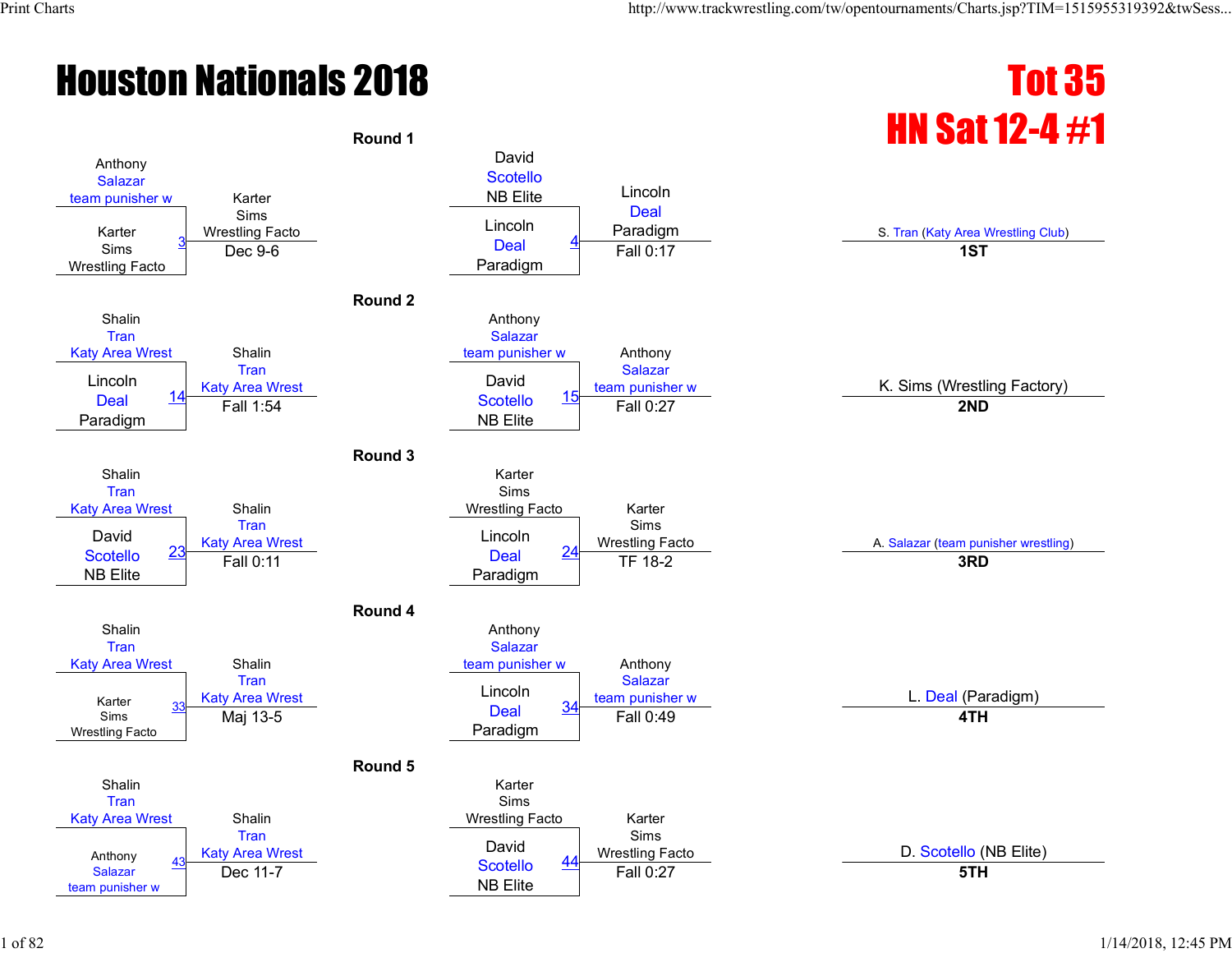# **Round 1 Round 2 Round 2 Round 2 HN Sat 12-4 #1**



J. Schaub (young guns wrestling) **1ST**

G. Ferrari (Best Trained Wrestling)

**2ND**

J. Coffel (NB Elite)

**3RD**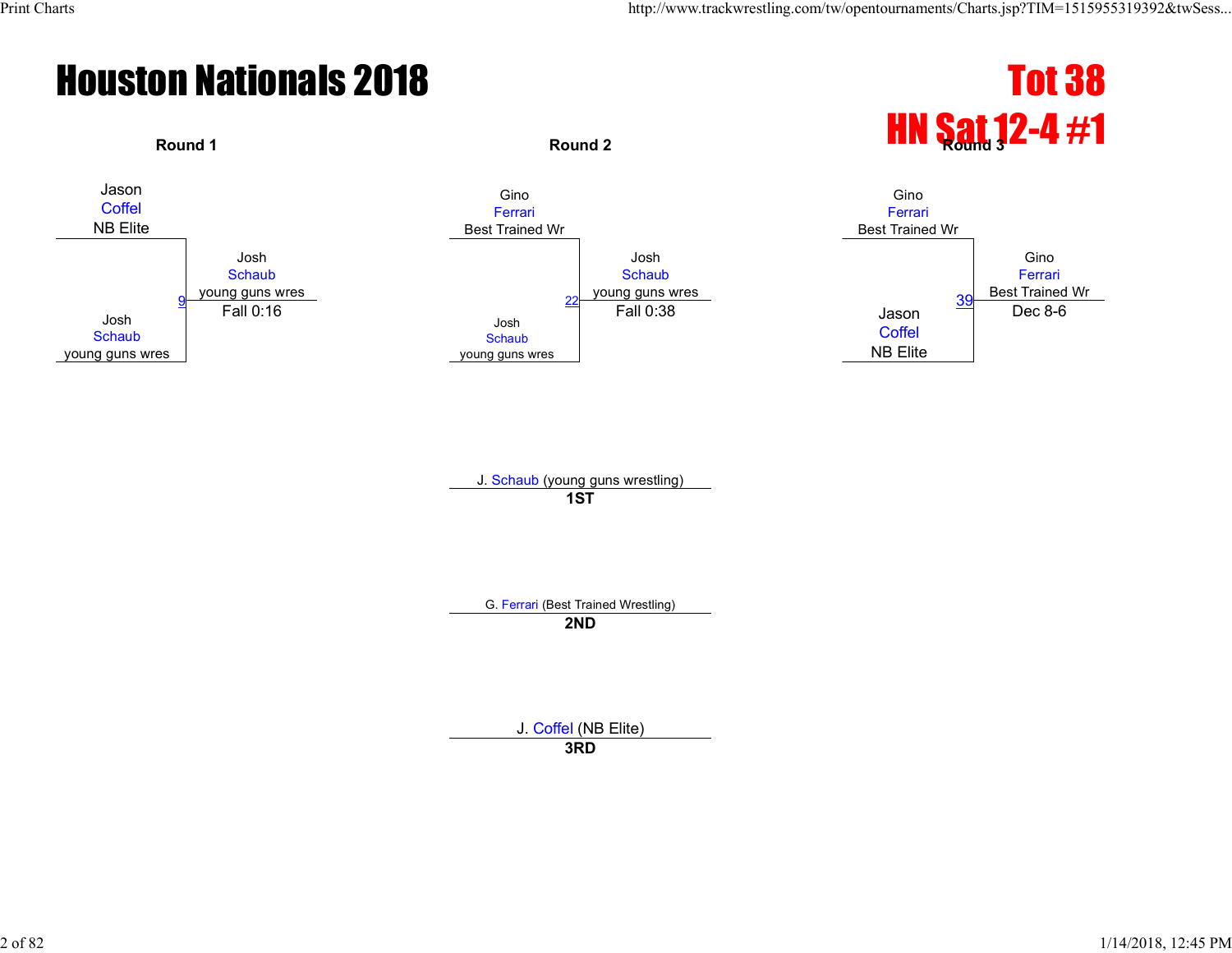Branson Boyer

### **Houston Nationals 2018** Tot 41



Boyer



Rebels **Branson** 

C. Arriaga (RCW Wolfpack)

**4TH**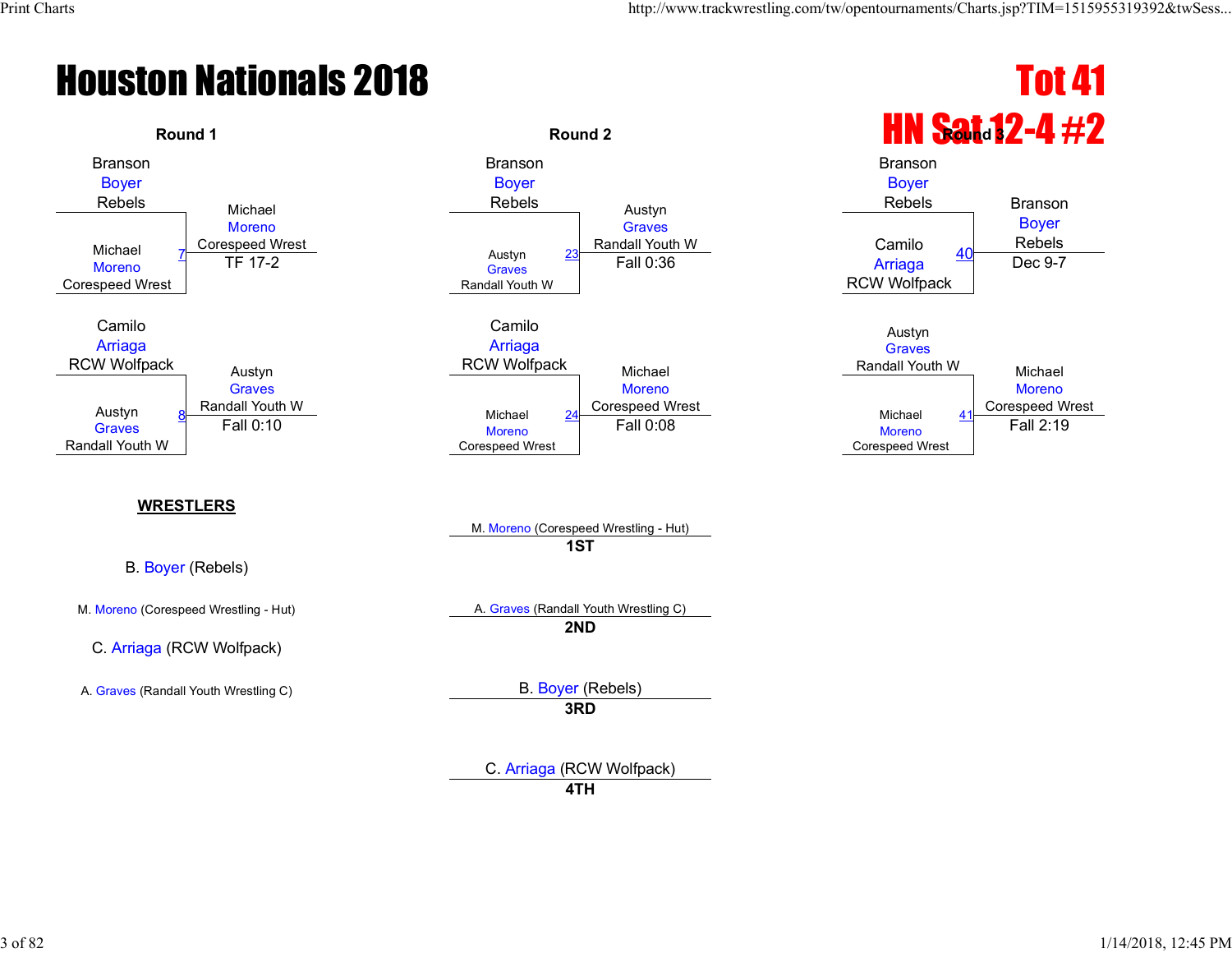

#### **WRESTLERS**

J. Alvarado (RCW Wolfpack)

J. Taylor (Katy Area Wrestling Club)





Haas The Bombers of

J. Alvarado (RCW Wolfpack) **1ST**

C. Haas (The Bombers of Frisco Wre) C. Haas (The Bombers of Frisco Wre) **2ND**

P. Jacquez (RCW Wolfpack) P. Jacquez (RCW Wolfpack) **3RD**

> J. Taylor (Katy Area Wrestling Club) **4TH**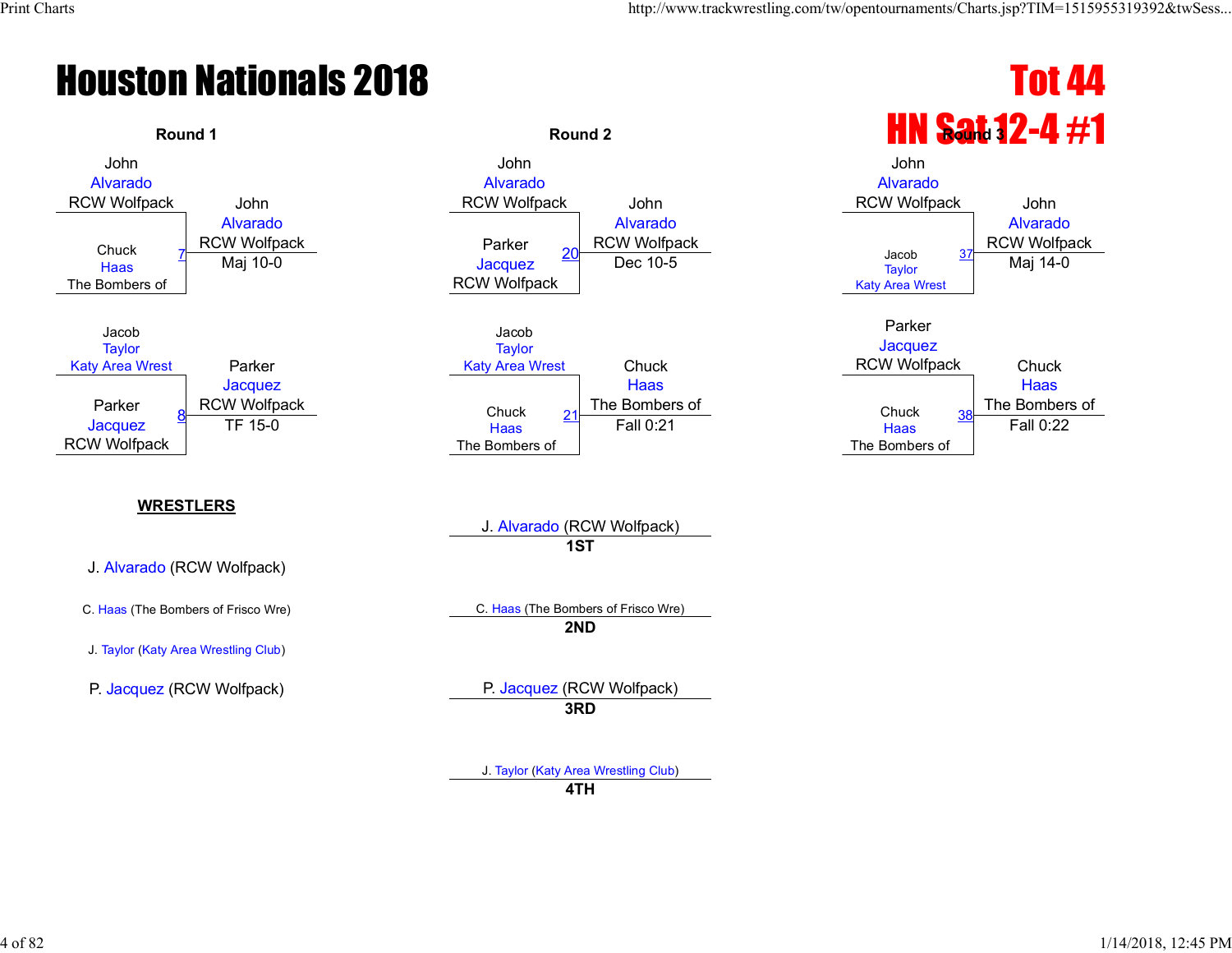#### **Houston Nationals 2018** Tot 48 HN Sat 12-4 #1 V. Stevens Dec 8-4 V. Stevens 31 R. Craig 27 V. Stevens 18 M. Villegas 13 Bye Zayd Ahmed Arlington Storm Wrestling Z. Ahmed A. Enriquez A. Enriquez A. Enriquez Maj 15-7 Bye \_ Fall 0:32 V. Stevens \_ V. Stevens Bye <sup>10</sup> Aj Enriquez Dec 8-5 **Dec 8-5** V. Stevens 29 Bye A. Enriquez TF 17-1 Vince Stevens VICI Wrestling 1 Fall 0:29 J. Perales Dec 6-4 Ryan Craig 27 November 27 November 27 November 27 November 27 November 27 November 27 November 27 November 27 November 27 November 27 November 27 November 27 November 27 November 27 November 27 November 27 November 27 Nove Highlander Wrestling Club J. Perales 12 Bye R. Craig Maj 12-4  $\overline{a}$ Bye \_ Bye Bye \_ Bye Bye 11 R. Craig R. Craig Bye <mark>–</mark> Bye N. Oosterlinc Fall 0:54 40 31 Nicholas Oosterlinck Katy Area Wrestling Club \_ R. Craig Fall 0:34 Bye Bye 41  $\frac{32}{32}$  M. Gary  $\frac{32}{2}$  M. Gary  $\frac{32}{2}$  M. Gary  $\frac{32}{2}$  STH 42 C. Moore J. Perales 12 B. Hardeman 1ST C. Moore C. Moore Jaylah Perales Uvalde wrestling club \_ C. Moore \_ C. Moore Bye **Brody Hardeman** Bye **The Bombers of Frisco Wre The Bombers of Frisco Wre** B. Hardeman TF 15-0 B. Hardeman 19 N. Oosterlinc<br>11 Charlie Moore Pflugerville Youth Wrest 2 Fall 0:29 Fall 0:23 28 Bye Bye 30 Bye Bye Mallorie Gary Mallorie Gary Museum Design Museum of the Museum Museum Museum Museum Museum Museum M<br>The Museum Museum Museum Museum Museum Museum Museum Museum Museum Museum Museum Museum Museum Museum Museum M Fall 0:34 Mallorie Gary Division Bell Wrestling C \_ 32 Maj 13-0 \_ Bye Bye 13 M. Gary  $\begin{array}{c|c|c|c|c|c|c} \text{Bye} & \text{B} & \text{Fall 1.10} & \text{B. Hardeman} & \text{B. Hardeman} \end{array}$ Dec 14-7 Dec 7-1 M. Gary Z. Ahmed Bye M. Villegas Fall 1:16  $\overline{140}$  $\overline{a}$ Z. Ahmed Manuel Villegas Brazoria County Wrestling <sup>28</sup> Bye <sup>10</sup> Bye W41 2ND \_ W41 V. Stevens 47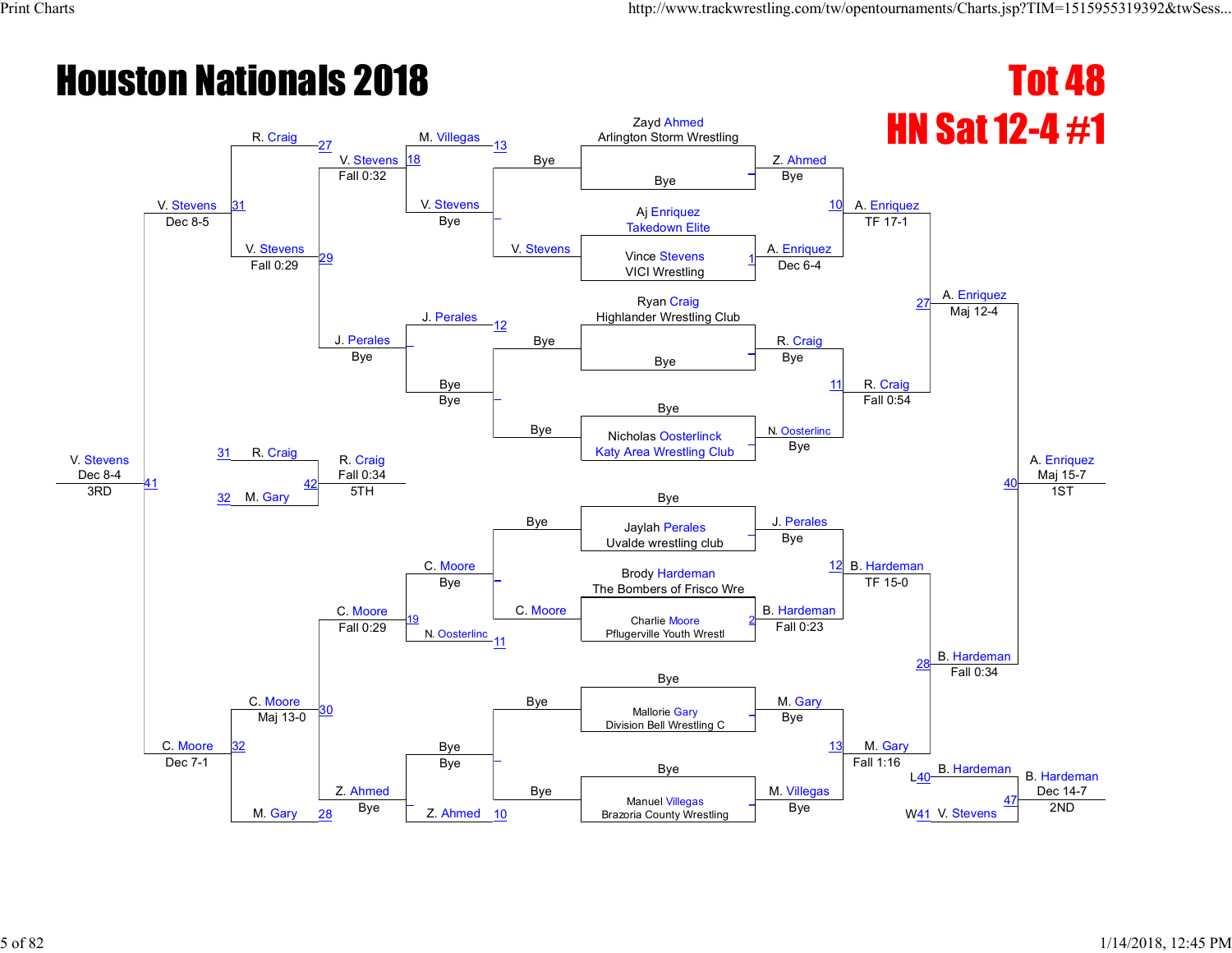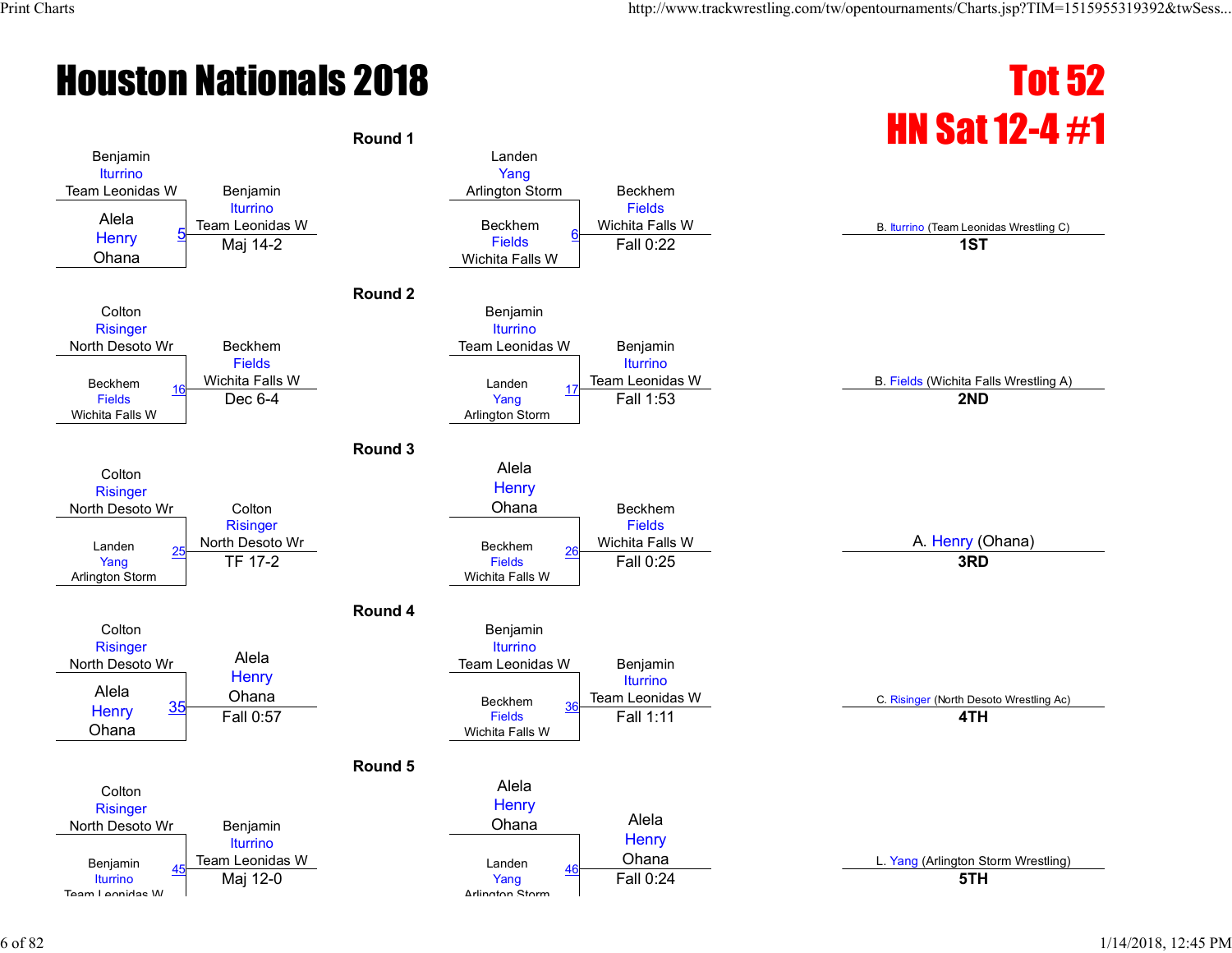

E. Robinson (Northwest Louisiana Warri)

**4TH**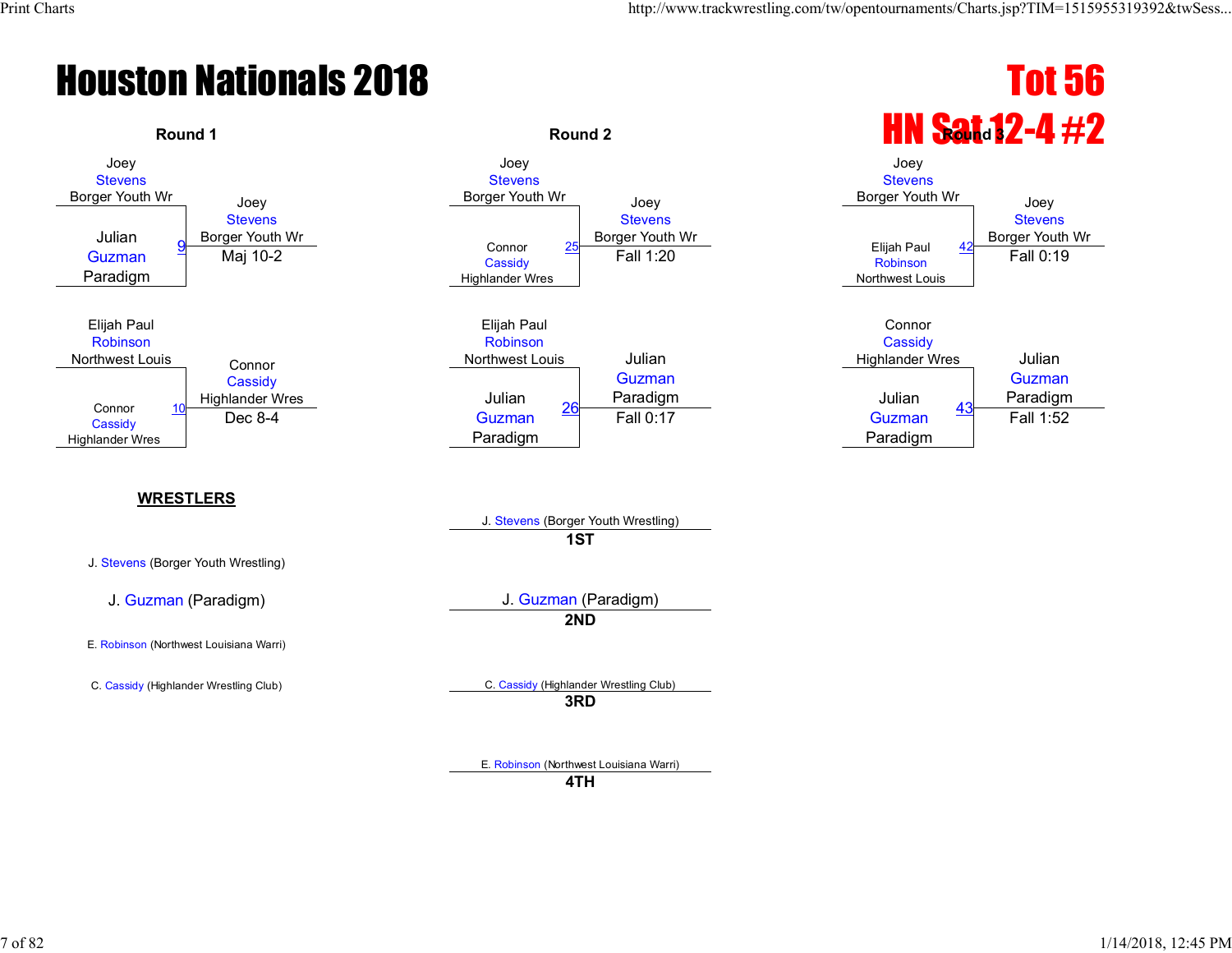#### **Houston Nationals 2018** Tot HWT



K. Phelps (Brazos Valley Wrestling C) **1ST**

D. Perez (Uvalde wrestling club)

**2ND**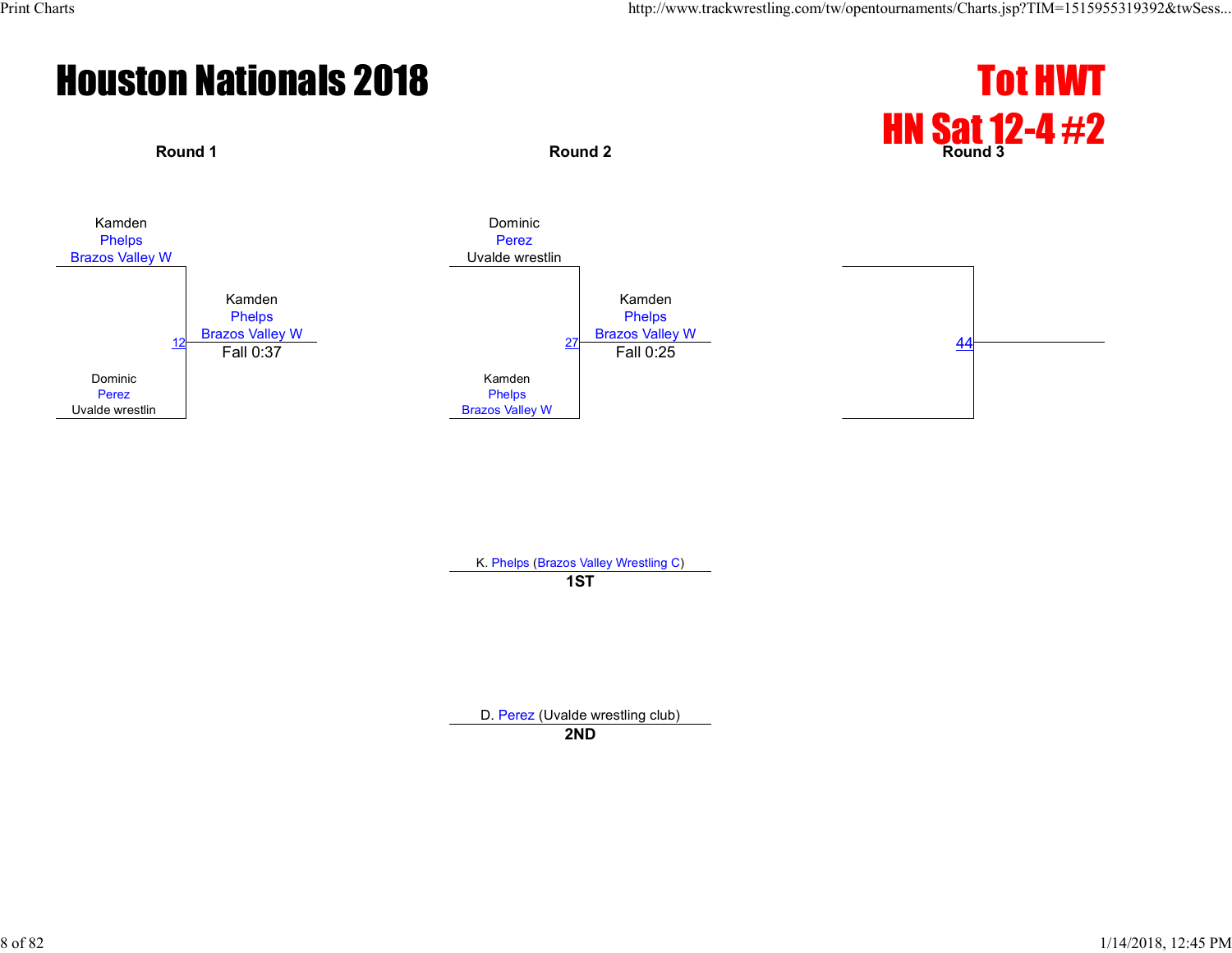#### **Houston Nationals 2018** Tot HWT+





J. Daniel-HWT+ (Northwest Louisiana Warri) **1ST**

K. Phelps-HWT (Brazos Valley Wrestling C)

**2ND**

D. Perez-HWT (Uvalde wrestling club)

**3RD**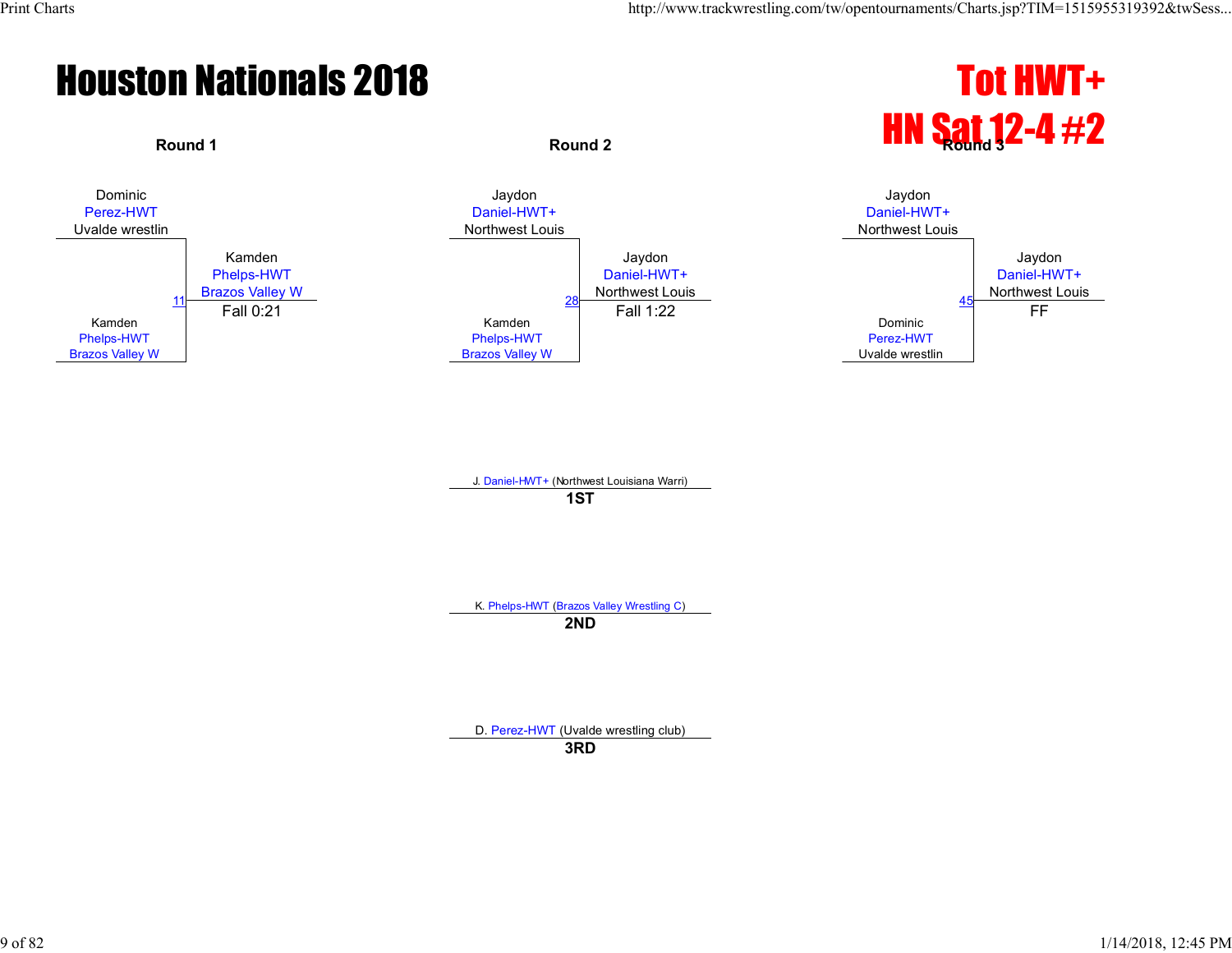

**4TH**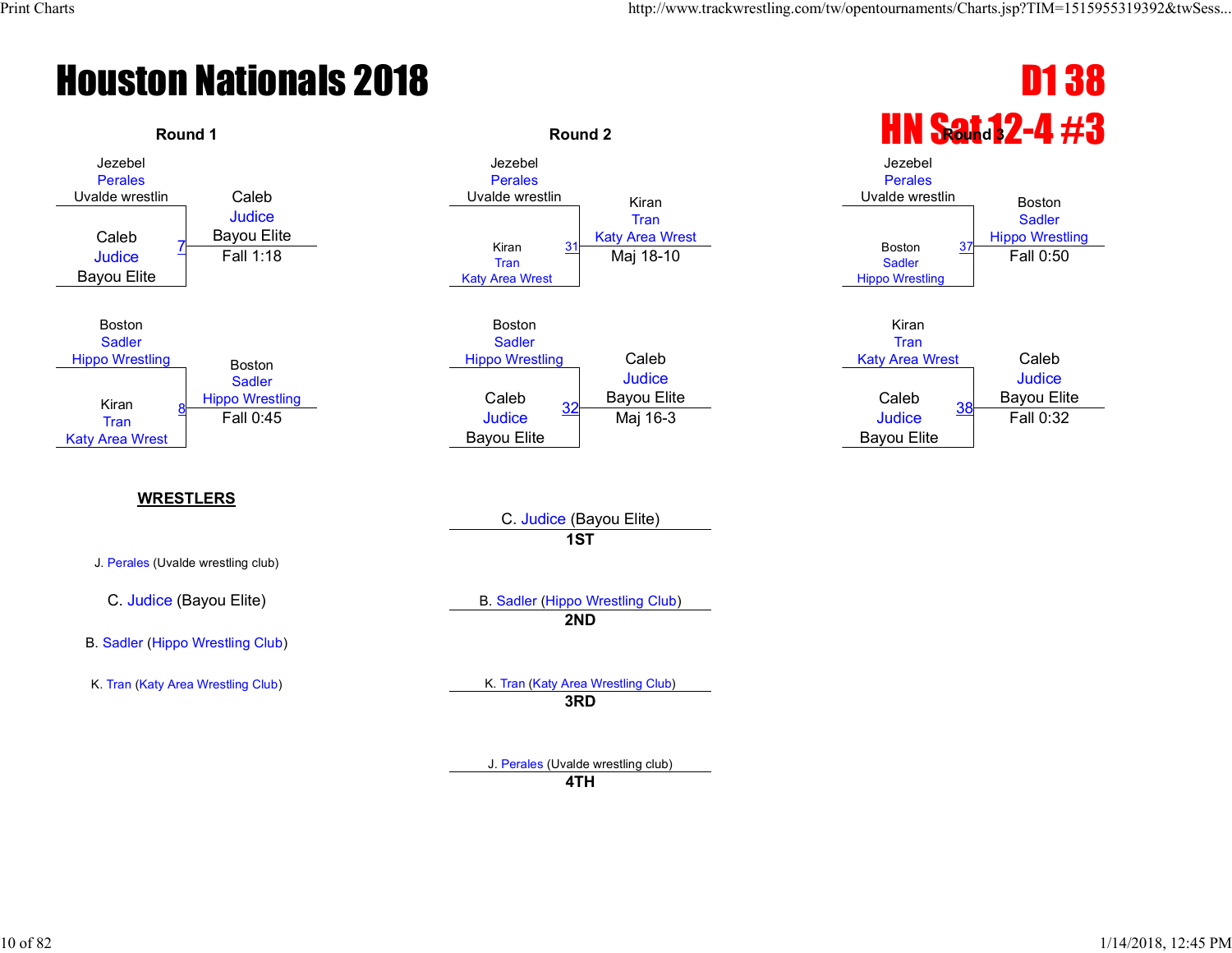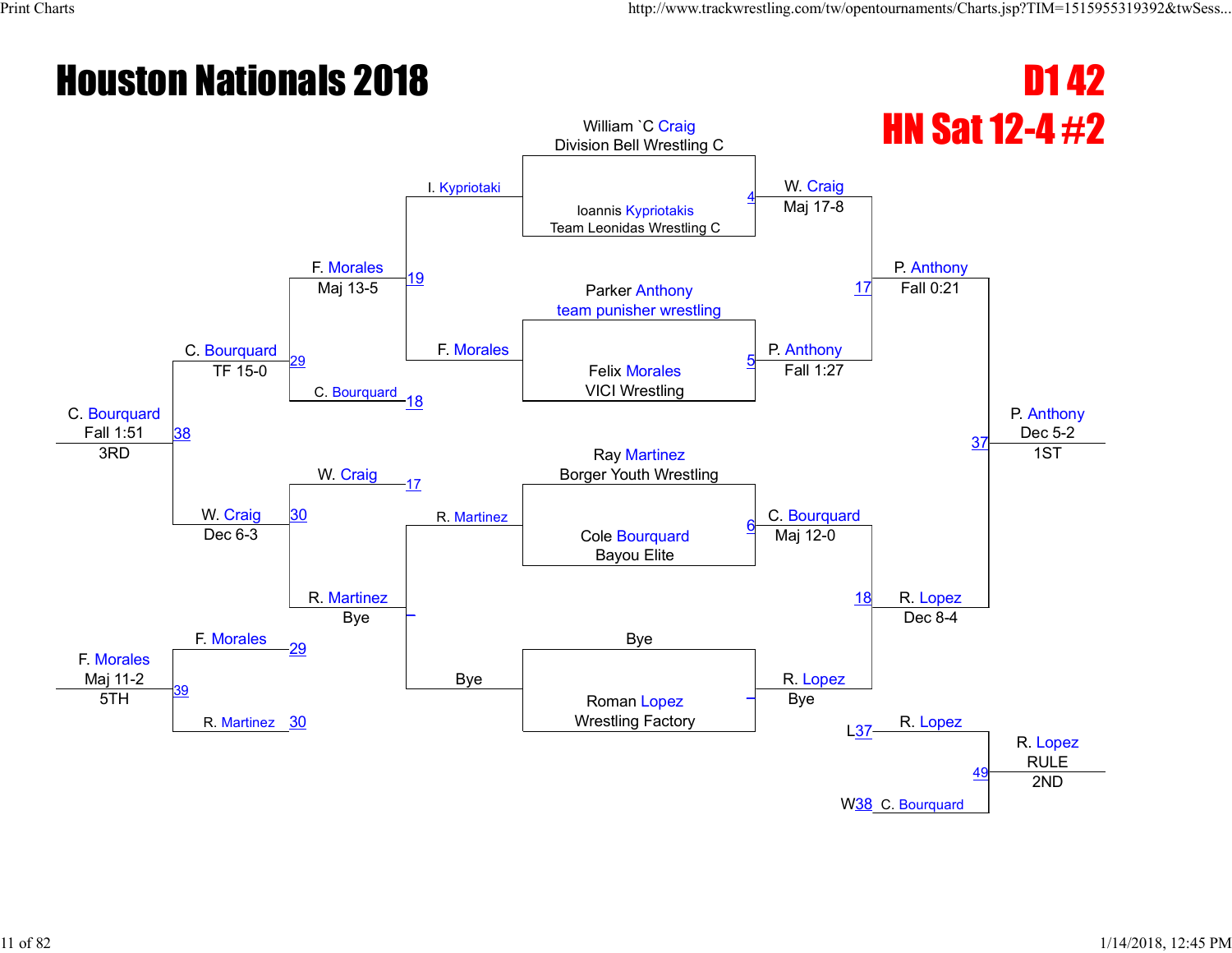#### **Houston Nationals 2018 D1 46** HN Sat 12-4 #2 T. Dunnam  $rac{\text{SV-1 8-6}}{\text{3RD}}$ E. Ramos E. Ramos 31 C. Aubrey C. Aubrey 16 Bye Bye N. Taylor M. Milsaps M. Milsaps S. Coffel Dec 9-2 35 Natalie Taylor Katy Area Wrestling Club \_ Bye Bye \_ Bye Bye <sup>13</sup> Mason Milsaps Dec 4-2 **Dec 4-2 Dec 4-2 Dec 4-2 Bye Dec 4-2 Boneyard Wrestling Academ** D. Brinkmeier 33 Bye M. Milsaps Maj 14-4 Bye \_ Fall 1:44 D. Brinkmeier Bye  $3<sup>7</sup>$ Bye D. Brinkmeier 15 Bye | Odessy Esparza | O. Esparza Dec 4-0 20 Bye Bye Odessy Esparza Wrestling Factory \_ Fall 0:24 A. Venegas Jr \_ A. Venegas Jr Bye 14 E. Ramos 35 D. Brinkmeier Adam Venegas Jr Bye **F** Adam verley E. Ramos Maj 10-0 46 Emry Ramos Takedown Elite 1 D. Brinkmeier Maj 11-1<br>5TH Bye Fall 1:57 47 36 N. Taylor **Tate Dunnam** young guns wrestling C. Spruiell T. Dunnam T. Dunnam 1ST T. Dunnam N. Taylor Bye \_ O. Esparza \_ C. Spruiell Bye <sup>15</sup> Cale Spruiell Bye **Cale Spitten**<br>Wichita Falls Wrestling A D. Brinkmeier Maj 10-1 S. Coffel 21 O. Esparza Drew Brinkmeier team punisher wrestling 2 Fall 0:45 14 Fall 0:44 32 N. Ortiz Shawn Coffel NB Elite <sup>34</sup> N. Ortiz S. Coffel Fall 0:36 Nayeli Ortiz Takedown Elite 3 36 Dec 7-5 \_ Bye Maj 14-3 16 S. Coffel  $\begin{array}{c|c|c|c|c} \text{Bye} & \text{Equation (a) } & \text{Equation (b) } & \text{Equation (c) } & \text{Equation (d) } & \text{Equation (e) } & \text{Equation (e) } & \text{Equation (f) } & \text{Equation (g) } & \text{Equation (h) } & \text{Equation (i) } & \text{Equation (i) } & \text{Equation (i) } & \text{Equation (i) } & \text{Equation (i) } & \text{Equation (i) } & \text{Equation (i) } & \text{Equation (i) } & \text{Equation (i) } & \text{Equation (i) } & \text{Equation (i)$ Fall 2:28 Fall 1:45 T. Dunnam N. Taylor Bye C. Aubrey Fall 2:14  $146$ 22 N. Taylor 13 Chayton Aubrey  $\frac{32}{2}$  Dec 4-2 **N**. Taylor  $\frac{13}{2}$  **Brazos Valley Wrestling C** Bye W47 T. Dunnam 2ND \_ W<sub>47</sub> T. Dunnam 50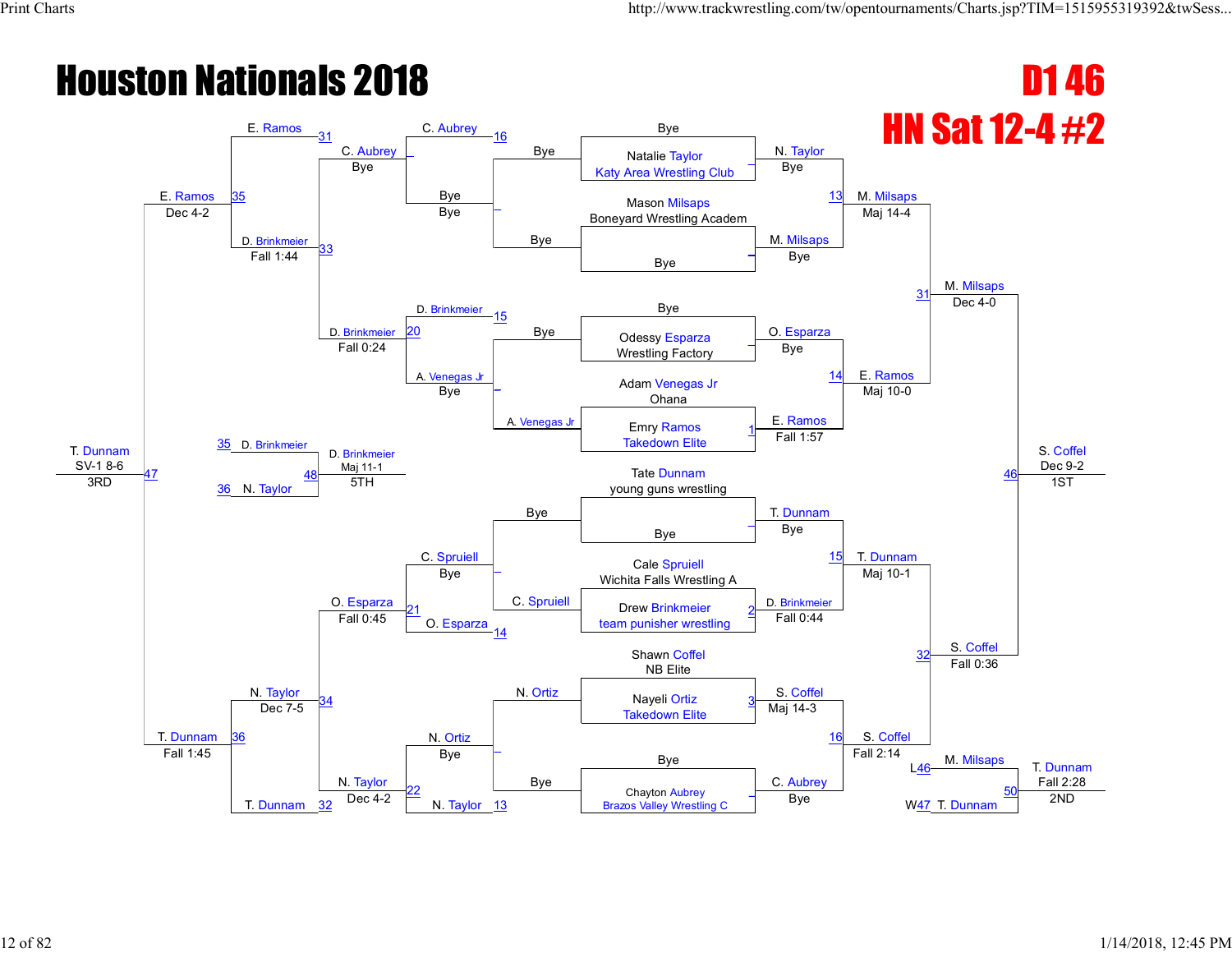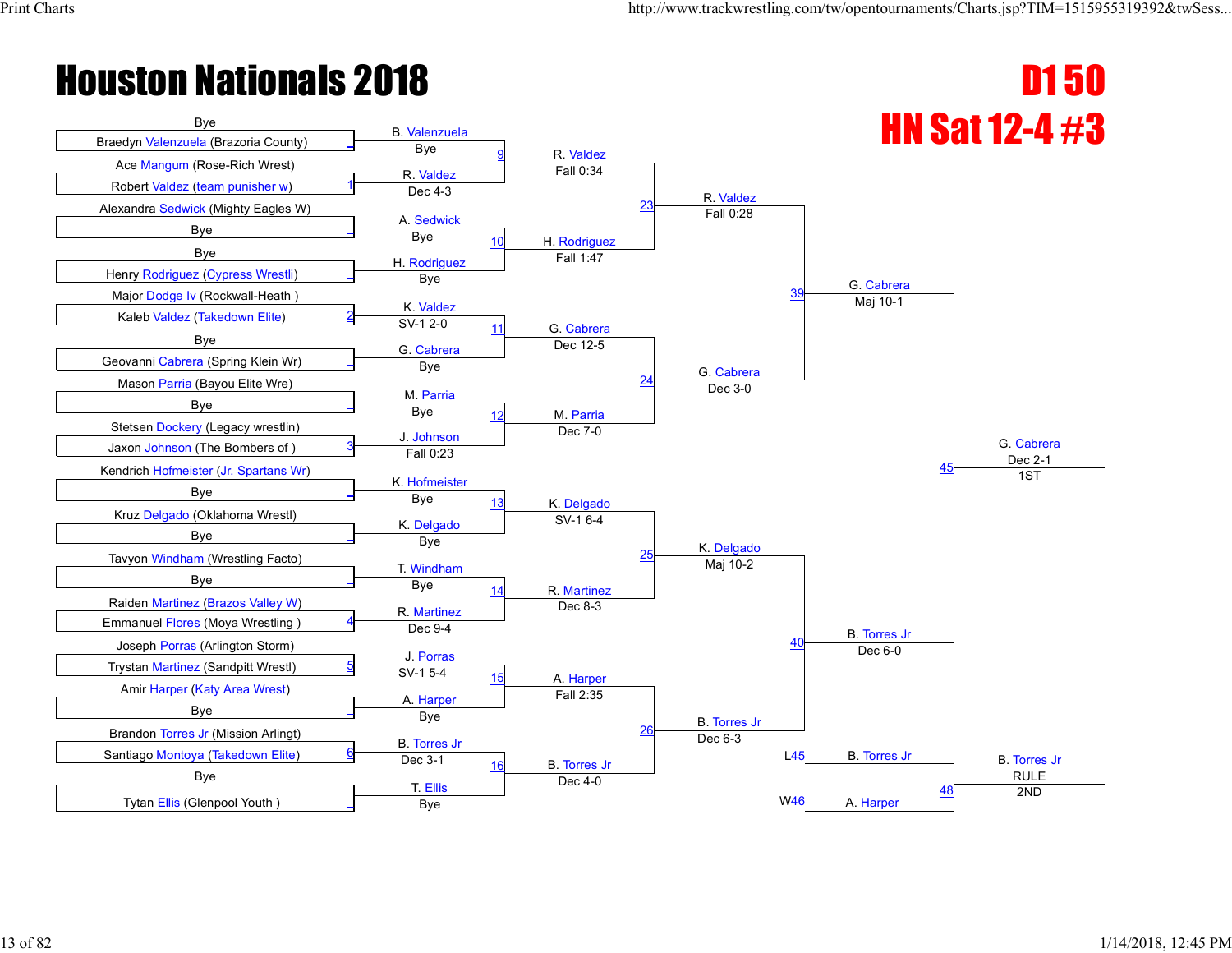#### D1 50

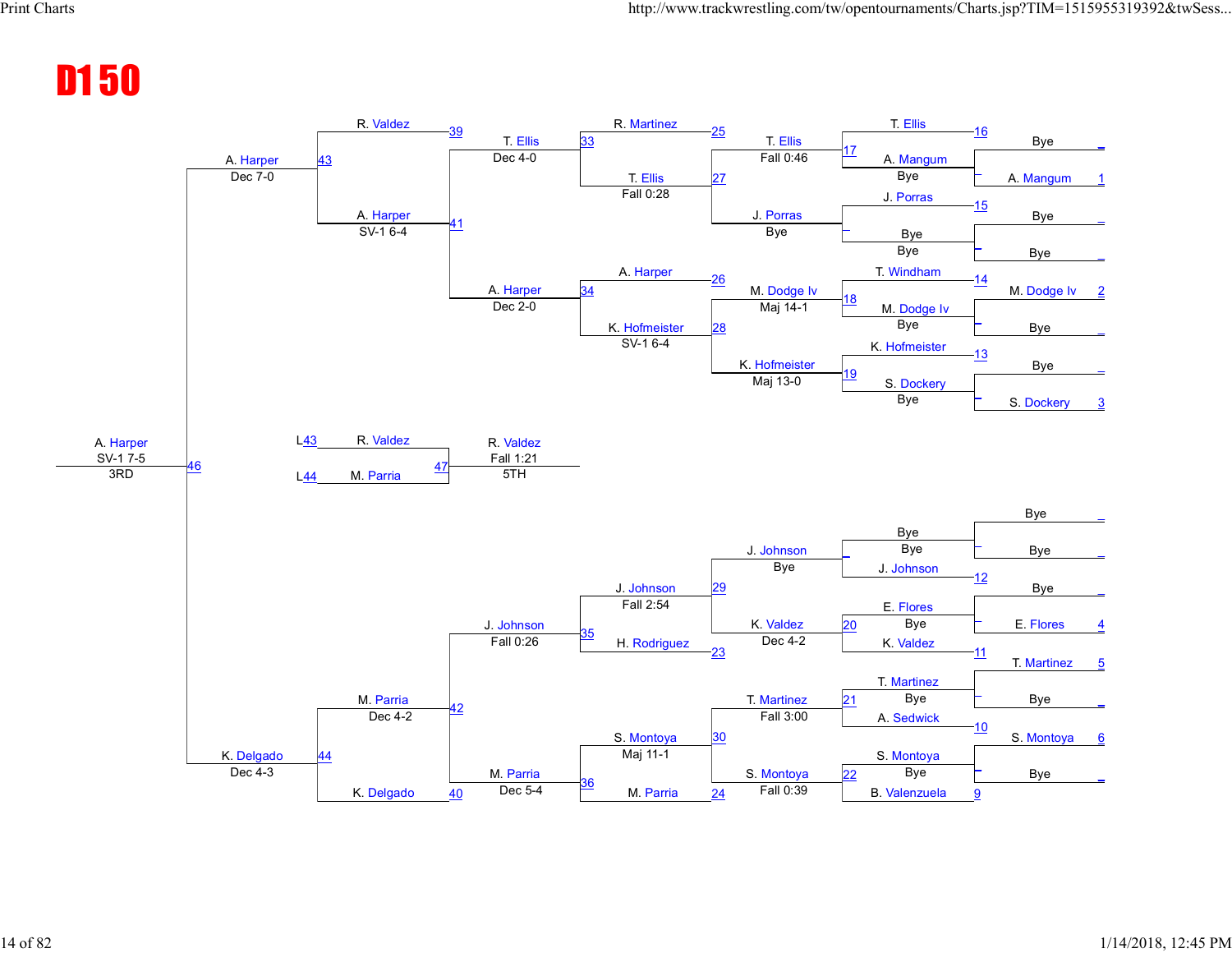

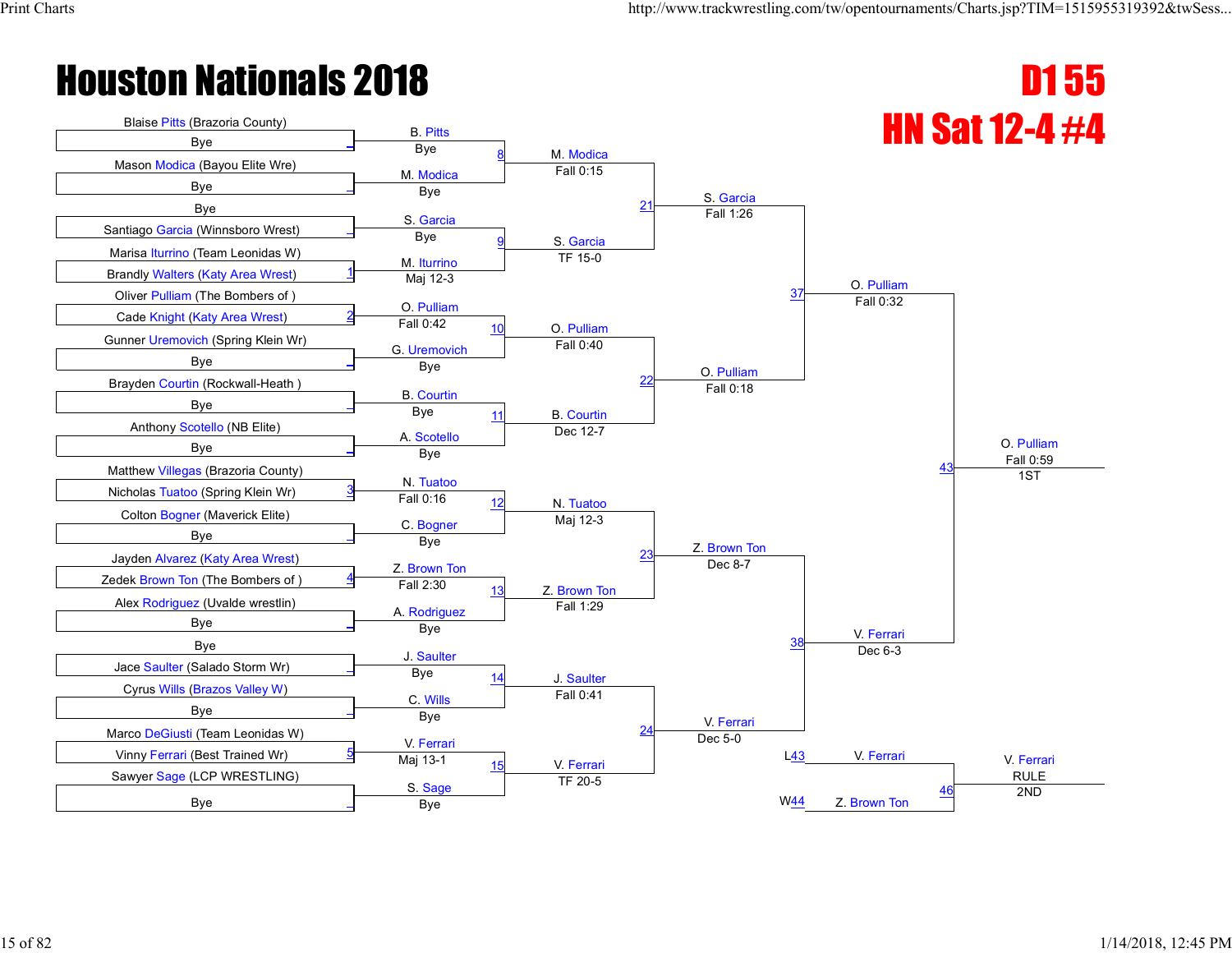#### D1 55

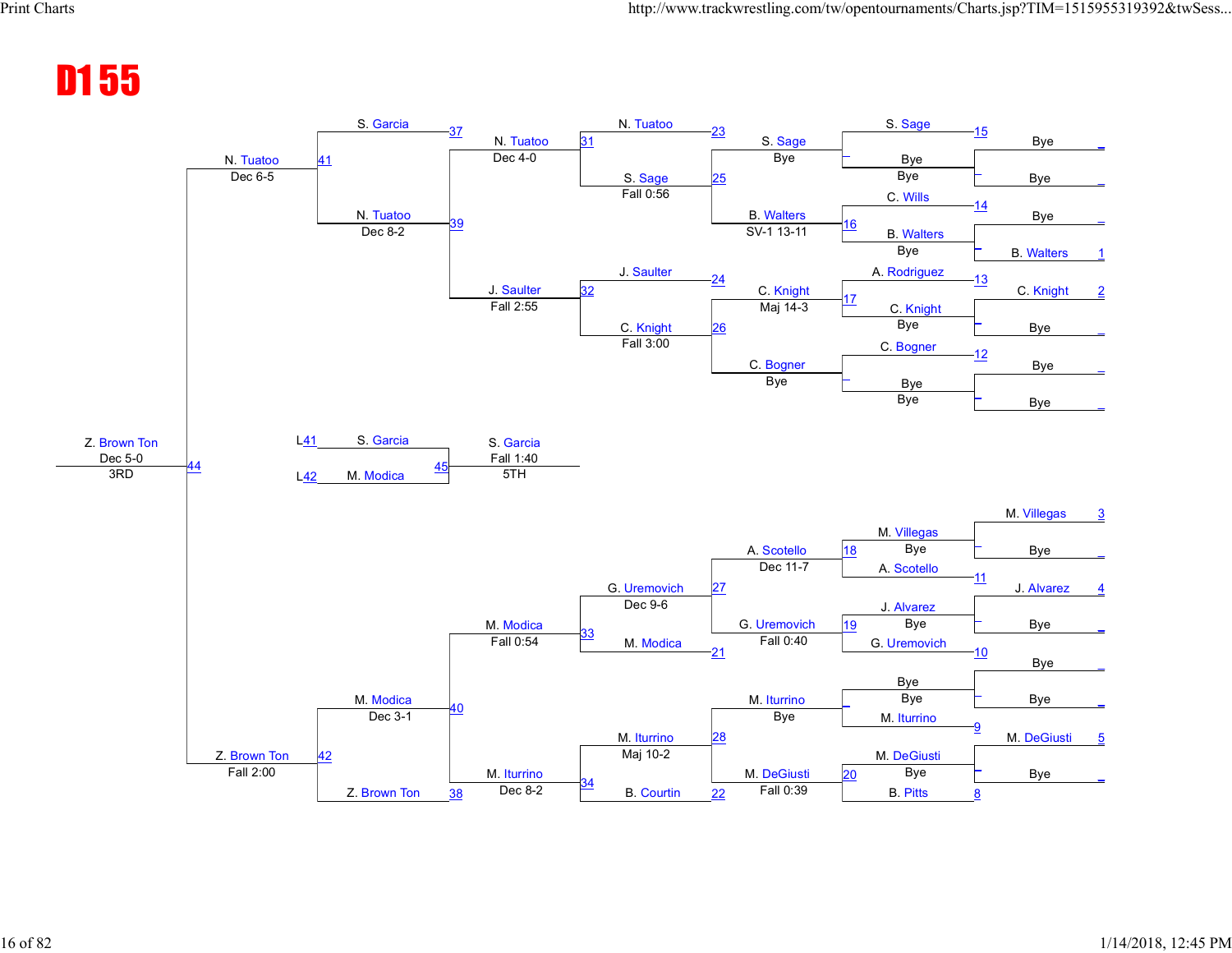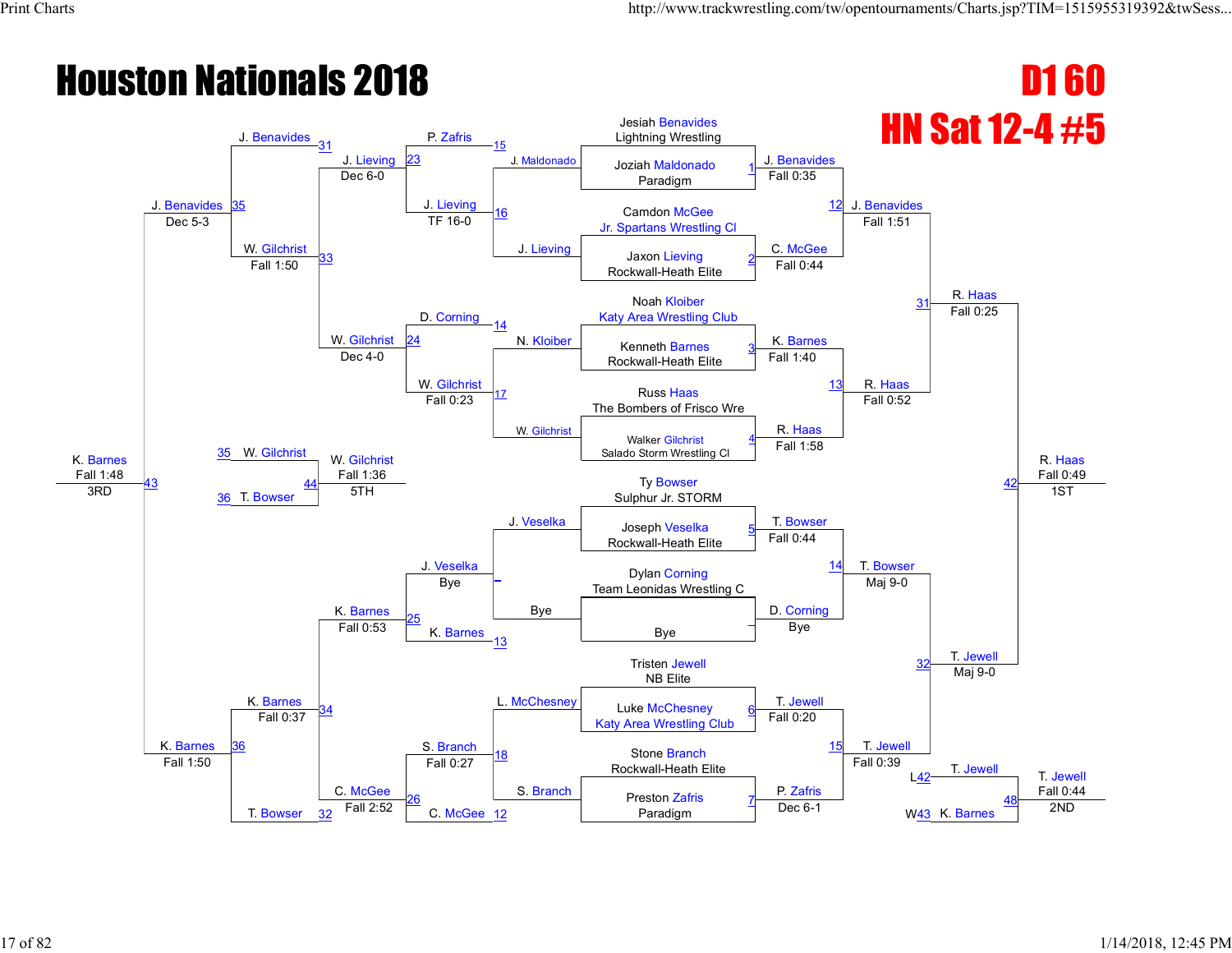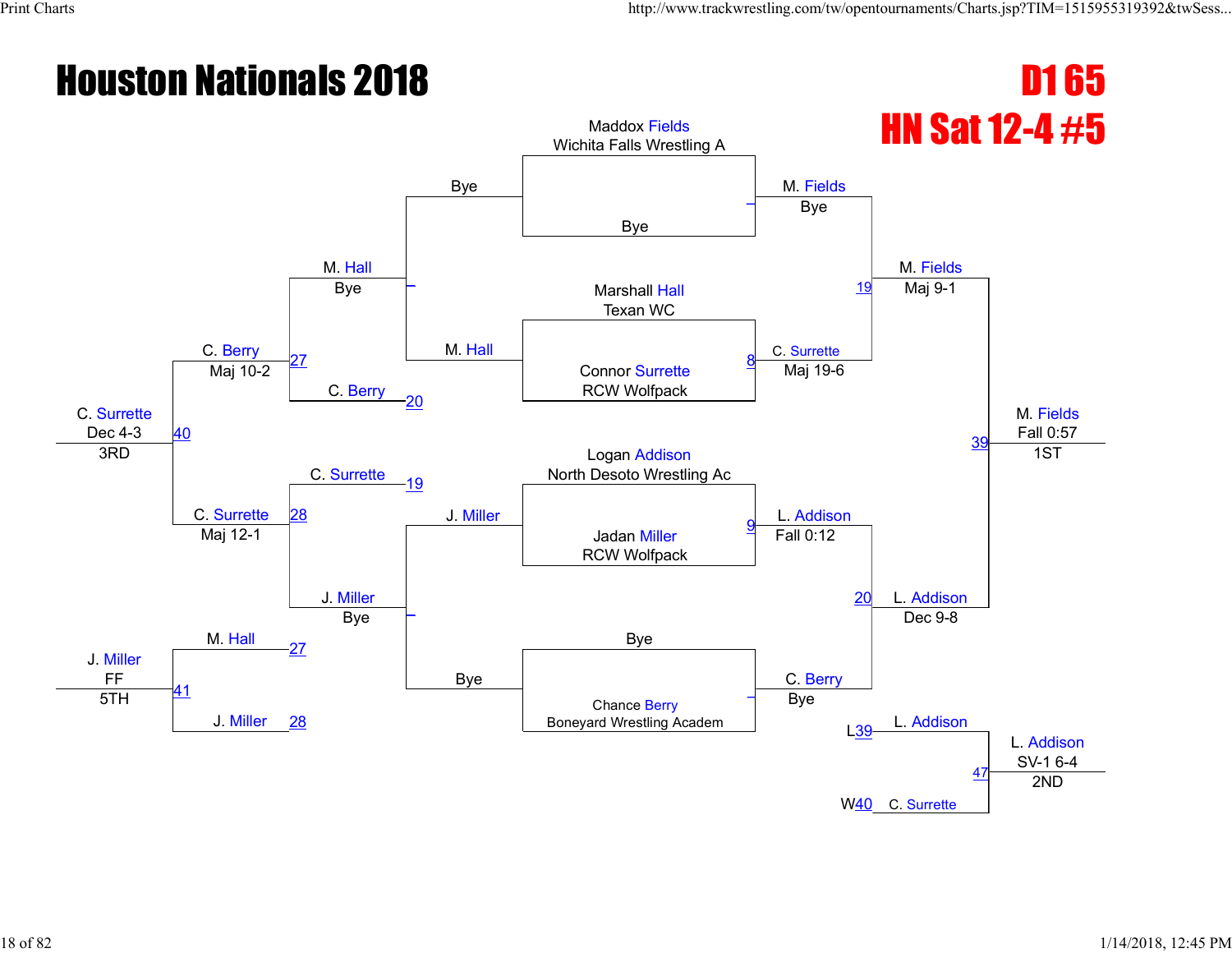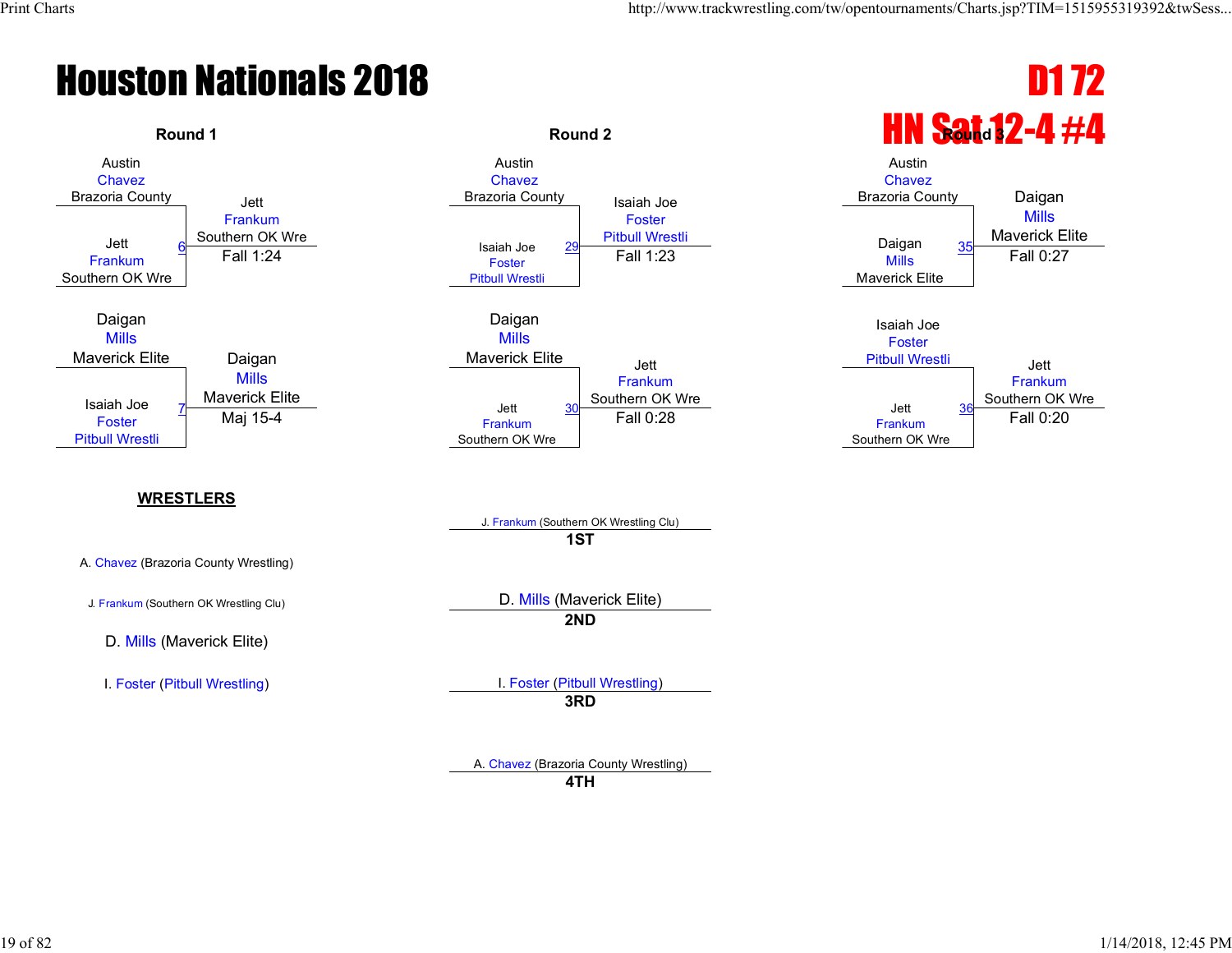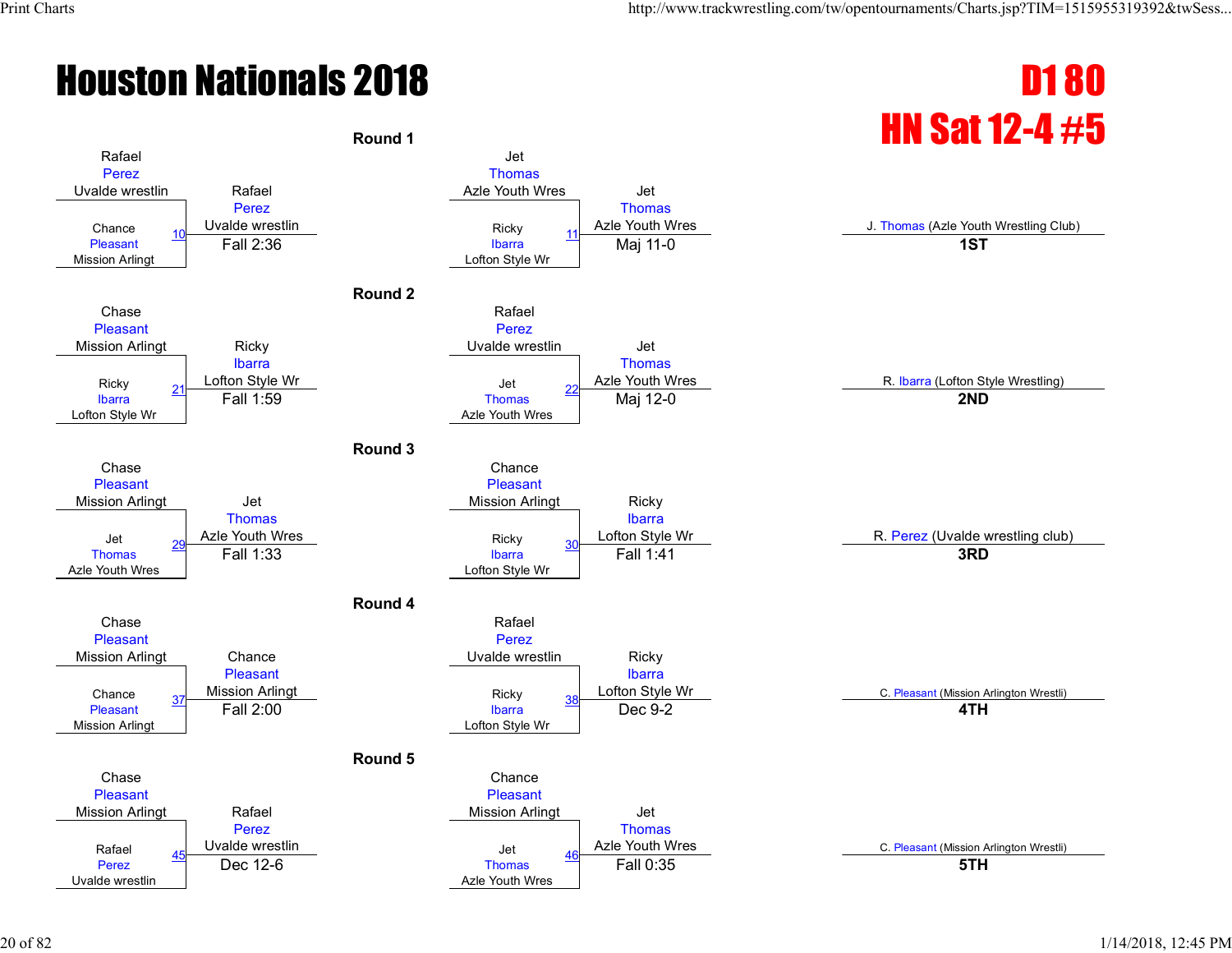#### **Houston Nationals 2018 D1 HWT** HN Sat 12-4 #6 J. Robledo Dec 10-8 J. Herrera H. Drake B. Johnson Josue Robledo Moya Wrestling Club J. Robledo E. Moore E. Moore Fall 2:41 Brennan Johnson West Texas Grapplers 3 17 H. Drake Dec 6-3 Eli Moore Lofton Style Wrestling SV-1 7-5 E. Moore 15 Fall 2:52 29 J. Herrera Hunter Drake Rockwall-Heath Elite 4 36 Fall 1:27 16 Fall 0:34  $35$  $J. \text{ Robledo}$   $J. \text{ subledo}$ 3RD J. Robledo 15 Bye R. Molenda 1ST 30 Rhodes Molenda Oklahoma Wrestling Academ  $\overline{a}$ H. Drake Maj 9-0 Maj 9-0 H. Drake \_ H. Drake Bye 16 R. Molenda H. Drake Heath Drake Rockwall-Heath Elite <sup>29</sup> Bye J. Herrera Dec 12-5 37 H. Drake <u>30</u> Jacoby Herrera Lightning Wrestling Club 5 R. Molenda R. Molenda Maj 13-0 5TH Fall 0:16 L35 W<mark>36</mark> J. Robledo  $45$ 2ND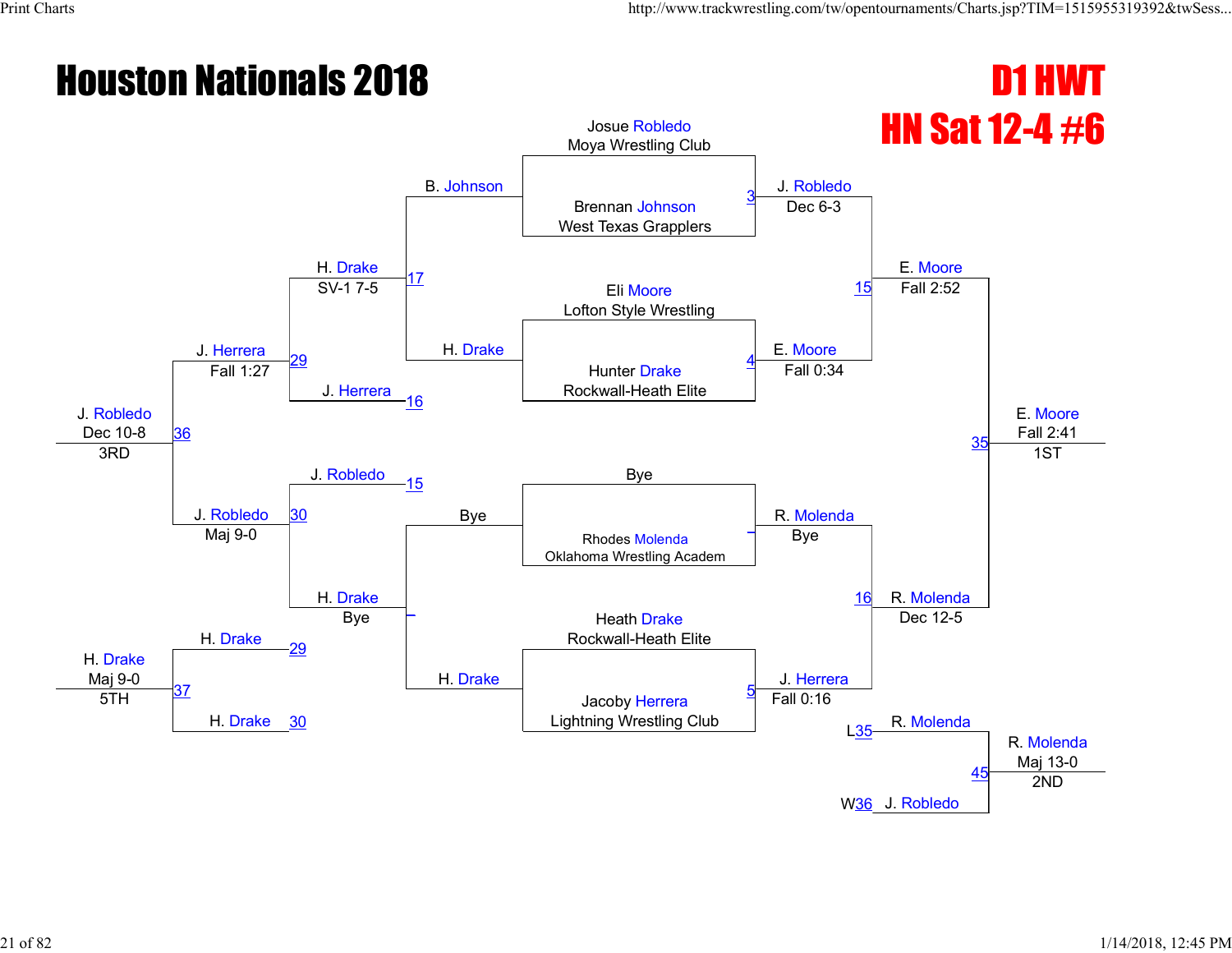



E. Imbler (Azle Youth Wrestling Club) **1ST**

J. Herrera-HWT (Lightning Wrestling Club)

**2ND**

J. Robledo-HWT (Moya Wrestling Club)

**3RD**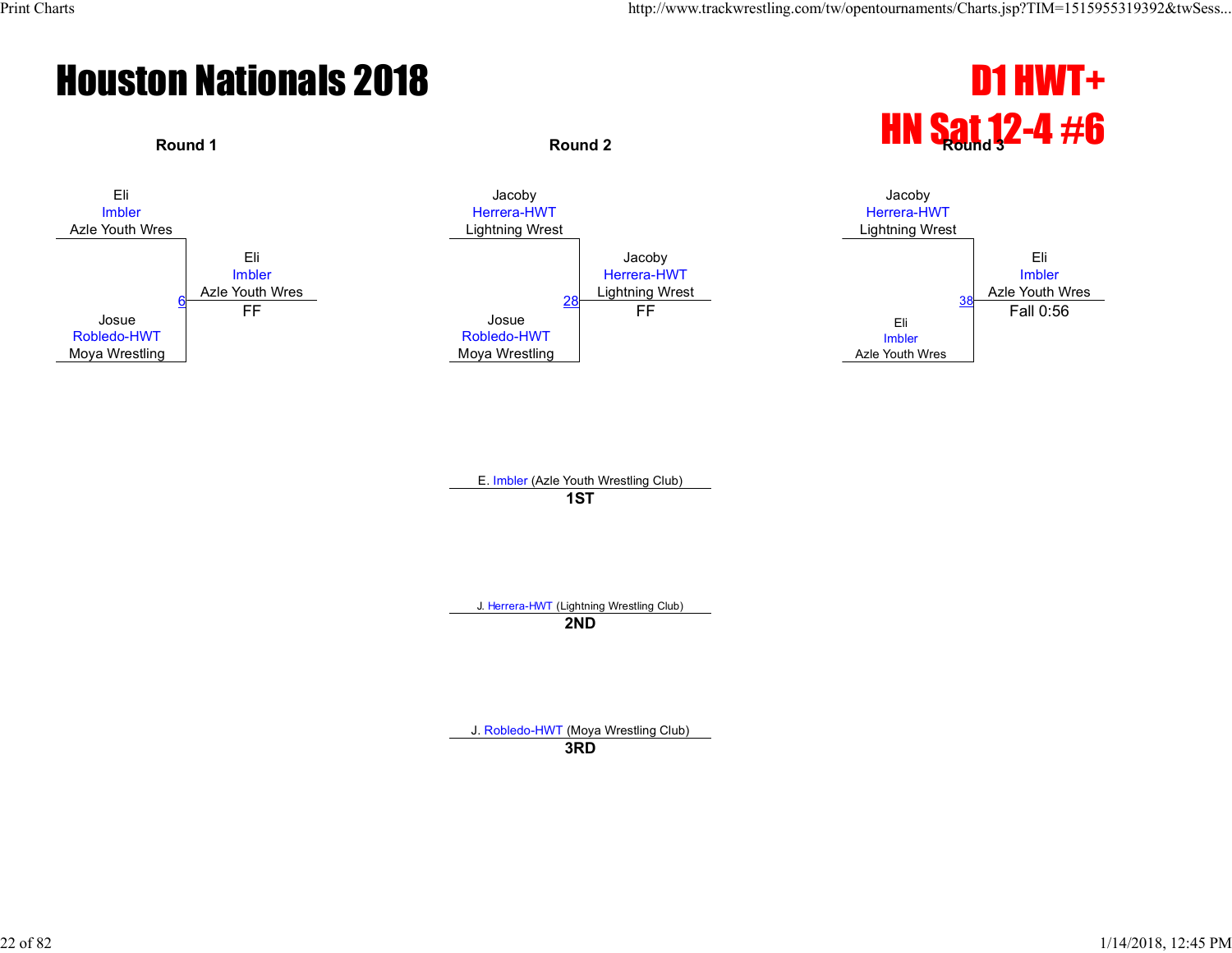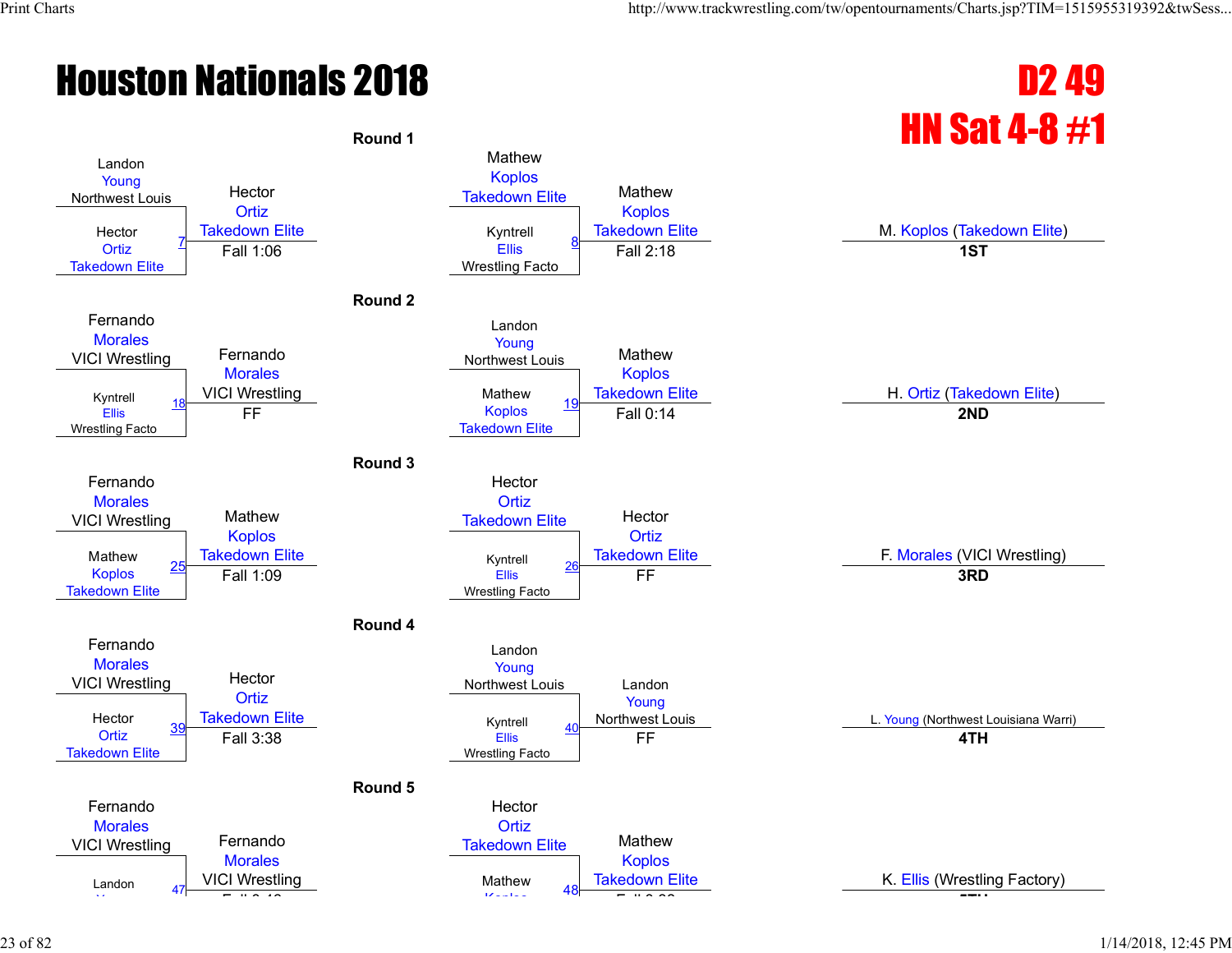#### **Houston Nationals 2018 D2 52** HN Sat 4-8 #1 K. Von Holten  $\frac{\text{Dec }4-0}{\text{3RD}}$ A. Rivera A. Rivera 27 X. Sweatt 20  $X.$  Sweatt  $12$ Bye Landen Modica Bayou Elite Wrestling Clu L. Modica I. Chavez I. Chavez Z. Blanchard Fall 1:27 35 Bye \_ Fall 0:49 V. Allen \_ V. Allen Bye <u>9</u> Izayiah Chavez Dec 5-2 **Dec 5-2 Dec 5-2 Dec 5-2 Dec 5-2 Dec 5-2 Dec 5-2 Mission Arlington Wrestli** D. Ota 29 Bye I. Chavez Dec 8-1 Vincent Allen Spring Klein Wrestling Cl 1 Fall 0:19 J. Smith Fall 1:02 **Jackson Shipley** Pitbull Wrestling D. Ota 11 D. Ota J. Shipley Dec 7-0 Dylan Ota team punisher wrestling 2 Maj 15-2 D. Ota<br>Bye \_ Bye Maj 12-1 10 A. Rivera D. Ota Bye <mark>–</mark> Bye A. Rivera Dec 6-5 41 35 Aiden Rivera Omada Kitrinos \_ D. Ota Dec 6-0 Bye Bye 42  $\overline{36}$  L. Modica  $\overline{36}$  L. Modica  $\overline{5}$   $\overline{5}$   $\overline{5}$   $\overline{5}$   $\overline{5}$   $\overline{5}$   $\overline{5}$   $\overline{5}$   $\overline{5}$   $\overline{5}$   $\overline{5}$   $\overline{5}$   $\overline{5}$   $\overline{5}$   $\overline{5}$   $\overline{5}$   $\overline{5}$   $\overline{5}$   $\overline{5}$   $\overline{5}$  43 G. Sisson Z. Blanchard Z. Blanchard 1ST K. Von Holten L. Modica Zane Blanchard Jr. Spartans Wrestling Cl \_ J. Shipley \_ G. Sisson Bye <sup>11</sup> Joshua Smith Bye Borger Youth Wrestling J. Smith Fall 2:10 Z. Blanchard 22 J. Shipley<br>10 Gabriel Sisson Brazoria County Wrestling 3 Fall 0:16 Fall 0:36 28 M. Marino Xane Sweatt Mission Arlington Wrestli <sup>30</sup> M. Marino X. Sweatt Dec 9-4 Max Marino Boneyard Wrestling Academ 4 36 Dec 6-2 13 B. Chamberlai Dec 11-6 Kamdon Von Holten  $\frac{12}{2}$  K. Von Holten team punisher wrestling The Turn of Turn 19-4 I. Chavez I. Chavez Dec 10-9 Dec 6-0 K. Von Holten 28 L. Modica Fall 0:40 K. Von Holten TF 19-4 L41 23  $\frac{28}{28}$  Dec 7-3 **L. Modica** 9 Brady Chamberlain Fort Hood Phantom Warrior 5 TF 15-0  $\frac{10}{2}$  K. Von Holten 2ND 49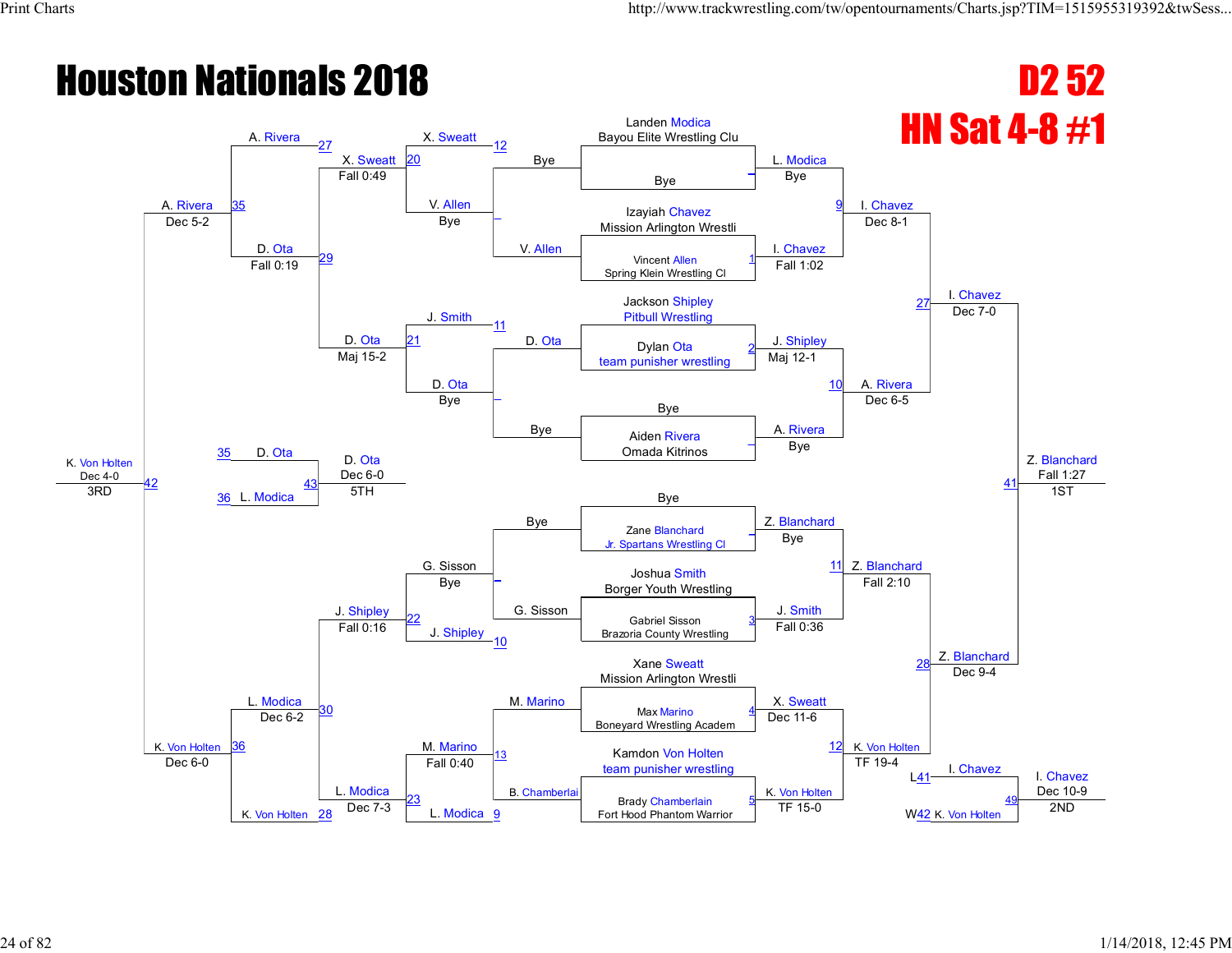#### **Houston Nationals 2018 D2 55** HN Sat 4-8 #1 D. Parker TF 20-4<br>3RD M. Scotello  $C.$  Kirk  $31$ J. Aguilar J. Aguilar 17 Bye Bye D. Olivas C. Kirk J. Murray J. Murray Dec 9-4 37 \_ Daniel Olivas Mission Arlington Wrestli \_ Bye Bye \_ Bye Bye  $14$ Maj 9-0 Bye Bye M. Scotello 33 Bye C. Kirk Fall 0:52 Caleb Kirk Live Oak Wrestling Club \_ Fall 1:00 H. Kypriotaki Bye **Jaxson Murray** Marlow Outlaws M. Scotello 16 Bye J. Murray Maj 9-0 24 Bye \_ Fall 0:58 M. Scotello \_ M. Scotello Bye 15 J. Murray C. Kirk Michael Scotello Bye NIChael Scotland Bye NB Elite D. Parker Dec 2-0 44 37 Drew Parker Mission Arlington Wrestli 6 C. Kirk  $\frac{\text{Dec } 7-1}{5 \text{TH}}$ Bye Fall 0:27 45  $3RD$   $38$  G. Diaz  $3P$  5TH Bye 46 Bye N. Payne N. Payne 1ST D. Parker D. Parker Nick Payne Highlander Wrestling Club \_ D. Parker \_ Bye Bye <sup>16</sup> Haralambos Kypriotakis Bye Figure Team Leonidas Wrestling C H. Kypriotaki Fall 0:25 N. Payne \_ D. Parker **Bye** \_ Bye 15 Bye 32 Bye Gianni Diaz Best Trained Wrestling 34 Bye Bye G. Diaz Fall 3:00 Bye \_ 38 Fall 1:41 \_ Bye Bye Jp Aguilar  $\begin{array}{|c|c|c|c|}\n17 & G. \text{Diag} \end{array}$ Mission Arlington Wrestli New York Call 2.02 N. Payne D. Parker Fall 1:30 Maj 14-1 G. Diaz D. Olivas Bye J. Aguilar Fall 2:02 L44 \_ D. Olivas 14 and Bye \_ W<sub>45</sub> D. Parker 50  $\frac{32}{2}$  Bye  $\begin{array}{|c|c|c|c|c|c|}\hline \text{D. Olivas} & \frac{14}{2} & \text{N.} \ \hline \end{array}$  Bye  $\begin{array}{|c|c|c|c|c|}\hline \text{Bye} & \text{N45} & \text{D. Parker} \ \hline \end{array}$  2ND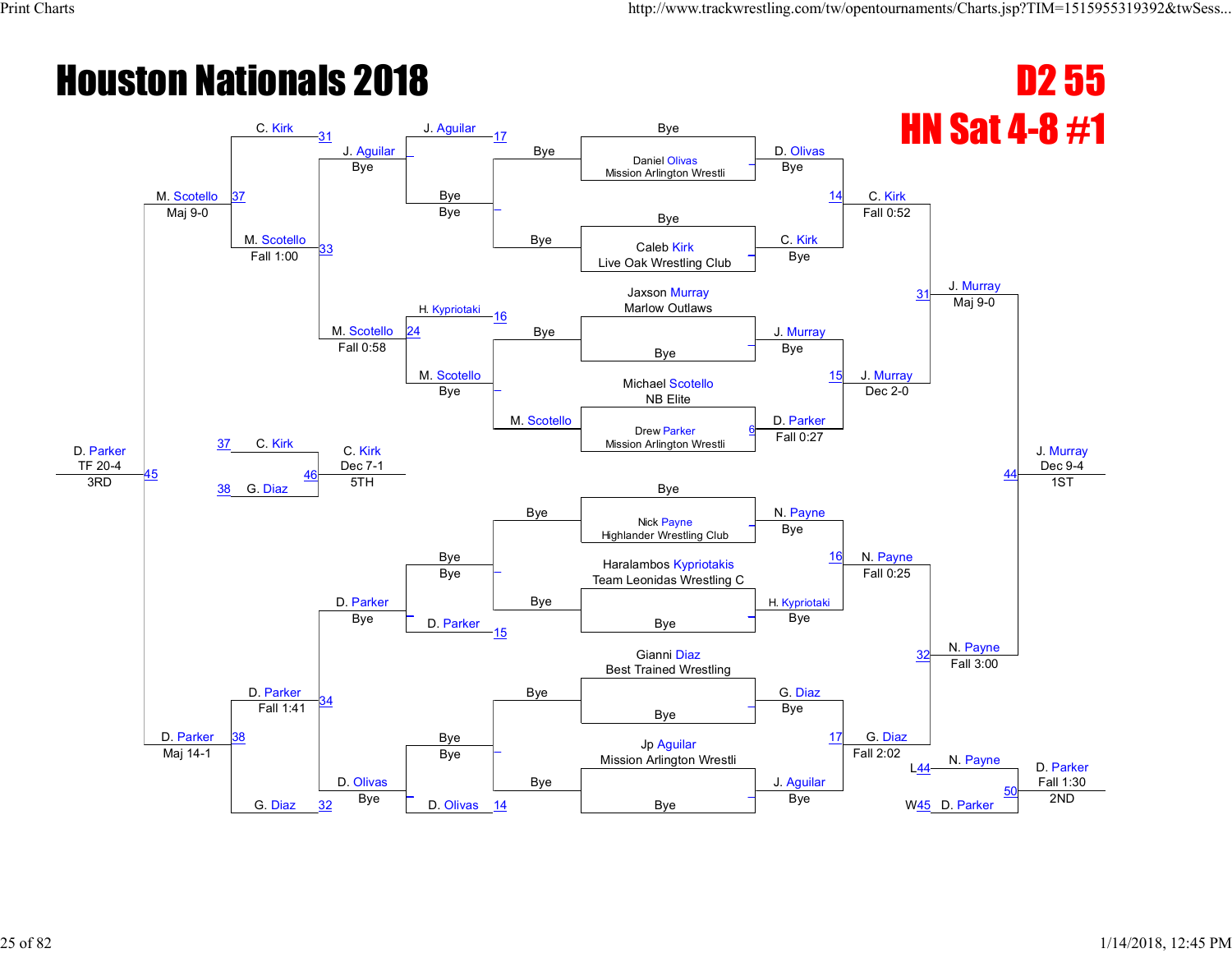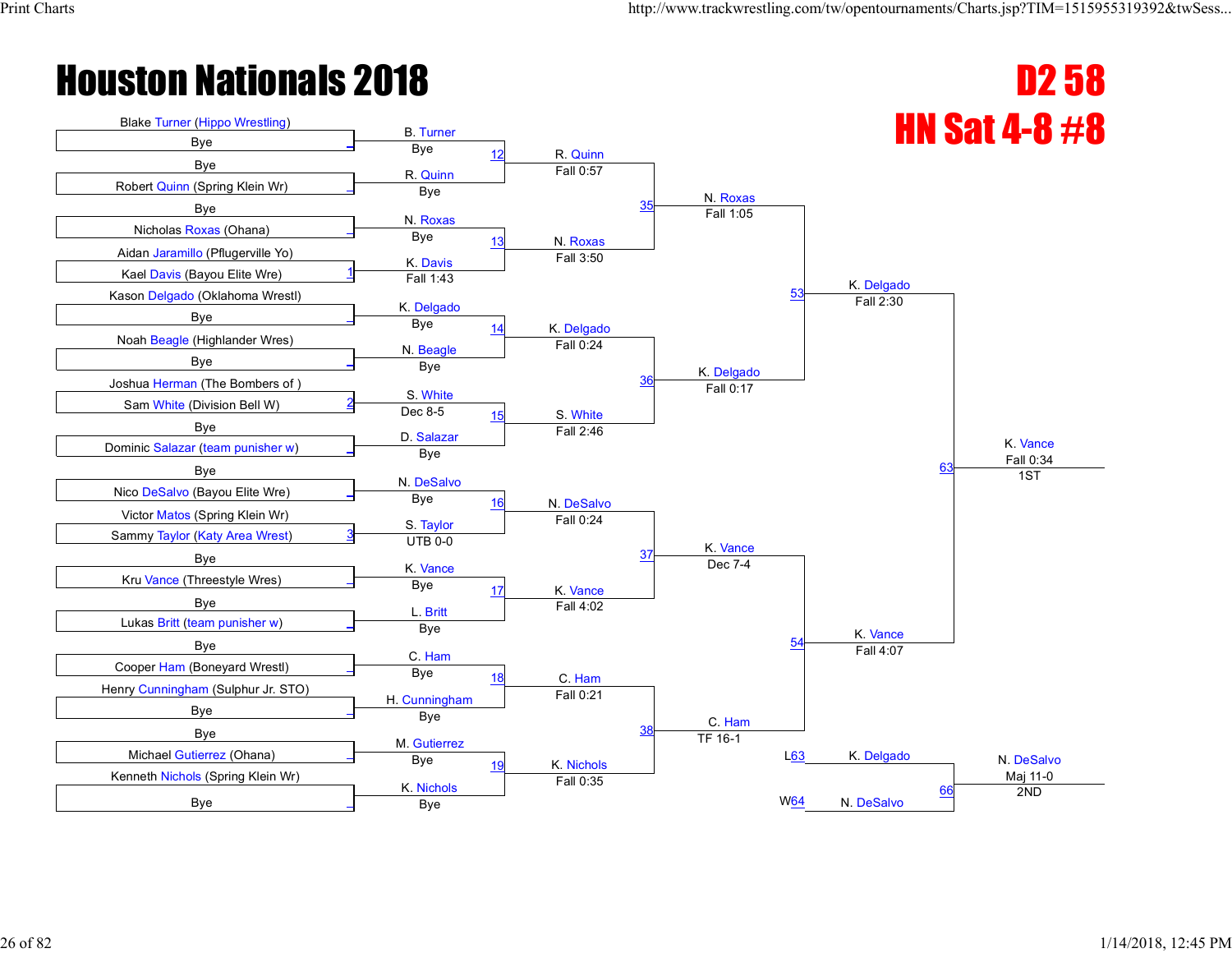#### D2 58

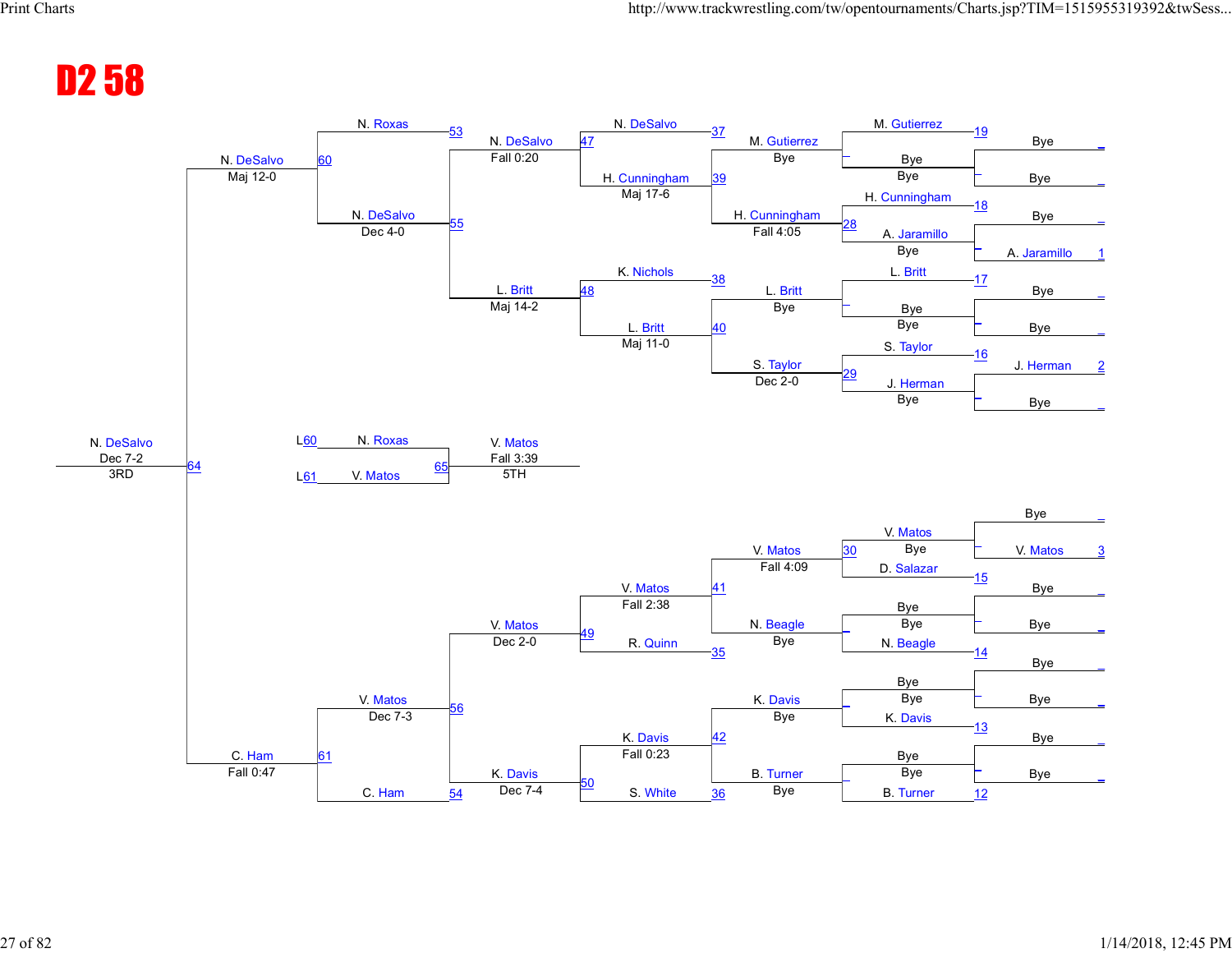#### **Houston Nationals 2018 D2 61 HN Sat 4-8 #8** K. Robbins Dec 11-7 S. Hicks S. Hicks M. Mitchell D. Lanham M. Mitchell Max Mitchell Highlander Wrestling Club C. Rios C. Rios C. Rios J. Jones UTB 2-2 51 31 M. Mitchell Cayden Rios Takedown Elite 4 Dec 6-4 M. Mitchell T. Mann Fall 2:05 <sup>20</sup> Tyler Mann Dec 7-0 Dec 4-3 Per and North Desoto G. Cox  $\overline{45}$ Dec 4-3 T. Fortune Fall 0:58 Tre Fortune Azle Youth Wrestling Club 5 Dec 6-2 J. Larkins Maj 17-8 Gabriel Cox 43 Katy Area Wrestling Club G. Cox 22 G. Cox C. Stevens Fall 4:19 32 Cole Stevens Division Bell Wrestling C 6 Dec 8-6 G. Cox<br>Fall 1:51 25 G. Runhaar Fall 1:08 21 S. Hicks G. Cox Garrett Runhaar Four Points Viper Wrestli S. Hicks Dec 4-0 57 51 Sonny Hicks Glenpool Youth Wrestling 7 C. Stevens Maj 13-4 B. Pallis Fall 3:38 58  $\frac{3RD}{3RD}$   $\frac{52}{52}$  C. Stevens  $\frac{35C}{52}$  5TH  $\frac{3R}{52}$  Takedown Elite 59 Braghan Pallis J. Arellano J. Larkins K. Robbins 1ST K. Robbins C. Stevens Jackson Larkins Northwest Louisiana Warri 8 C. Stevens 26 J. Arellano Maj 16-5 <sup>22</sup> Jonah Arellano Fall 2:57  $\frac{20}{3}$  3F K. Robbins Dec 8-4 J. Jones 33 C. Stevens<br>21 Kaiser Robbins Jr. Spartans Wrestling Cl <u>9</u> Dec 6-0 Dec 11-4 44 N. Reilly Nolan English Katy Area Wrestling Club <sup>46</sup> N. English D. Lanham Fall 1:05 Dawson Lanham Randall Youth Wrestling C 10 52 Dec 3-0 27 N. Reilly Maj 14-2 <sup>23</sup> J. Jones Jagen Jones Sperry Wrestling club **C.** Rios C. Rios C. Rios FF Dec 7-2 K. Robbins N. Reilly Fall 0:26 J. Jones Fall 3:31 L57 34 T. Fortune Nathan Reilly  $\frac{44}{14}$  Fall 2:21  $\begin{array}{|l|l|l|l|l|}\n\hline\n\text{Formula:} & \text{Example 2D} \\
\hline\n\text{Conespeed Wrestling - Hut} & \text{TF 17-0} \\
\hline\n\end{array}$  W<sub>58</sub> K. Robbins 2ND 11 W<sub>58</sub> K. Robbins 62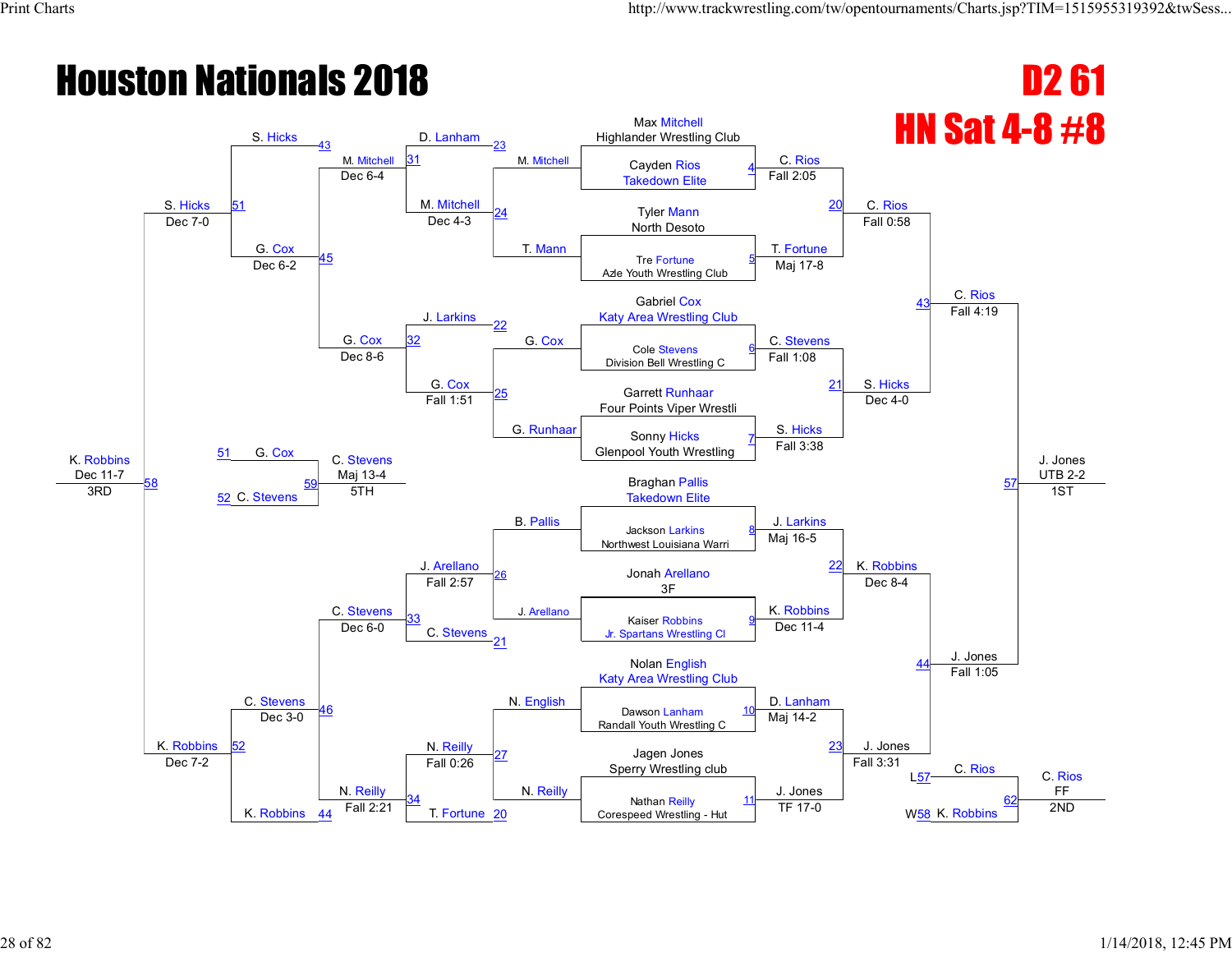

| Carlos Rodriquez (Ovalge wrestlin) | Fall 0:52              |                        | C. Judice |                 |            |           |
|------------------------------------|------------------------|------------------------|-----------|-----------------|------------|-----------|
| Caden Judice (Bavou Elite)         |                        |                        | Fall 1:01 |                 |            |           |
| Jacob Kershaw (North Desoto Wr)    | C. Judice<br>Fall 1:08 |                        |           | L49             | C. Judice  | C. Judice |
| Nathan Box (Jr. Spartans Wr)       |                        | C. Judice<br>Fall 0:50 |           |                 |            | Fall 0:32 |
| <b>B</b> ve                        | N. Box<br>Bye          |                        |           | W <sub>50</sub> | S. Yudizky | 2ND       |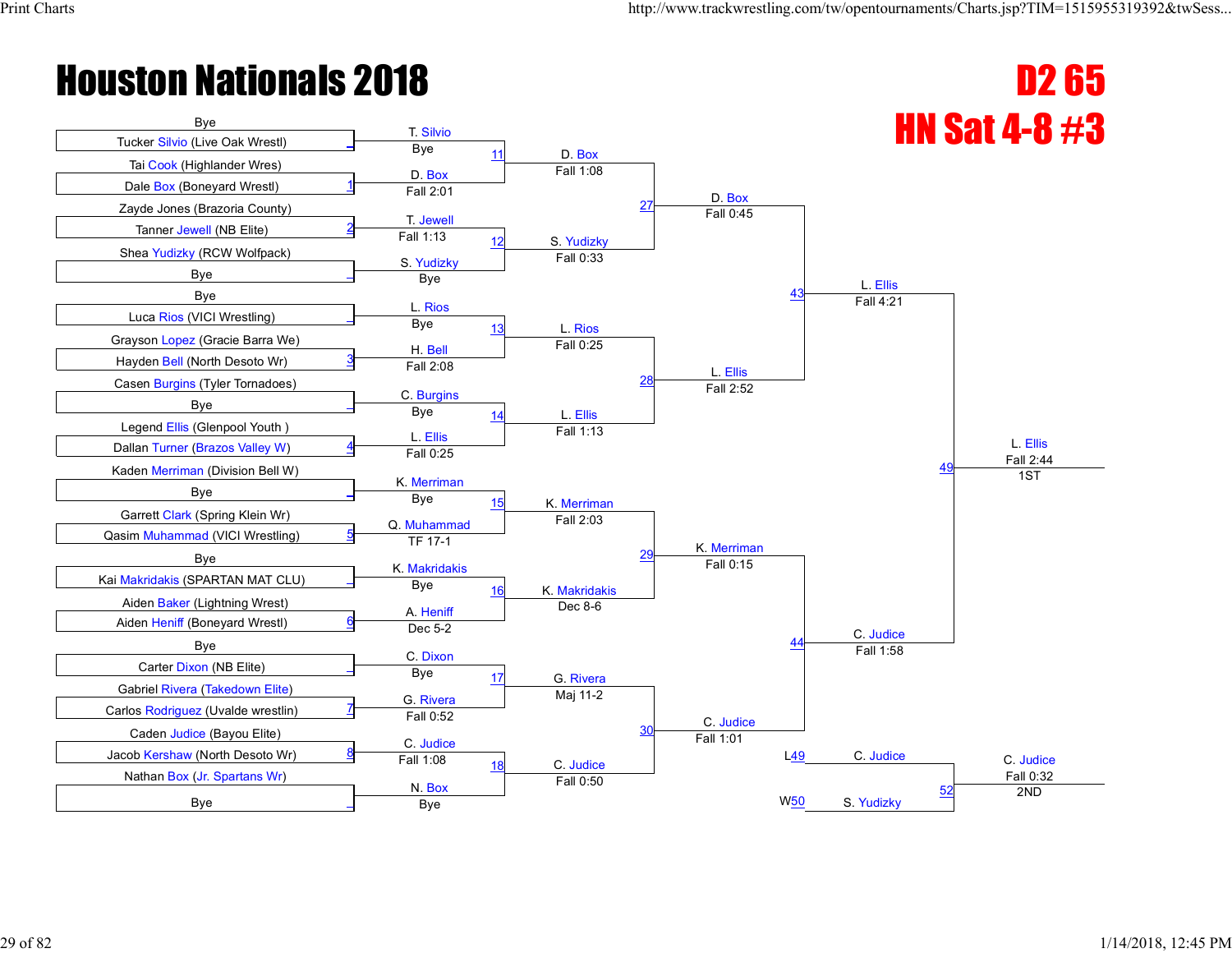#### D2 65

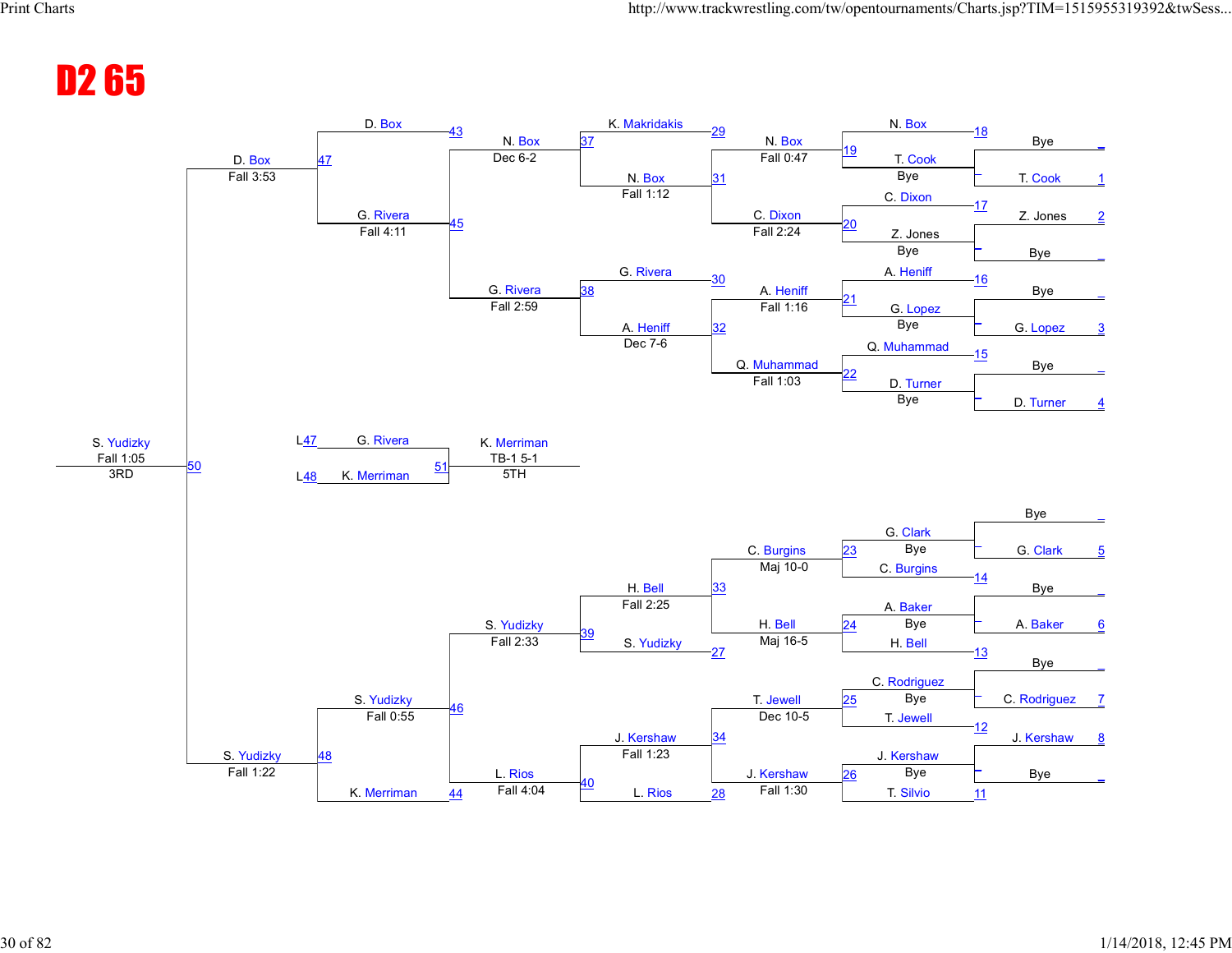

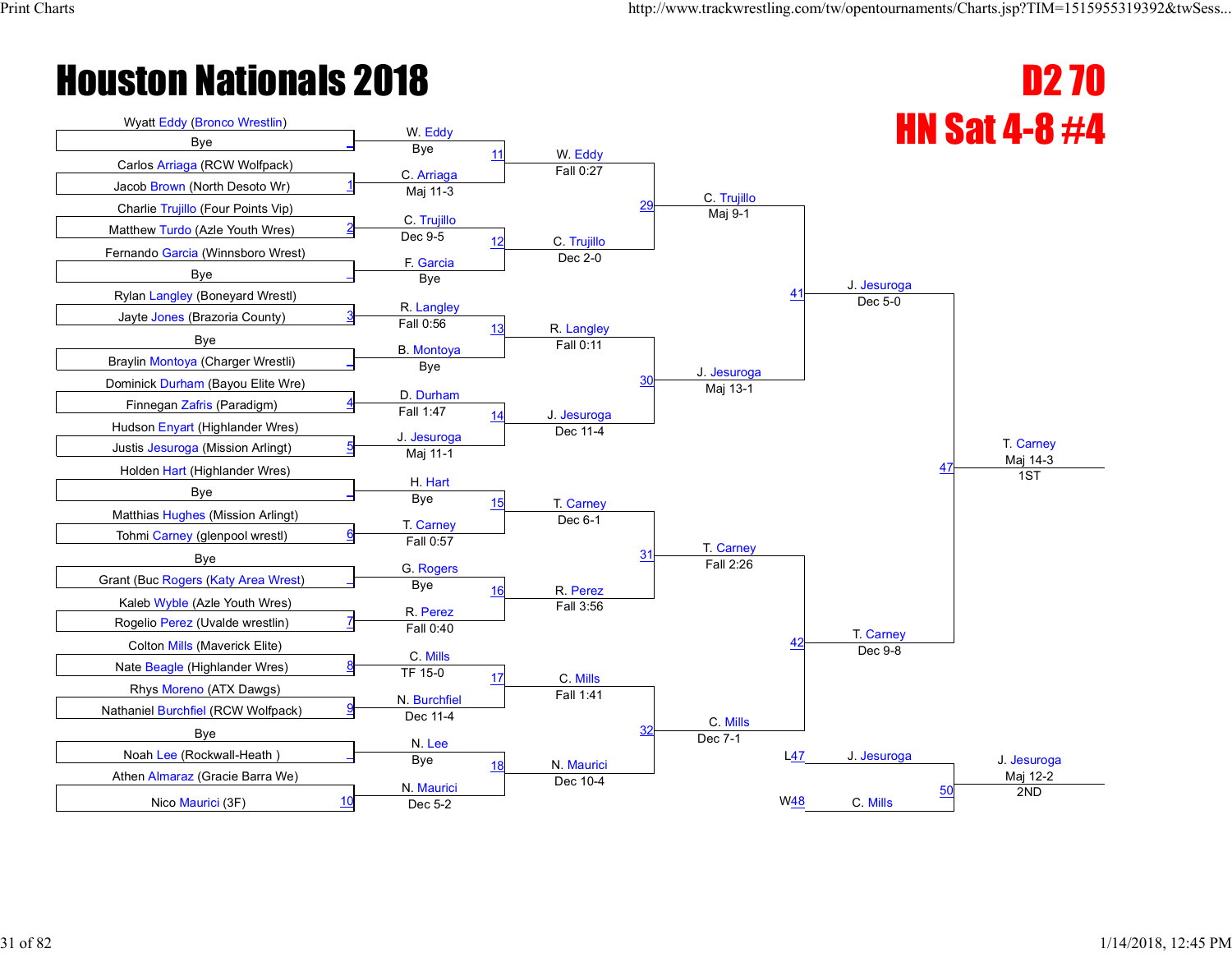#### D2 70

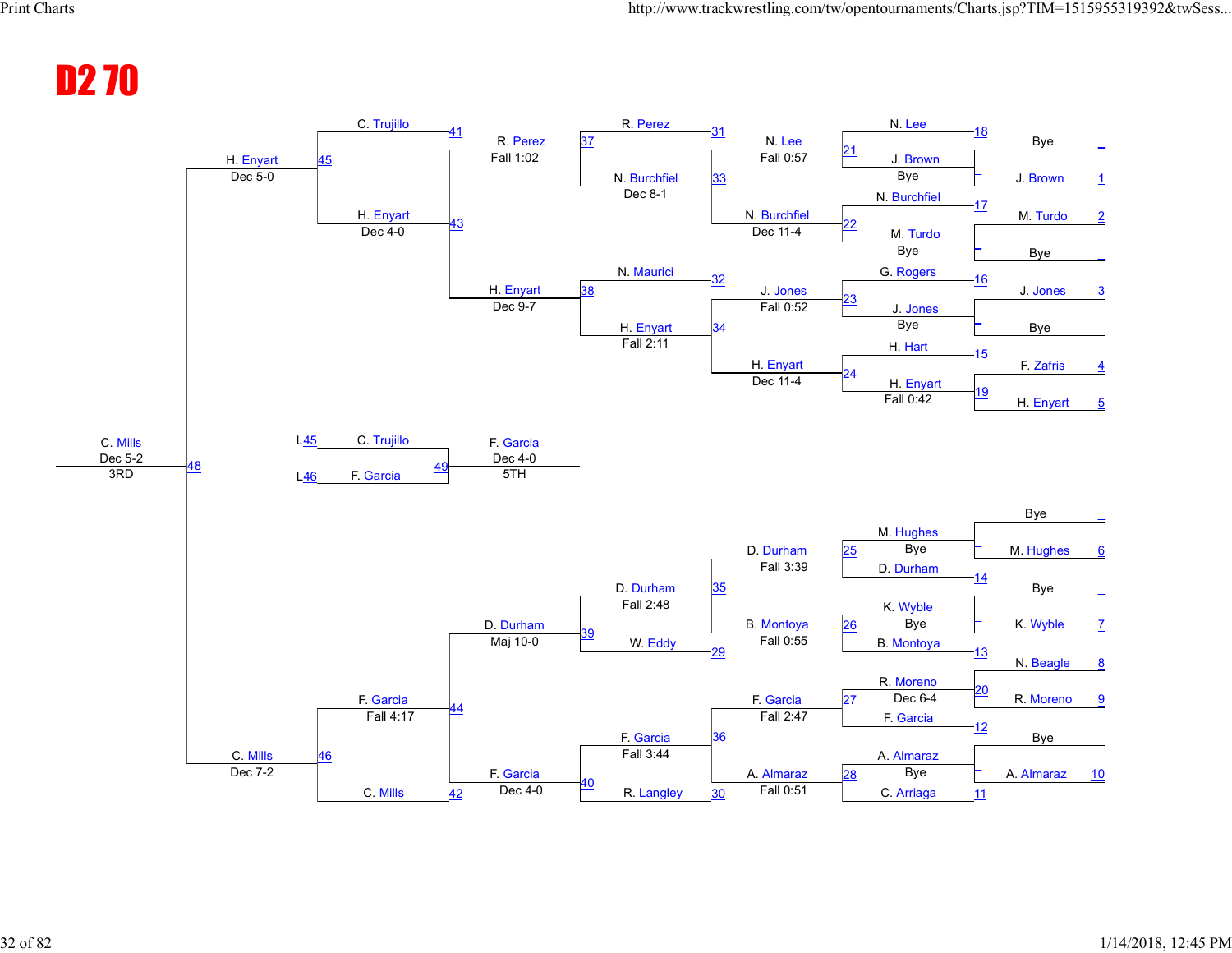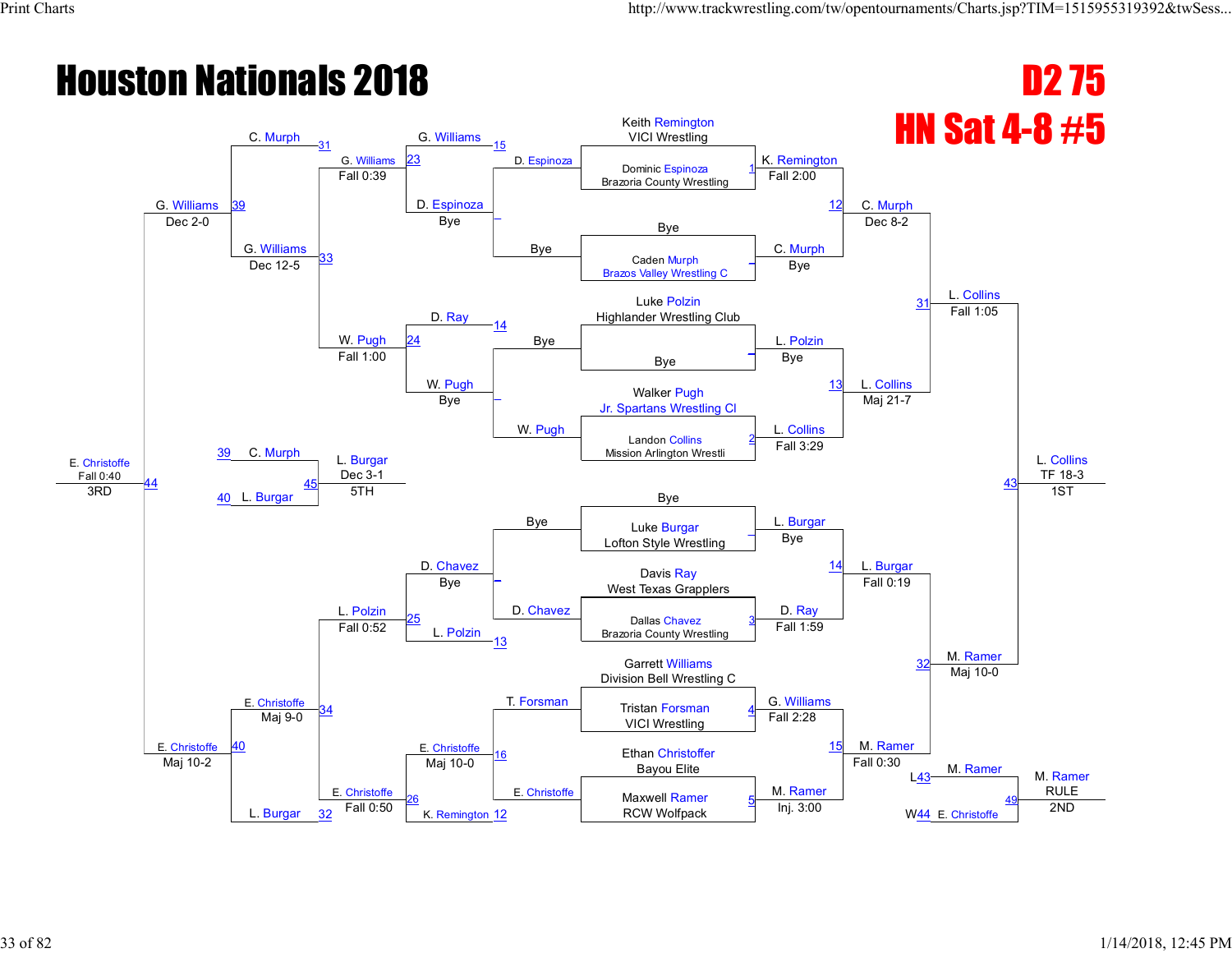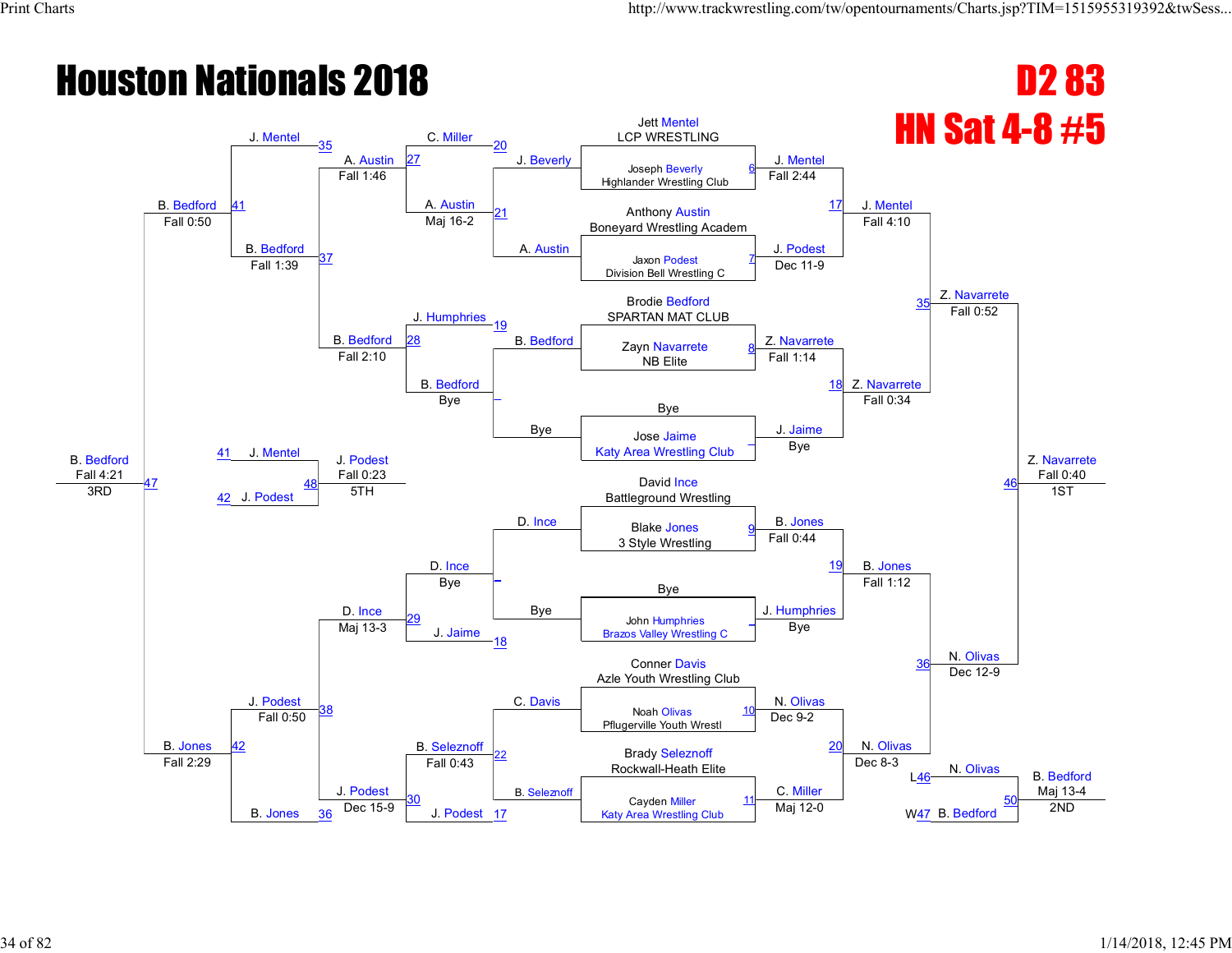#### **Houston Nationals 2018** D2 92 **HN Sat 4-8 #6** M. Montoya Fall 0:19 M. Montoya 43 M. Montoya 39 D. Ramirez 28 D. Ramirez 18 J. Guzman Orin Hart Highlander Wrestling Club O. Hart C. Taylor C. Taylor C. Taylor Fall 2:47 Joshua Guzman Paradigm 1 Fall 0:45 J. Guzman \_ Bye Fall 1:54 <sup>15</sup> Caleb Taylor Dec 6-0 **Dec 6-0 Dec 6-0 Dec 6-0 Dec 6-0 Dec 6-0 Dec 6-0 Dec 6-0 Dec 6-0 Dec 6-0 Dec** 6-0 **Dec** 6-0 **Dec** 6-0 **Dec** 6-0 **Dec** 6-0 **Dec** 6-0 **Dec** 6-0 **Dec** 6-0 **Dec** 6-0 **Dec** 6-0 **Dec** 6-0 **Dec** 6-0 **Dec** B. Standley 41 Bye C. Taylor Maj 14-5 Bye \_ Dec 3-2 A. Davis Bye 39 Bye B. Standley 17 Bye **Bye** G. Howard Dec 3-2 29 Gabriel Howard Northwest Louisiana Warri \_ Dec 4-0 B. Standley \_ B. Standley Bye 16 M. Montoya 43 B. Standley Barrett Standley Bye Bye Burield Standing<br>Glenpool Youth Wrestling M. Montoya Fall 2:58 53 Mateo Montoya Takedown Elite 2 B. Standley Fall 2:17 T. Phillips Dec 3-0 54 44 K. Mealey <u>sin 2.17</u><br>5TH **Terrance Phillips** The Mission Arlington Wrestli 3RD 54 Mission Arlington Wrestli 3RD 57H 3RD 5TH 3RD 5TH T. Phillips B. Davis B. Davis 1ST T. Phillips T. Phillips Beau Davis Division Bell Wrestling C 3 T. Phillips \_ Bye Fall 0:20 17 Bye <mark>–</mark> Bye Bye A. Davis Fall 1:51 B. Davis 30 G. Howard Annabelle Davis Texan WC  $\overline{a}$ Fall 0:50 16 Bye 40 M. Vogt Andrew Arinder North Desoto Wrestling Ac 42 A. Arinder Diego Ramirez (B. Ramirez)<br>A. Arinder Diego Ramirez (B. P. Ramirez) TF 15-0 Takedown Elite 4 44 Dec 10-6 19 M. Vogt Fall 0:37 Maxwell Vogt **18 K. Mealey** Boneyard Wrestling Academ **B. Davis** M. Montoya Fall 3:46 Fall 2:52 K. Mealey O. Hart Fall 2:00 K. Mealey Fall 4:12 L53 31 O. Hart Kyler Mealey Paradigm 5 W<sub>54</sub> M. Montoya 61  $\frac{40}{10}$  Dec 8-4 **O.** Hart  $\frac{15}{15}$  **Paradigm**  $\frac{9}{10}$  Fall 4:07 W<sub>54</sub> M. Montoya<sup>1</sup> 2ND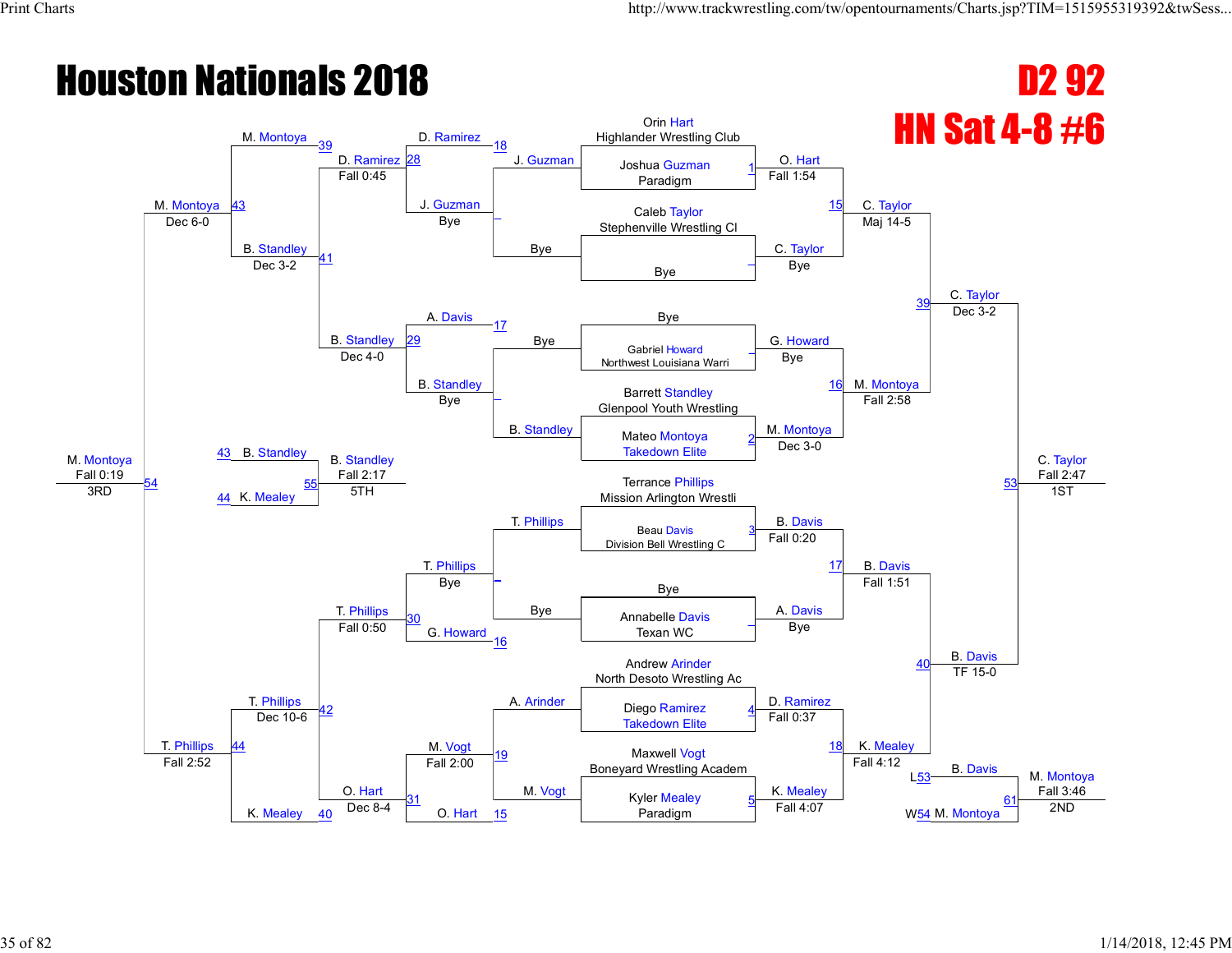

A. Lott (Northwest Louisiana Warri)

**4TH**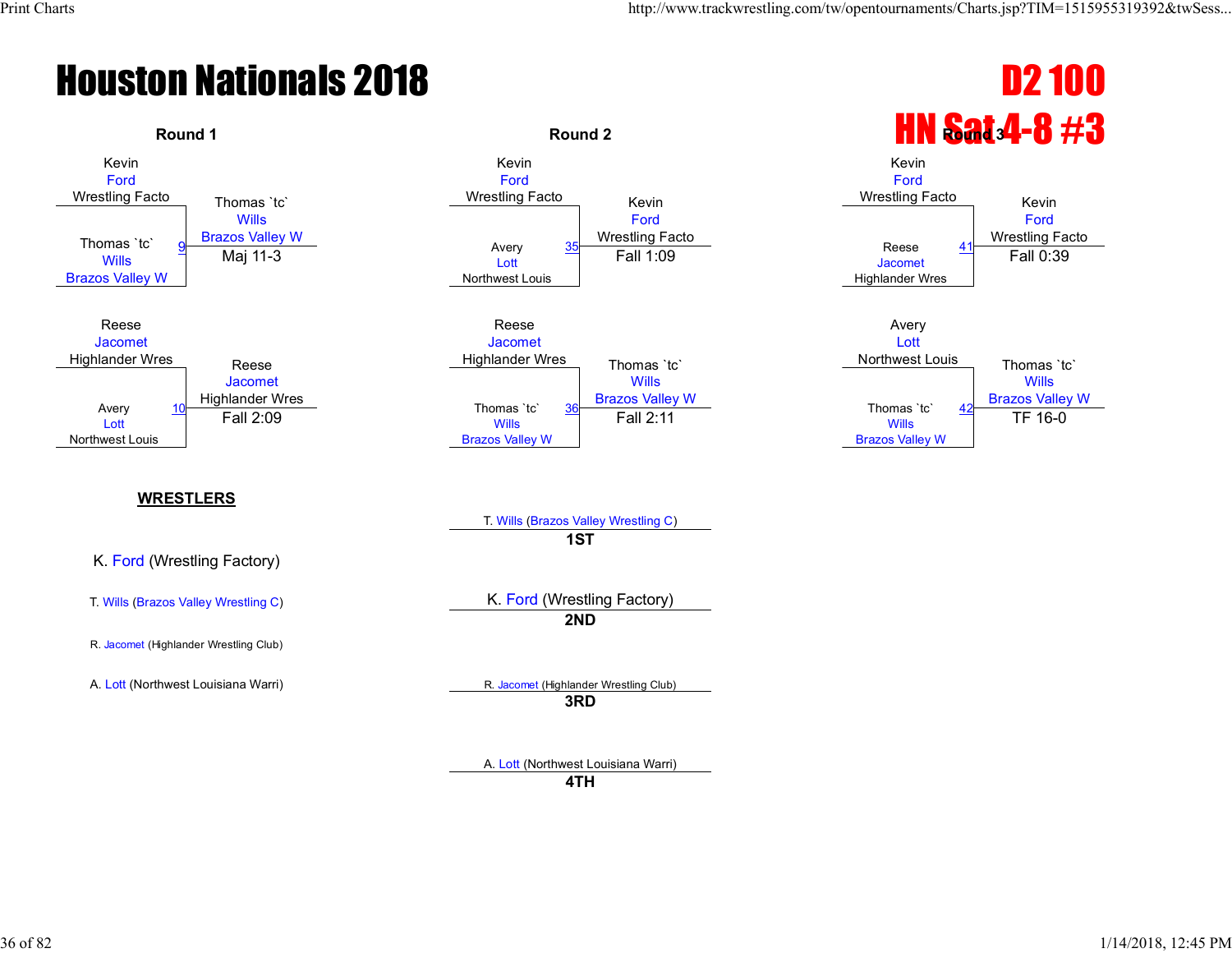



C. Bronson (Oklahoma Wrestling Academ) **1ST**

J. Remington (VICI Wrestling)

**2ND**

J. Stoner (RCW Wolfpack)

**3RD**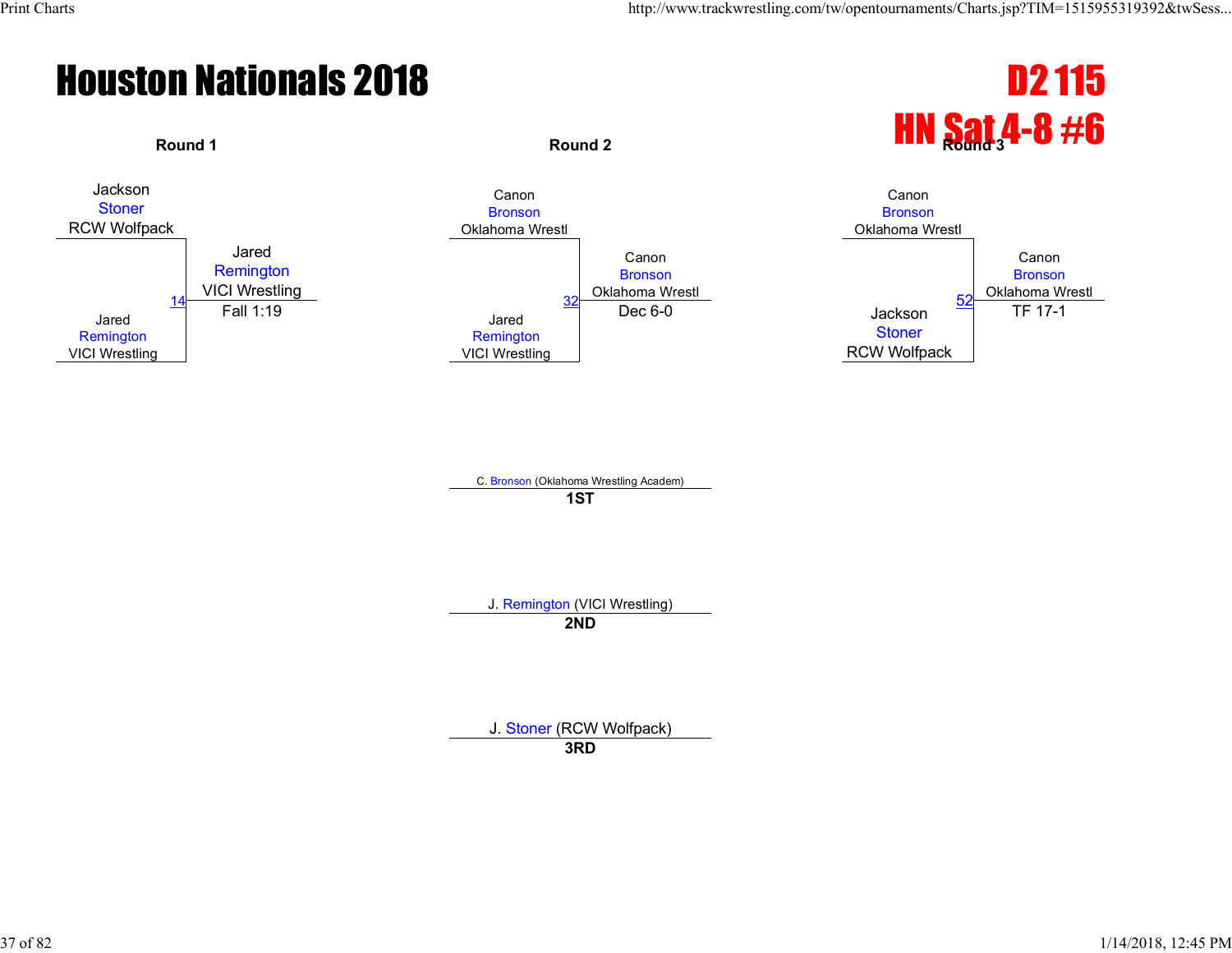## **Houston Nationals 2018 D2 HWT**

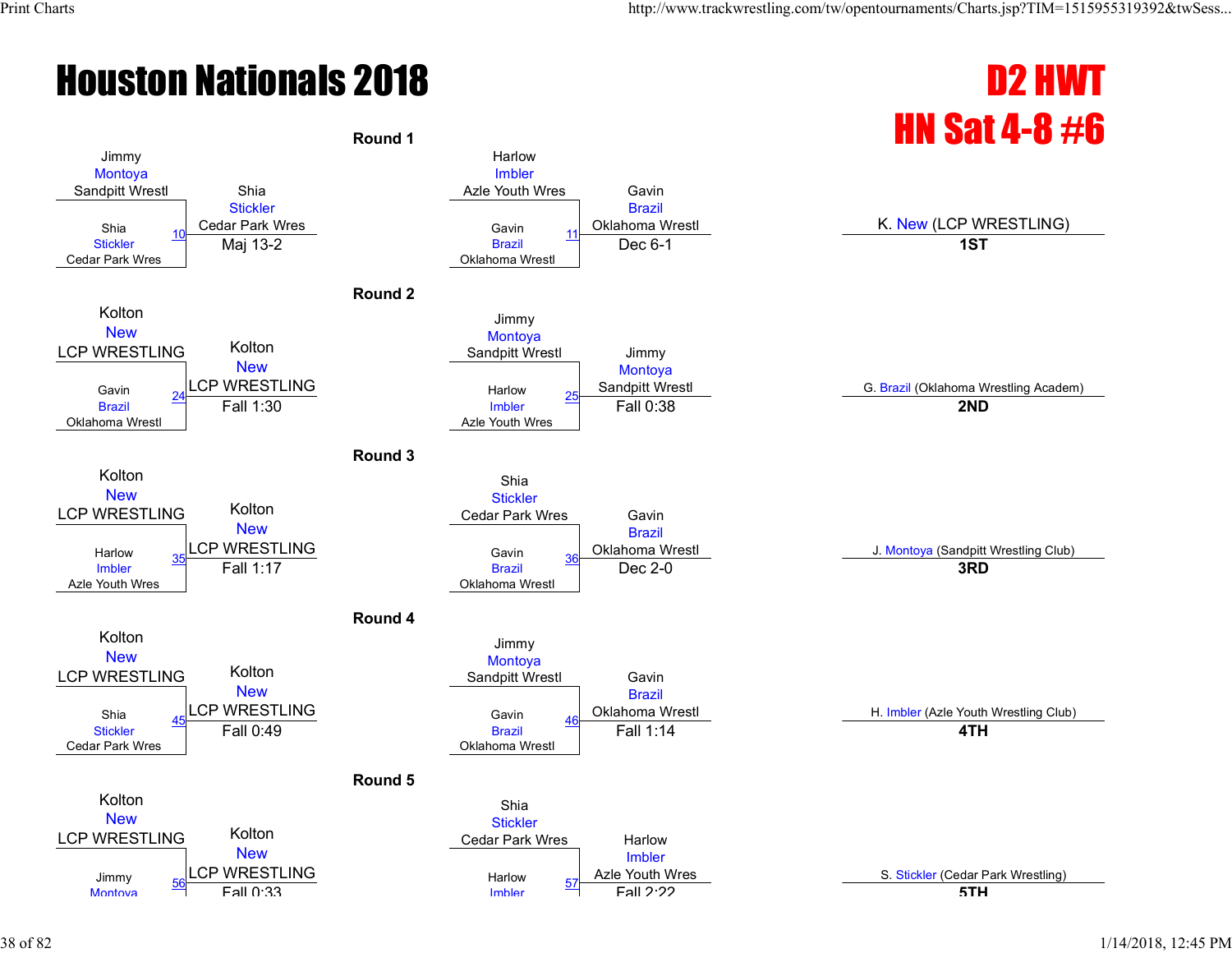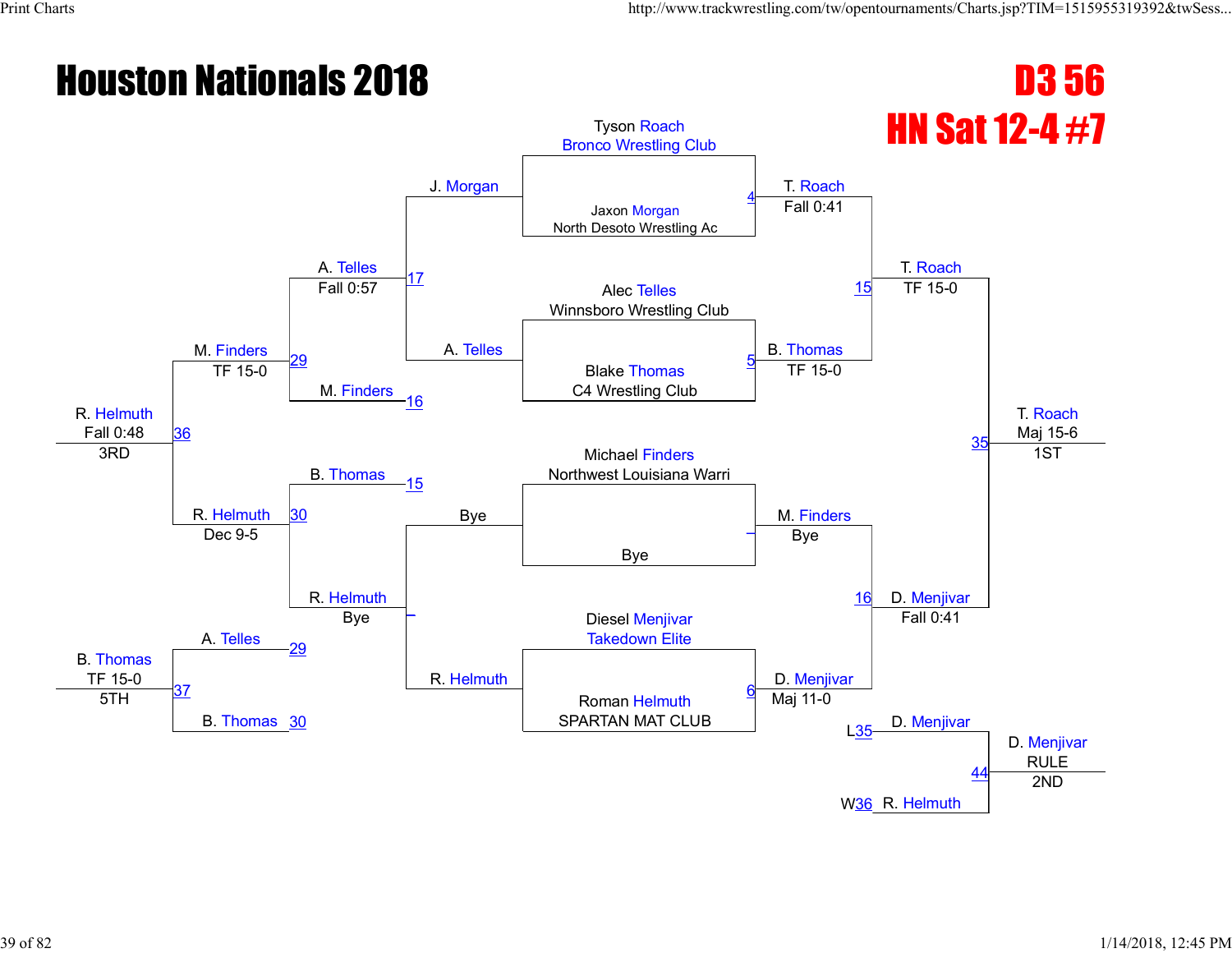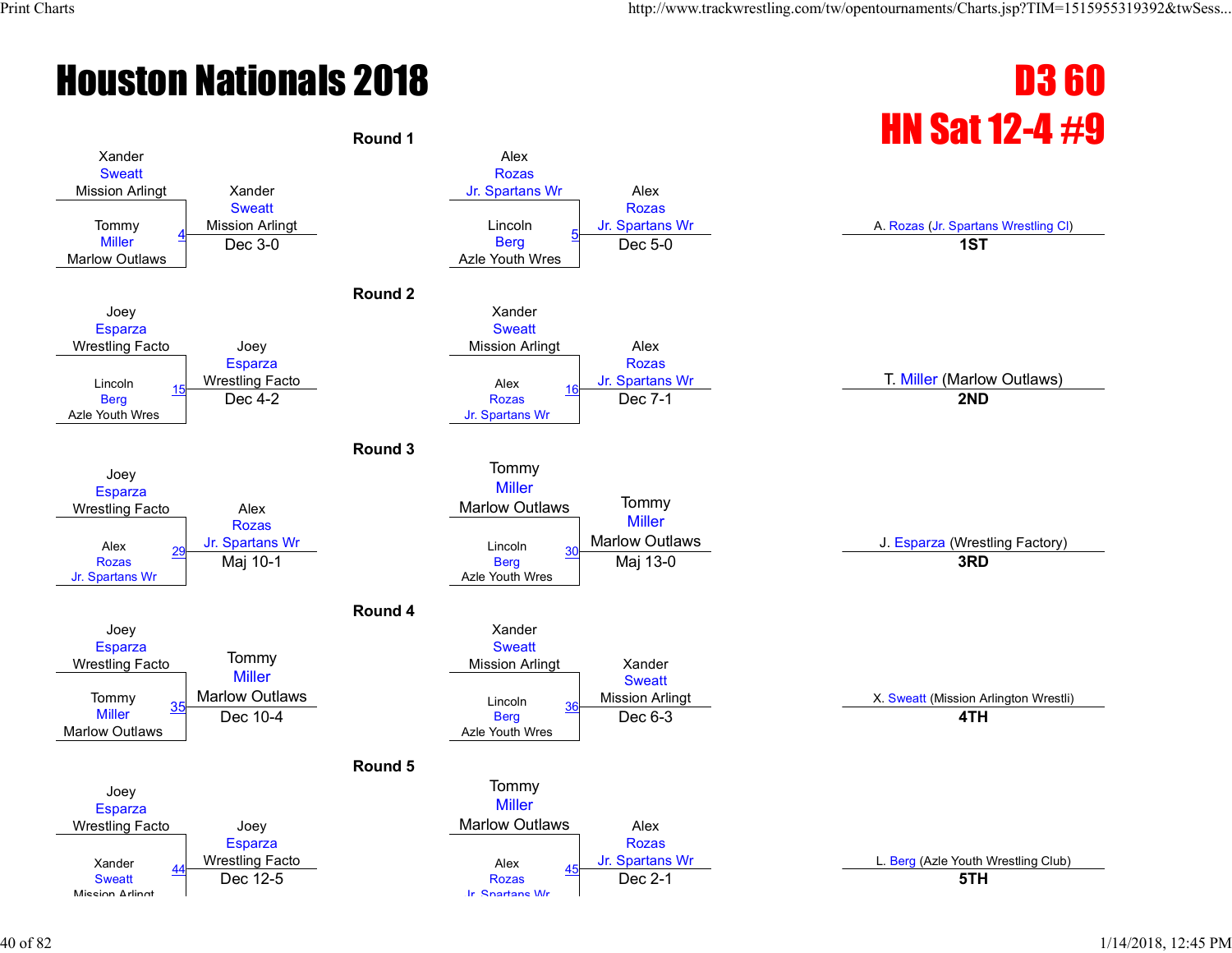

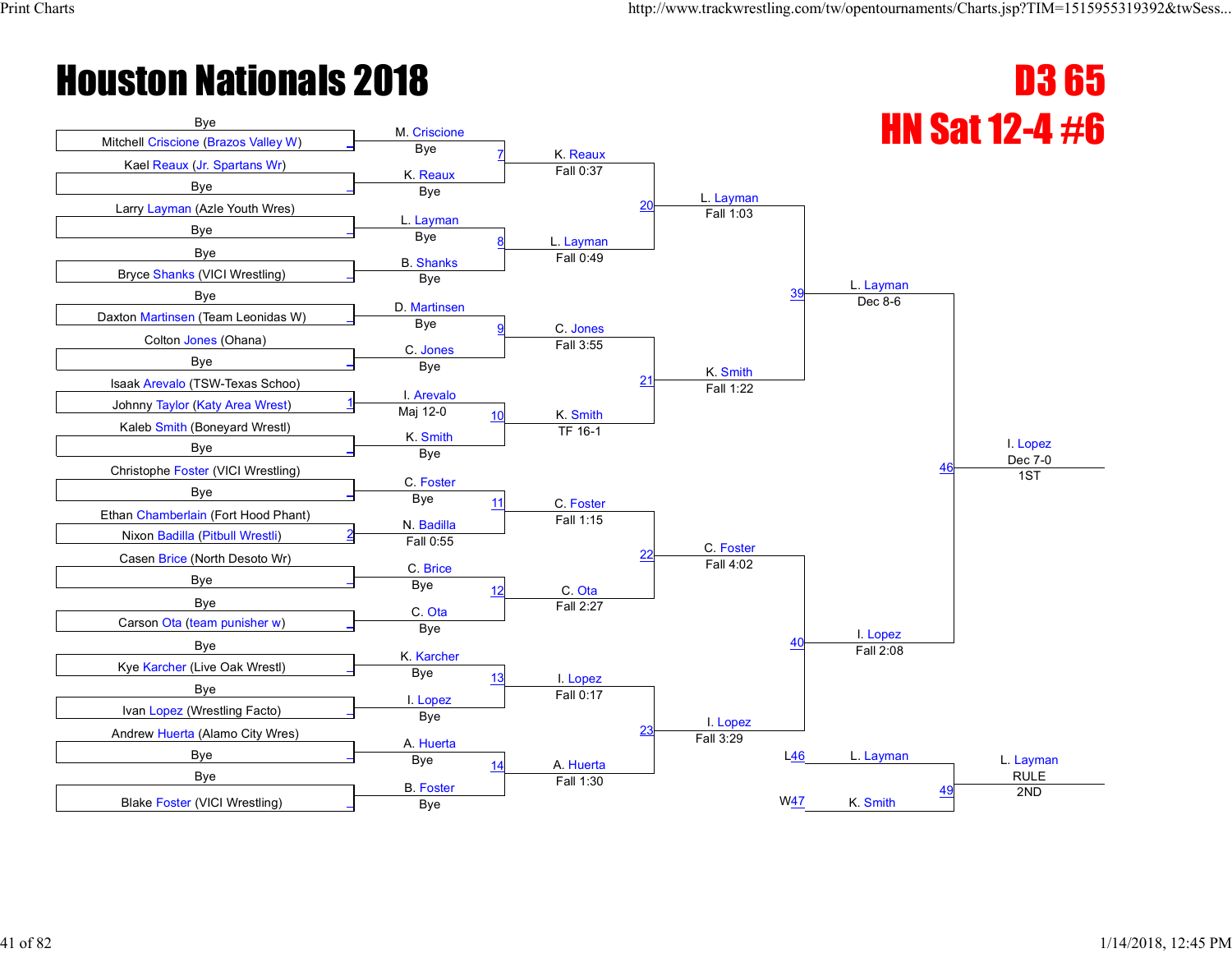#### D3 65

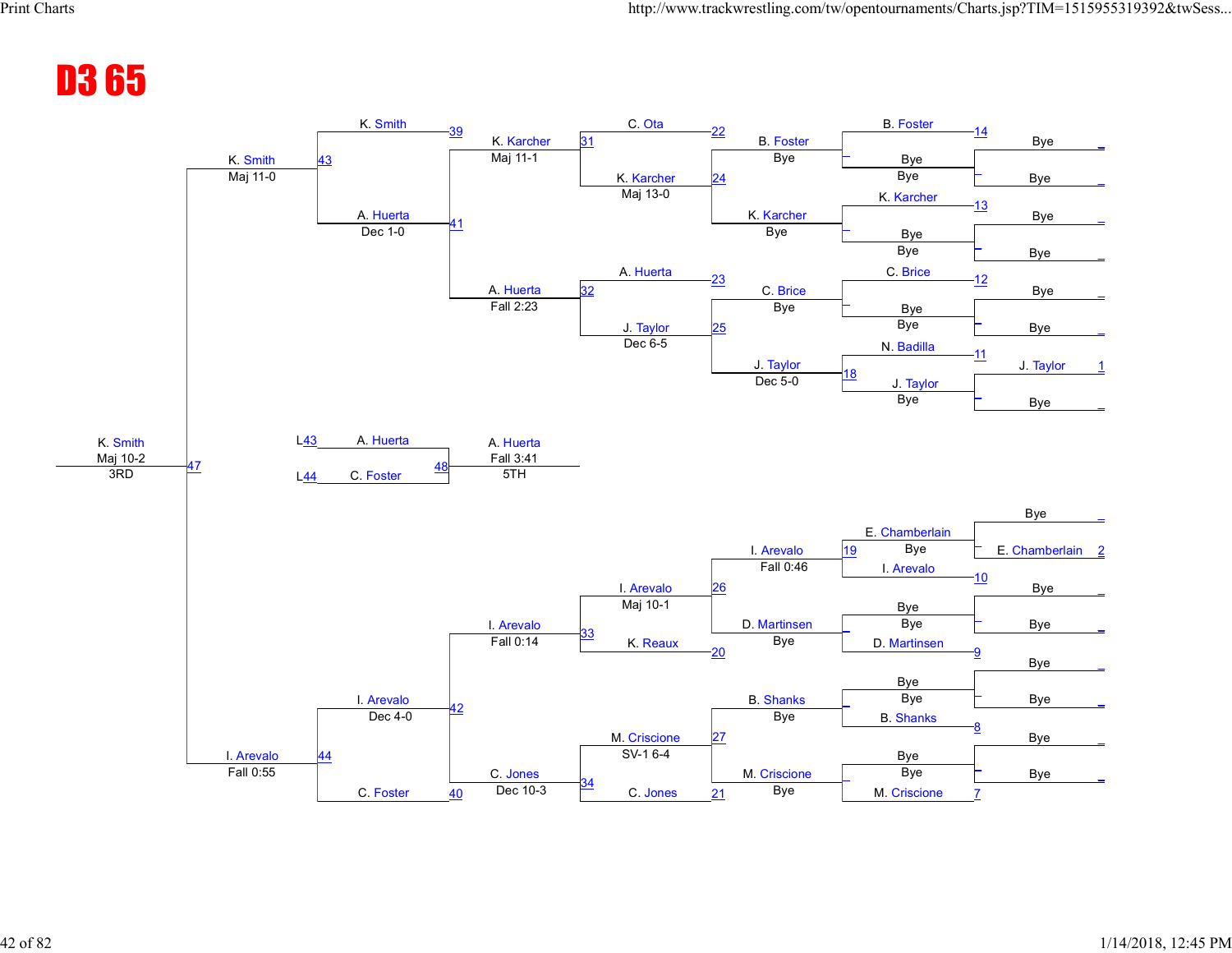**Bye** 

George Rodriguez (Uvalde wrestlin)

**Bye** 

Jack McGuire (Northwest Louis)

G. Romans

Bye

C. <mark>Adams</mark><br>Fall 1:22

Bye



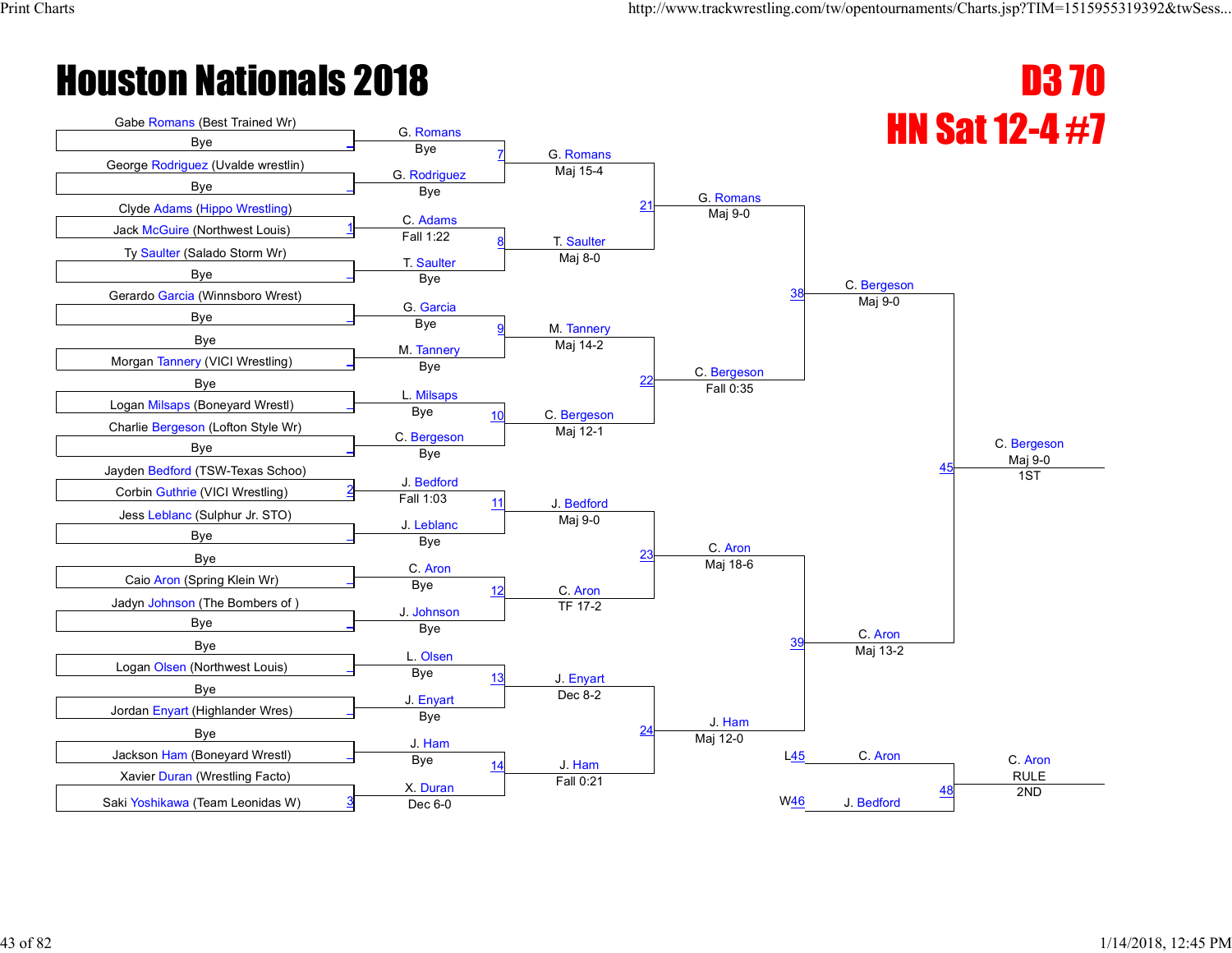#### D3 70

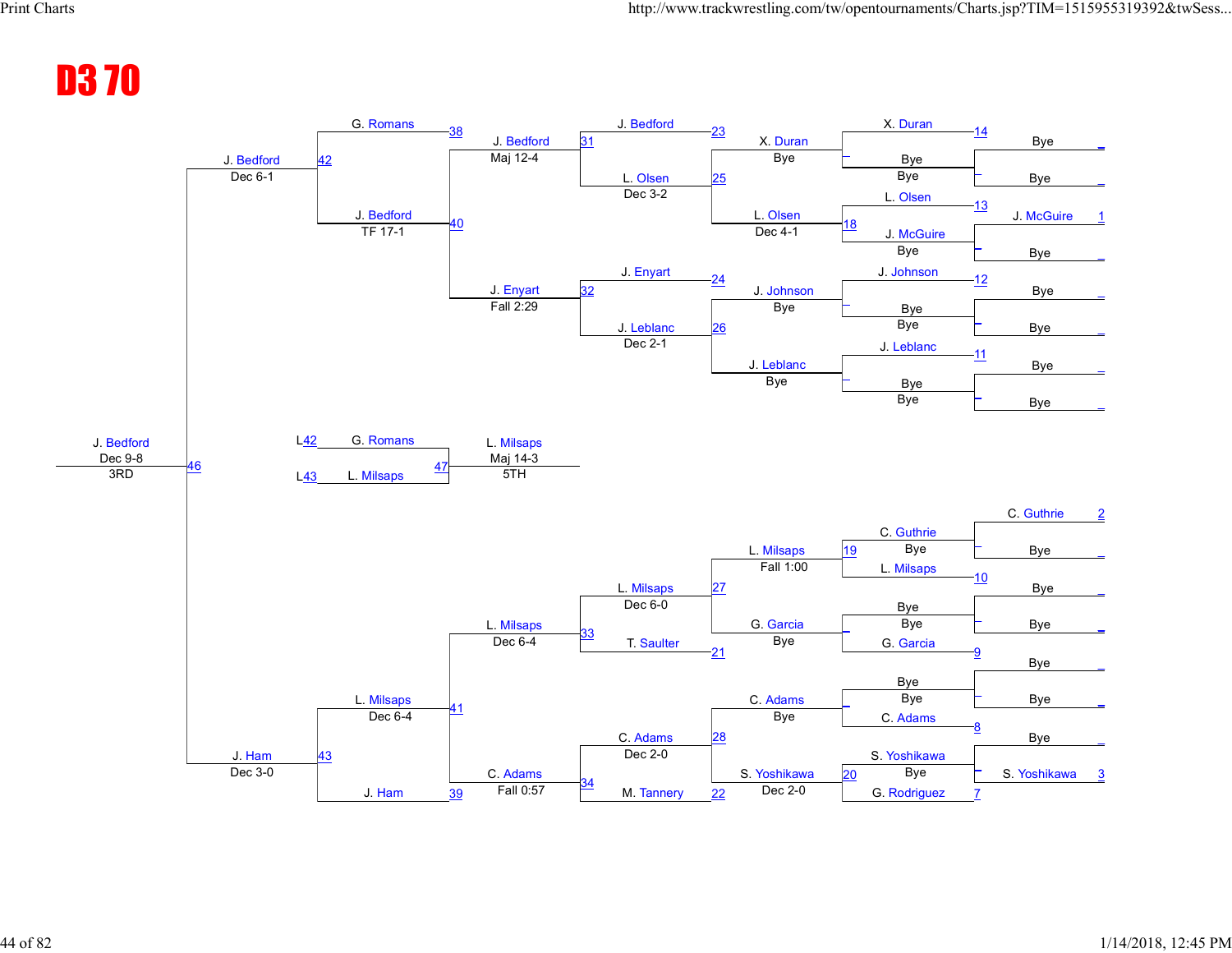

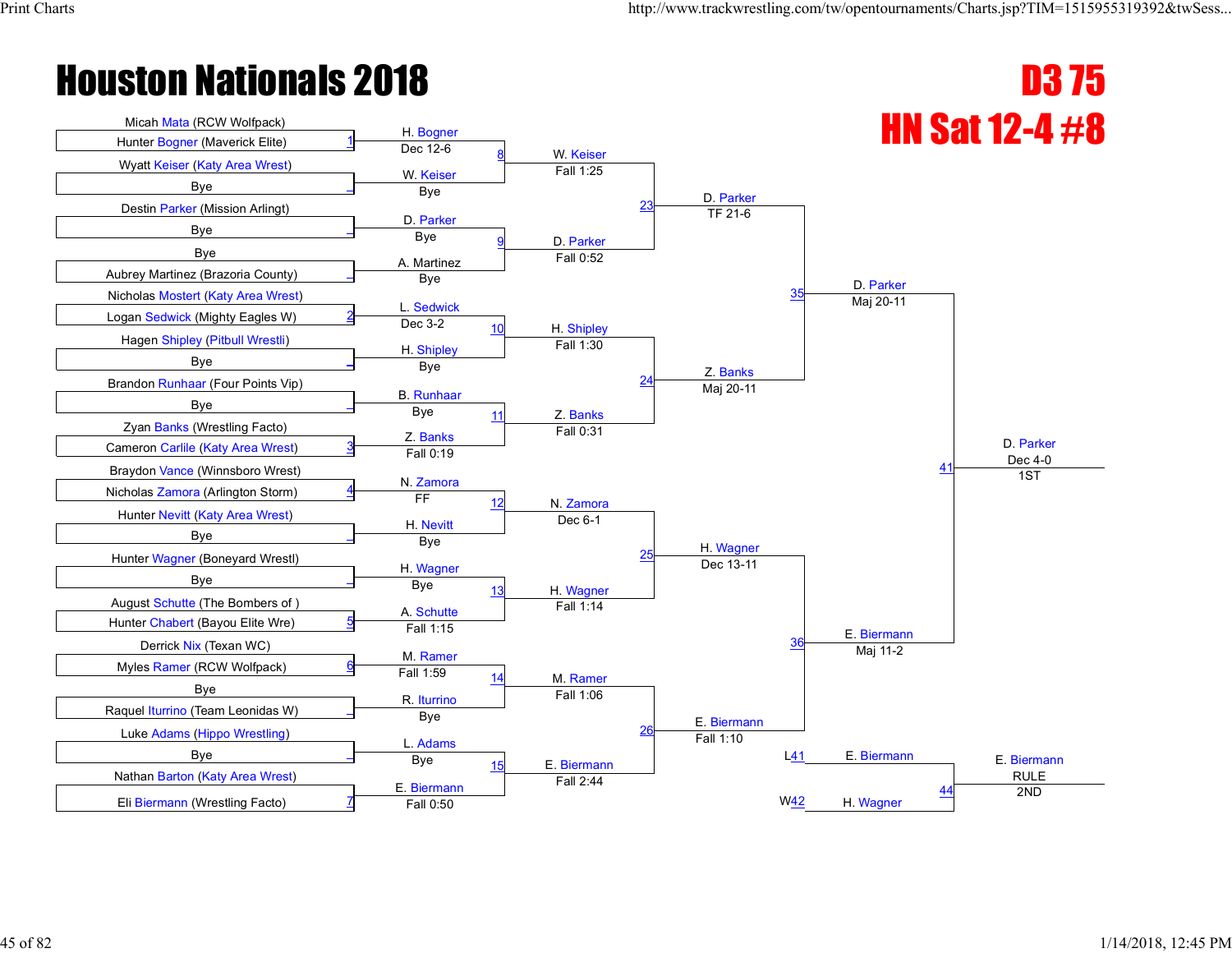#### D3 75

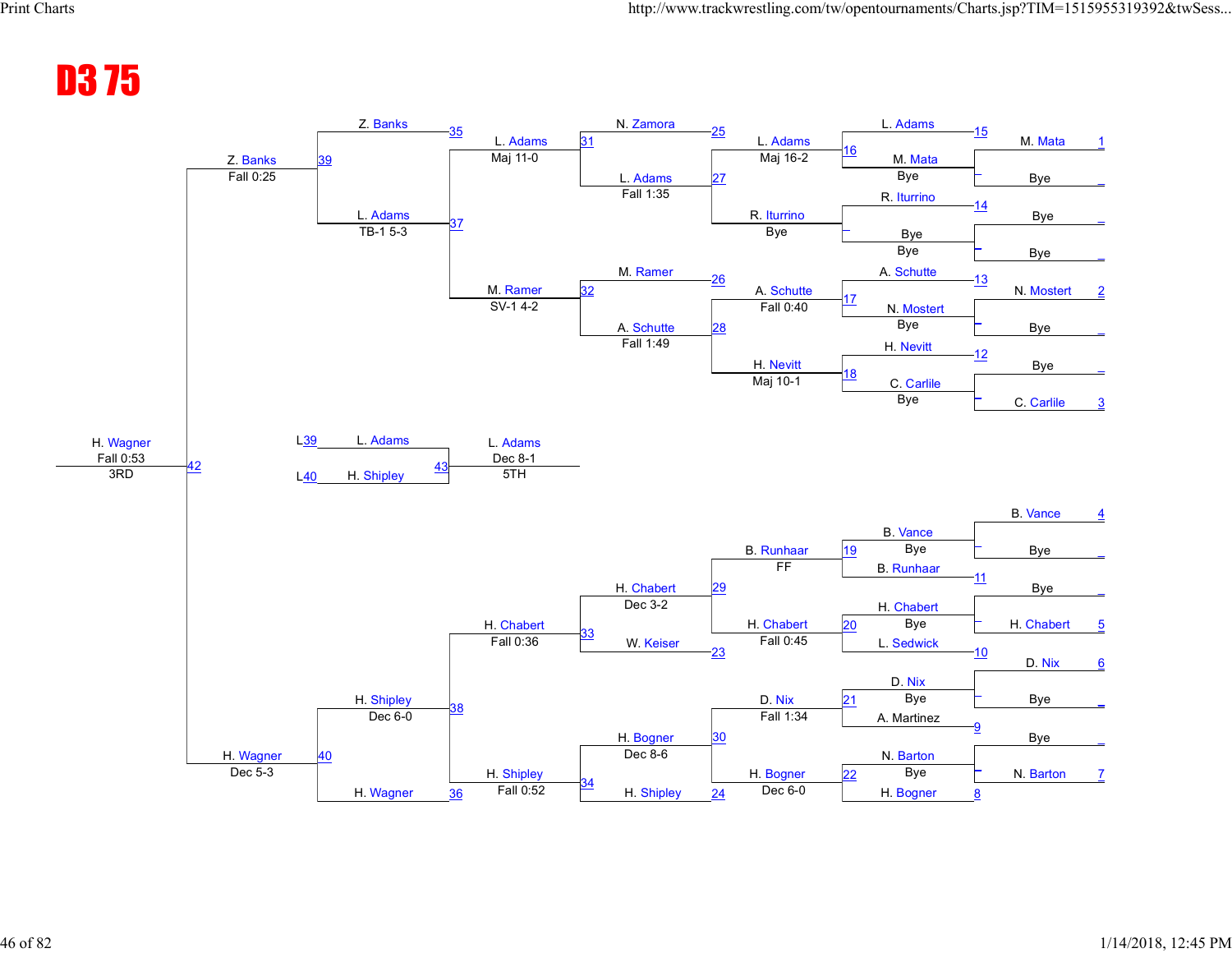

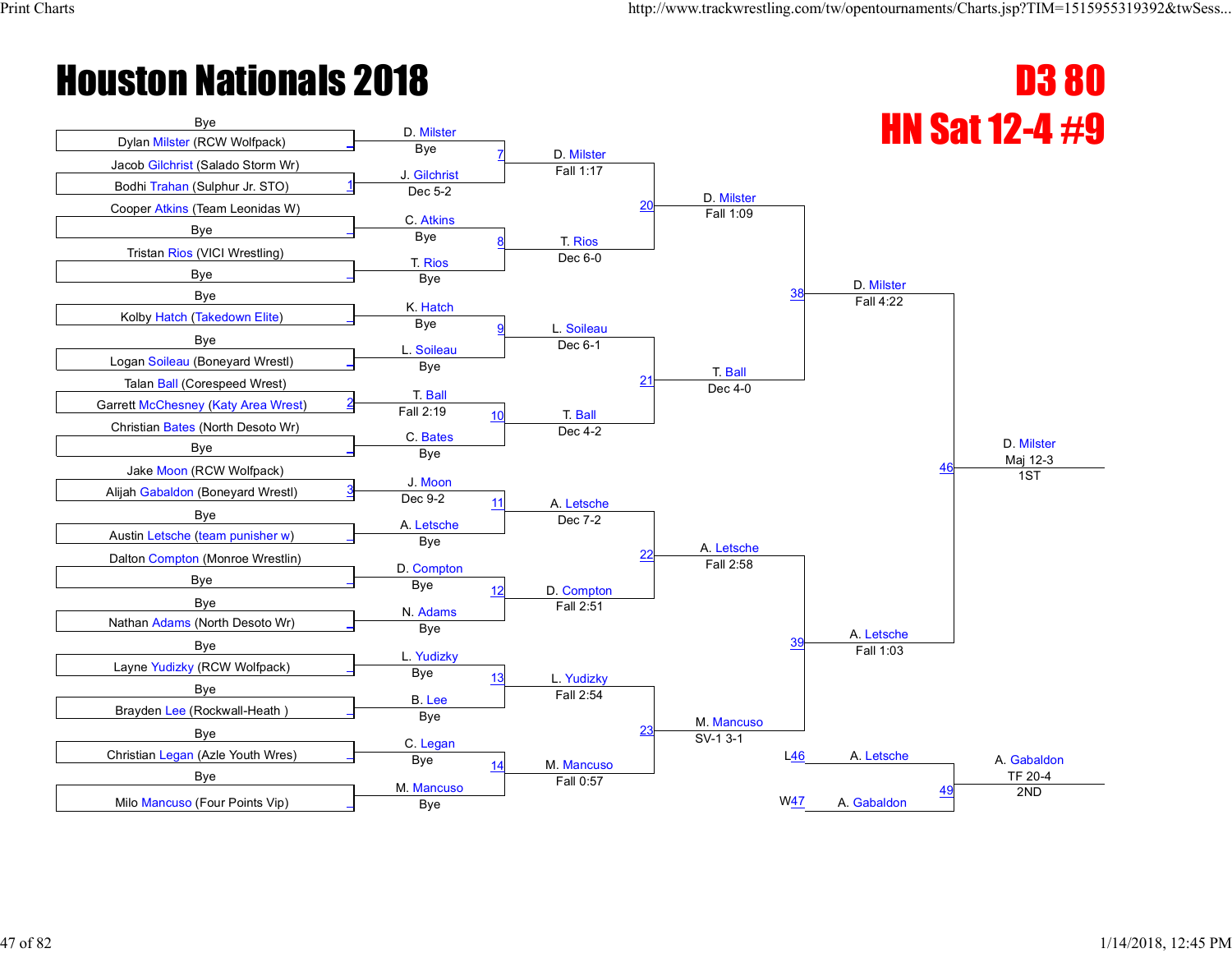#### D3 80

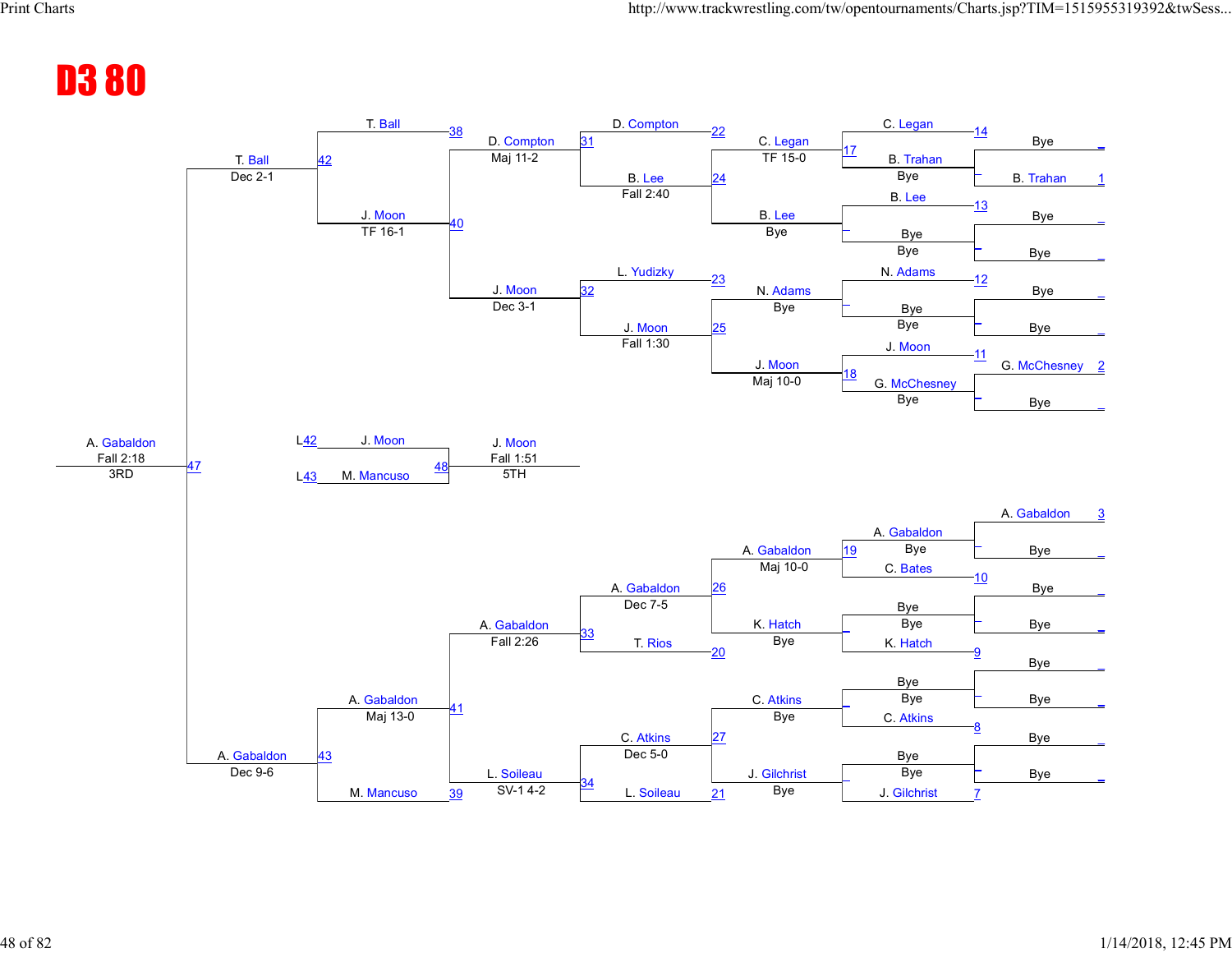

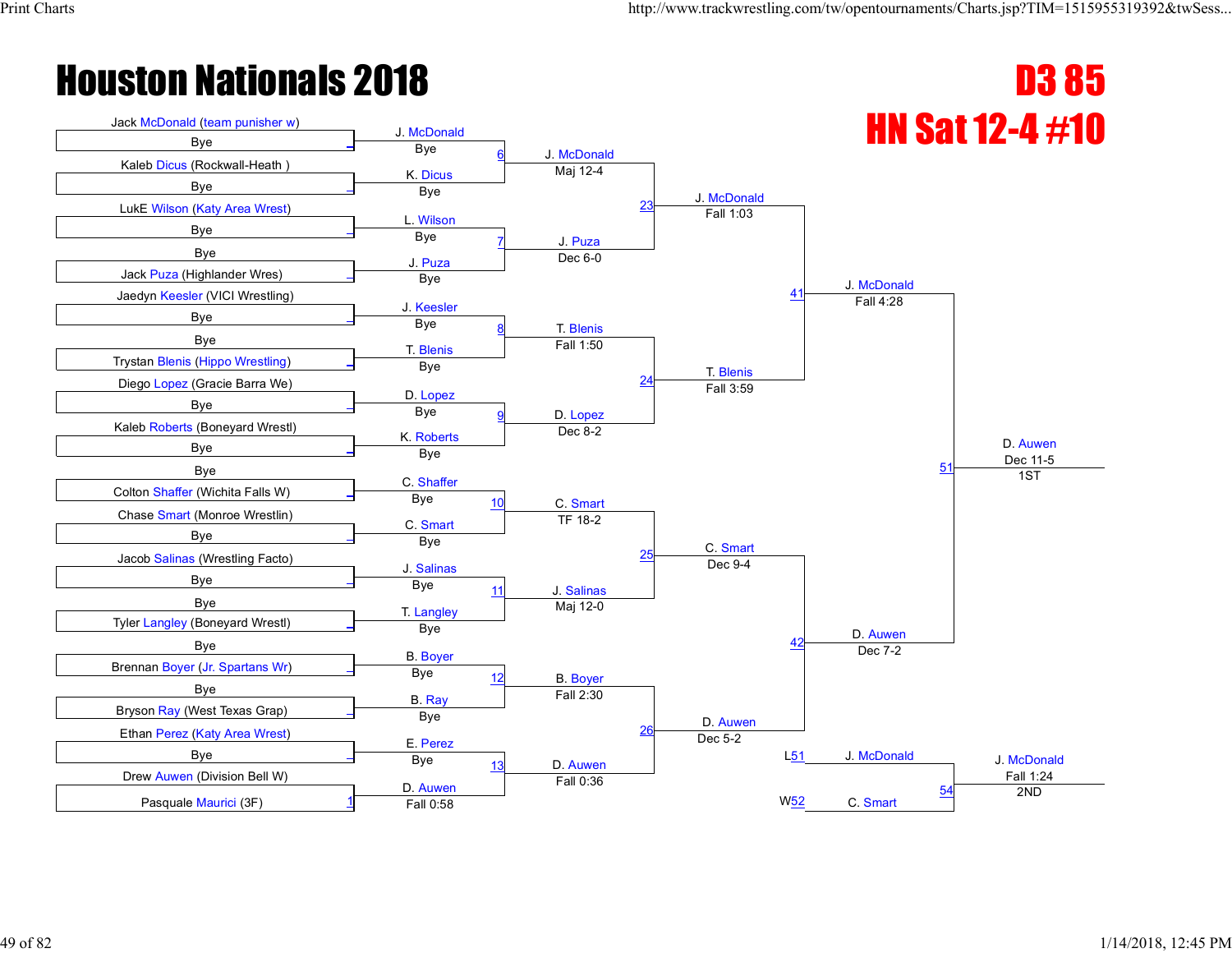#### D3 85

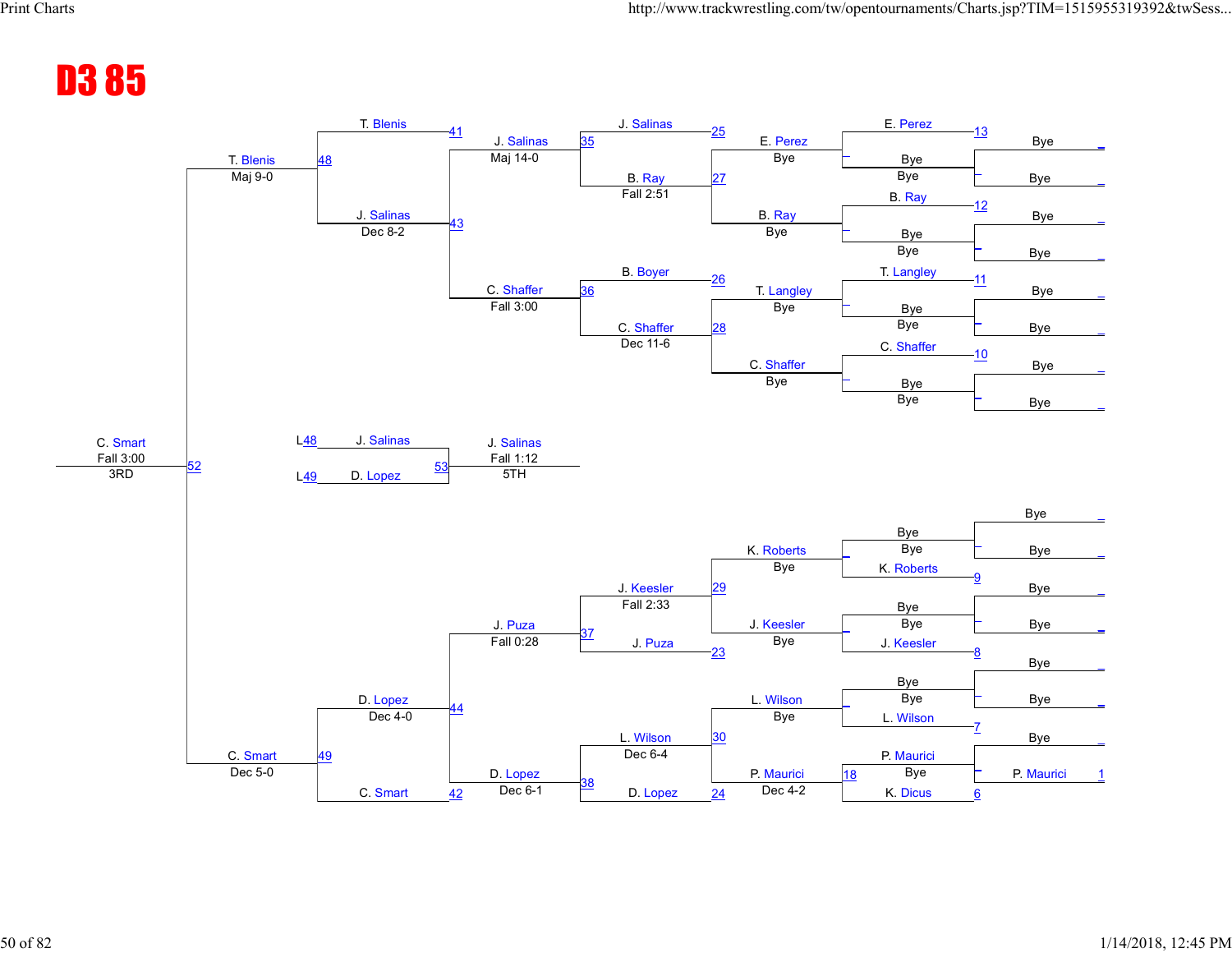#### **Houston Nationals 2018 D3 90** HN Sat 12-4 #12 T. McCall Fall 0:53 T. McCall T. McCall 33 I. Dees A. Horton 16 S. Huerta Seth Huerta Alamo City Wrestling O. Vaught G. Ramos G. Ramos G. Ramos Fall 2:14 41 25 S. Huerta Owen Vaught Katy Area Wrestling Club 1 FF  $\frac{1. \text{Dees}}{21.4 \text{ s}^2}$  17 I. Dees Fall 1:49 <sup>13</sup> Isaac Dees North Desoto Wrestling According Acts North Desoto Wrestling Acts North Desoto Wrestling Acts I. Dees 35 SV-1 9-7 G. Ramos Maj 10-0 Gavin Ramos Takedown Elite 2 Fall 0:58 C. Beacom Dec 4-0 33 Bye J. Jones 15 26 Bye Fyler McCall T. McCall Maj 14-0 Threestyle Wrestling \_ Dec 9-5 J. Jones \_ J. Jones Bye 14 T. McCall I. Dees Jayden Jones Bye Demonstration Bye Dayden Jones<br>Spring Klein Wrestling Cl H. Fulkerson Fall 0:47 45 41 Hayden Fulkerson RCW Wolfpack 3 I. Dees Fall 0:31 L. Walters Fall 1:57 46 42 K. Strange <u>47 Lucas Walters</u><br>5TH 27 Lucas Walters The Cucas wallets and the Cucas Wallets<br> **Example 3RD** 42 K. Strange 3TH 3TH Katy Area Wrestling Club L. Walters Z. Thomas Z. Thomas 1ST H. Fulkerson 42 H. Fulkerson Zach Thomas team punisher wrestling 4 H. Fulkerson 18 K. Cole Maj 12-2 <sup>15</sup> Kayden Cole Fall 1:24 **10** Rayuell **C** Rayuell **C** Rayuell **C** C. Beacom Maj 13-5 Z. Thomas 27 H. Fulkerson 14 Cohen Beacom ATX Dawgs 5 Maj 9-0 Fall 1:09 34 C. Lalonde Alex Horton NB Elite <sup>36</sup> A. Almaraz A. Horton Aiden Almaraz Dec 7-2 Gracie Barra Westchase 6 Dec 4-2 19 C. Lalonde Fall 0:55 Cooper Lalonde 16 K. Strange Jr. Spartans Wrestling Cl **Example 2** Thomas T. McCall Fall 1:16 TF 15-0 K. Strange O. Vaught Fall 2:04 K. Strange FF  $145$ 28 O. Vaught Keefer Strange  $\frac{34}{\sqrt{10}}$  Fall 1:26  $\frac{20}{\sqrt{10}}$  O. Vaught  $\frac{13}{\sqrt{10}}$  Cypress Wrestling Club  $\frac{1}{\sqrt{10}}$  Dec 9-2 W46 T. McCall  $\frac{34}{\sqrt{10}}$  2ND 7 W<sub>46</sub> T. McCall 51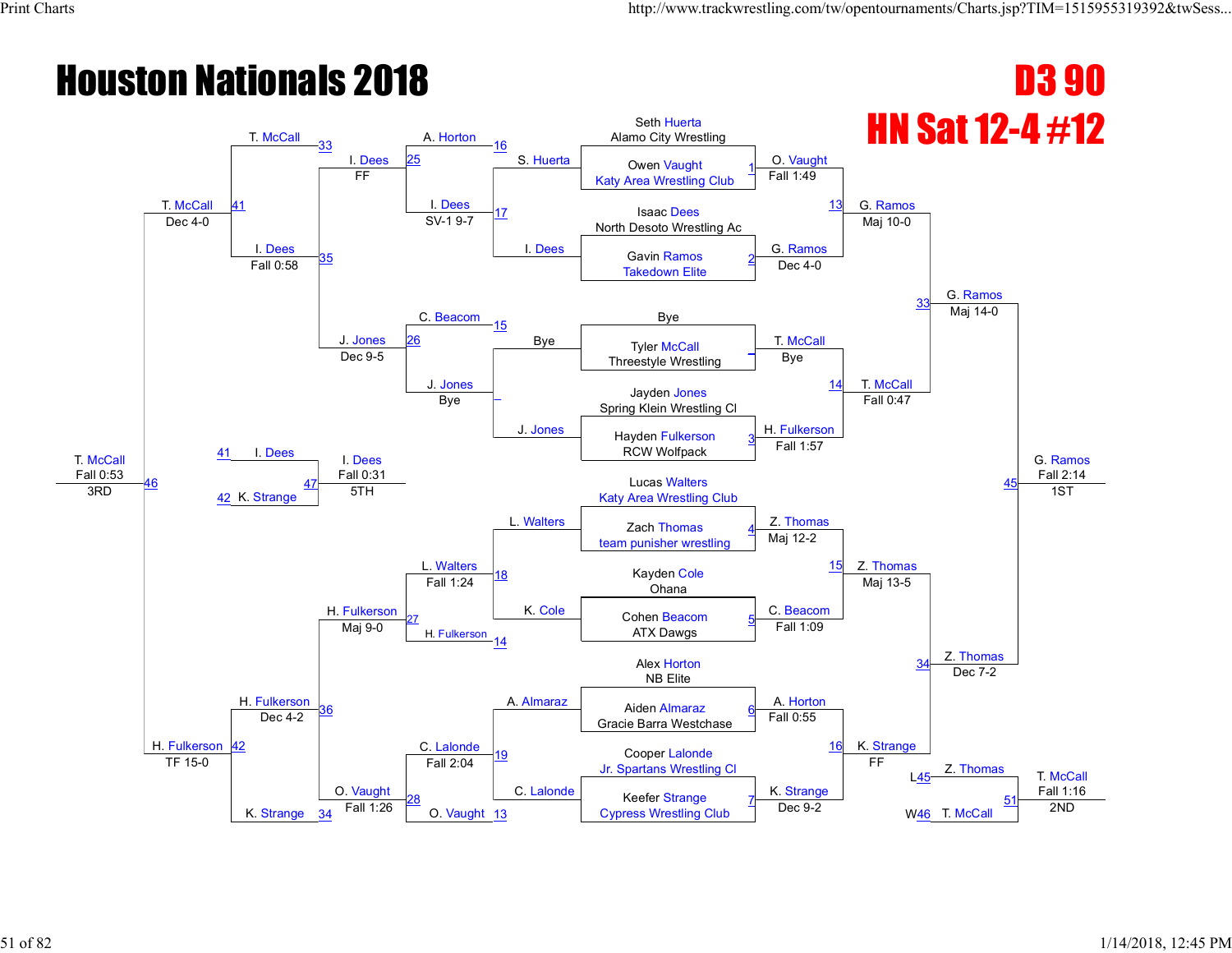#### **Houston Nationals 2018 D3 95** HN Sat 12-4 #11 P. Ethridge Fall 0:26 P. Ethridge P. Ethridge 27 M. Becker 20 M. Becker N. Hayden Warren Smith Gorilla W. Smith W. Smith W. Smith W. Smith SV-1 6-4 39 Noah Hayden Division Bell Wrestling C 1 Fall 1:07 N. Hayden \_ Bye Fall 1:51 8 Dec 11-9 Bye Bye M. Becker 29 Bye R. Frausto Maj 15-3 Reece Frausto Corespeed Wrestling - Hut \_ Dec 7-0 J. Cochran Bye Parker Ethridge 27 and 27 and 27 and 27 and 27 and 27 and 27 and 27 and 27 and 27 and 27 and 27 and 27 and 27 and 27 and 27 and 27 and 27 and 27 and 27 and 27 and 27 and 27 and 27 and 27 and 27 and 27 and 27 and 27 and 27 team punisher wrestling S. Jones 10 S. Jones **P. Ethridge** Fall 1:14 21 Samuel Jones North Desoto Wrestling Ac 2 Fall 1:30 S. Jones \_ Bye Fall 0:34 9 P. Ethridge M. Becker Bye <mark>–</mark> Bye B. Fontenot Fall 2:27 45 39 Braden Fontenot Bronco Wrestling Club \_ M. Becker Fall 2:25 Bye Bye 46 40 J. Walters 41 Z.23 Jessie Cochran Jessie Cochran Jessie Cochran Jessie Cochran Jessie Cochran Jessie Cochran Jessie Cochran Jessie Cochran Jessie Cochran Jessie Cochran Jessie Cochran Jessie Cochran Jessie Cochran Jessie Cochran Jess The Sessie Cocinan and the SRD 40 J. Walters 41 5TH Jessie Cocinan Jessie Cocinan 3RD 40 J. Walters 41 5TH Jessie Cocinan 3RD 40 J. Walters 41 5TH 3RD 41 Highlander Wrestling Club Bye J. Cochran J. Walters 1ST R. Frausto R. Frausto Bye \_ B. Fontenot \_ Bye Bye <sup>10</sup> Joshua Walters Bye **F Katy Area Wrestling Club** J. Walters Fall 0:53 R. Dellagatta \_ B. Fontenot established by Bye  $\overline{a}$ Bye 9 Bye 28 T. Hadwin Tyler Hadwin North Desoto Wrestling Ac <sup>30</sup> T. Hadwin R. Dellagatta Fall 0:53 Rocco Dellagatta The Bombers of Frisco Wre 3 40 Fall 1:29 \_ Bye Fall 0:51 11 R. Dellagatta Bye **R.** Dellagatta R. Dellagatta Fall 0:42 Dec 7-0 J. Walters R. Frausto Bye M. Becker Fall 2:30  $145$ 22  $\frac{28}{28}$  Fall 0:26  $\frac{28}{8}$  R. Frausto 8 Matthew Becker Azle Youth Wrestling Club \_ Bye W46 P. Ethridge 2ND 54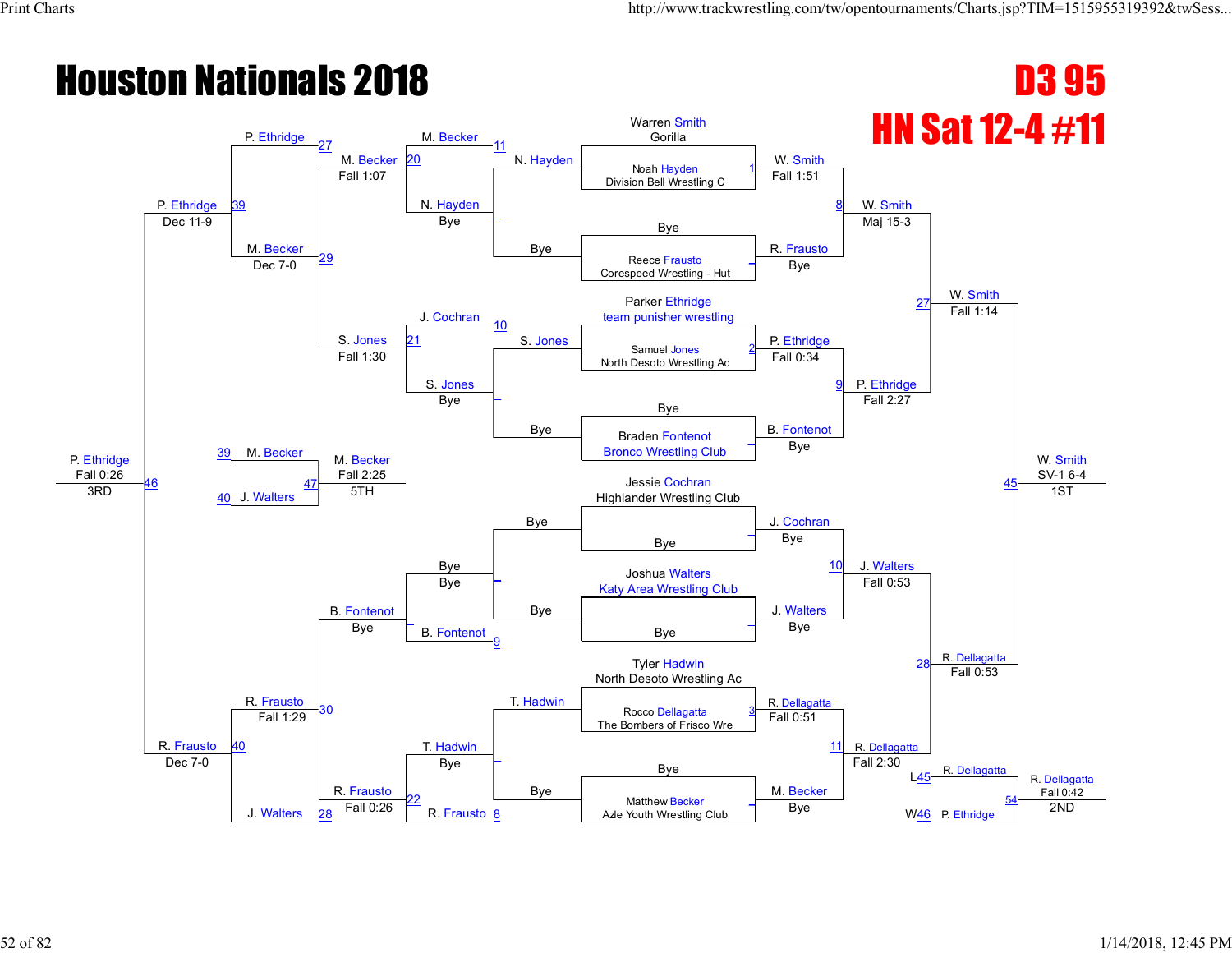#### **Houston Nationals 2018 D3 100** HN Sat 12-4 #11 T. Rodriquez  $\frac{\text{Dec } 5-0}{3 \text{RD}}$ T. Rodriquez 41  $J.$  Burke  $31$ T. Rodriquez R. Rebtoy 15 Bye Bye B. Baxter B. Baxter B. Baxter B. Baxter Dec 16-10 **Bronson Baxter** young guns wrestling \_ Dec 4-2 T. Rodriquez \_ T. Rodriquez Bye Talan Rodriquez **12** Dec 4-0 Bye Hub City Wrestling T. Rodriquez 33 Bye N. Dudzikowsk Fall 2:00 Nicholas Dudzikowski NB Elite 4 Fall 0:35 J. Bello Dec 3-0 Jude Burke 31 and 31 and 31 and 31 and 31 and 31 and 31 and 31 and 31 and 31 and 31 and 31 and 31 and 31 and 31 Cedar Park Wrestling J. Bello 14 Bye J. Burke Fall 1:10 24 Bye \_ Fall 0:26 I. Negrete \_ I. Negrete Bye 13 J. Burke J. Burke Isaiah Negrete Bye **Bye** Isaian Negrete C. Gros Fall 0:34 48 41 Cole Gros Ascension Wrestling Club 5 N. Dudzikowsk Fall 1:55 Bye Fall 0:48 <u>49</u> 3RD  $\frac{42 \text{ N. Dudzikowski}}{5}$  5TH 50 Bye A. Oliva A. Oliva 1ST A. Oliva N. Dudzikowsk Antonio Oliva Best Trained Wrestling \_ C. Gros \_ Bye Bye 14 Bye Figure Bye J. Bello Fall 3:00 J. Peters \_ C. Gros Jaiye Bello Charger Wrestling Acadamy \_ Bye 13 Bye 32 K. Schott Rowley Rebtoy Four Points Viper Wrestli <u>K. Schott</u> K. Kehott R. Rebtoy<br>34 Kelton Schott 6 Foll 4:45 Maj 12-0 Kelton Schott Azle Youth Wrestling Club 6 42 Fall 2:50 \_ Bye Fall 4:15 15 J. Peters Bye **J. Peters** J. Peters J. Peters Fall 0:18 Dec 8-5 A. Oliva N. Dudzikowsk Bye J. Peters TF 17-1 L<u>48</u> 25 N. Dudzikowsk Jackson Peters  $\frac{32}{2}$  Dec 6-1 **N**orthwest Louisiana Warri **Bye** Bye W<u>49</u> T. Rodriquez 2ND \_ W49 T. Rodriquez 55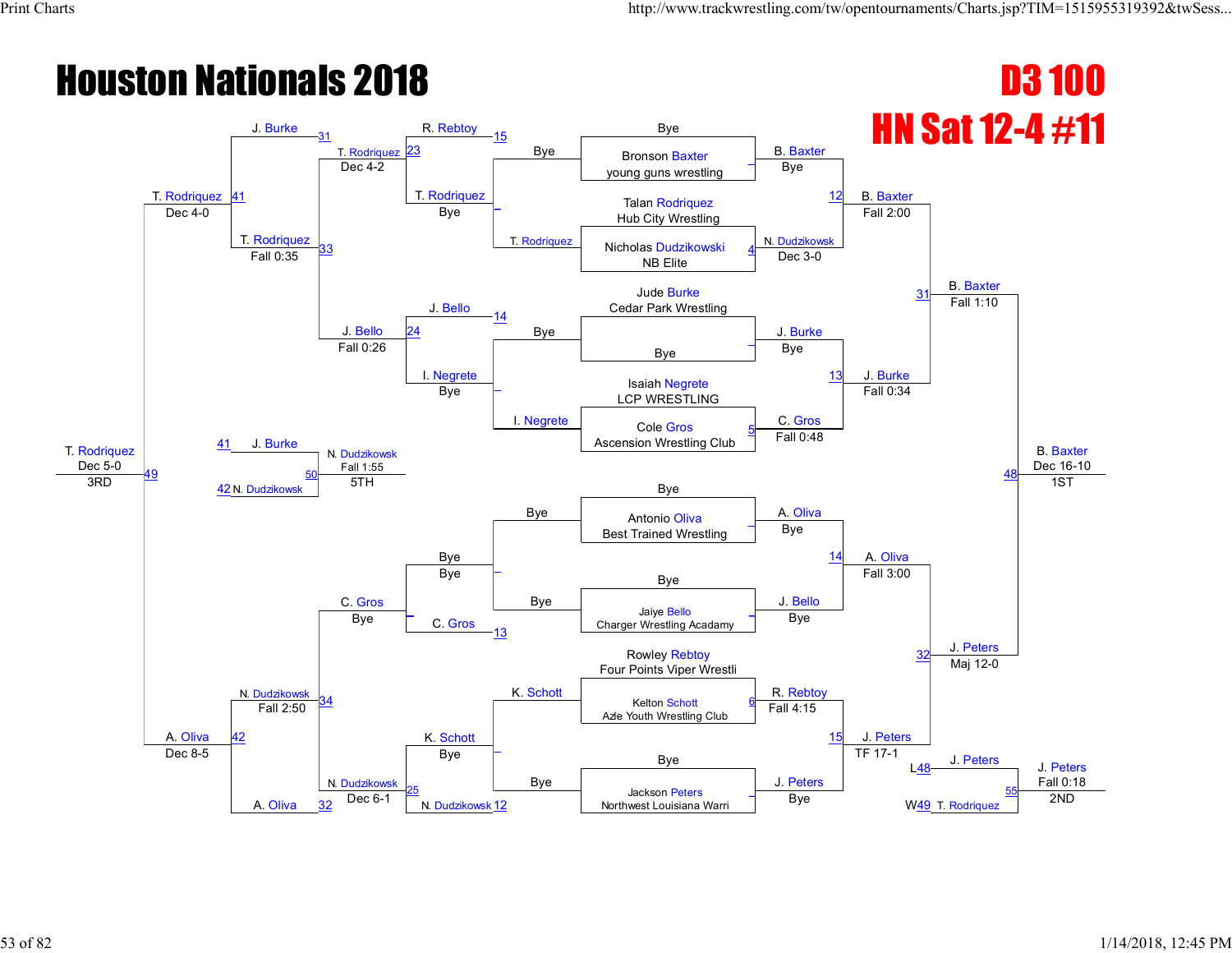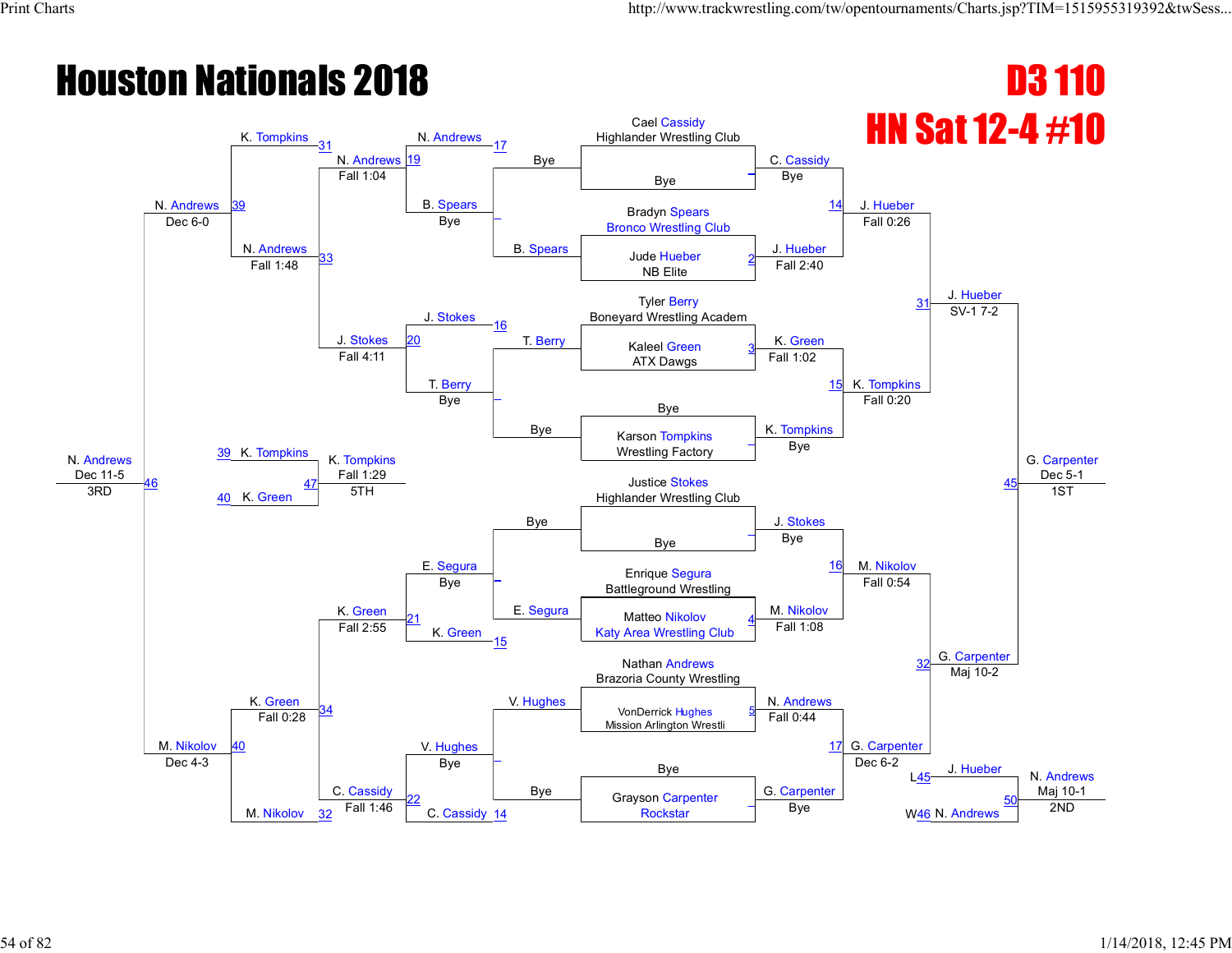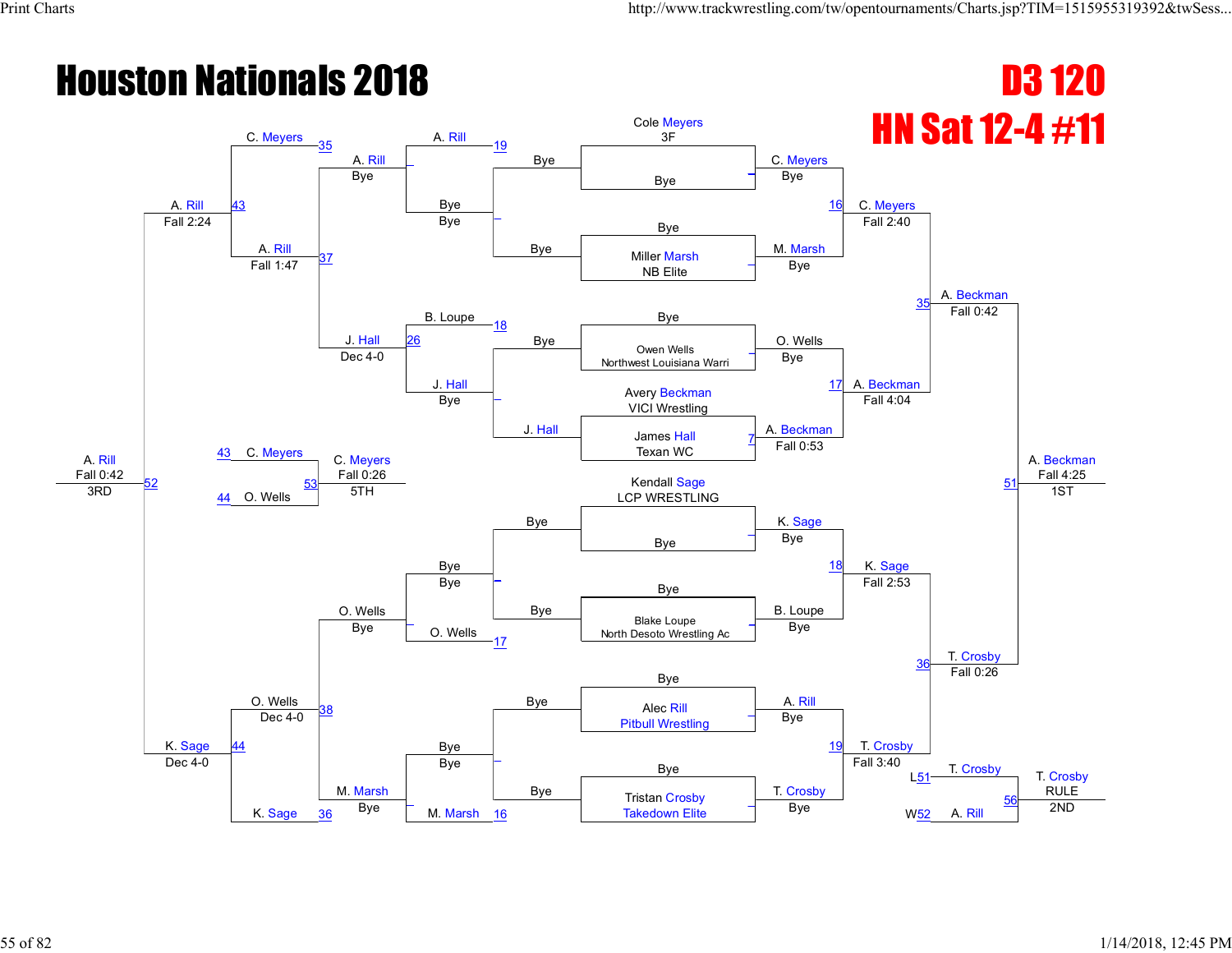#### **Houston Nationals 2018 D3 135** HN Sat 12-4 #12 T. Parker Fall 2:11 J. Green M. Gutierrez 37 C. Musa C. Musa N. Tijerina Mateo Gutierrez Boneyard Wrestling Academ M. Gutierrez M. Gutierrez A. Fulmer I. Ahmed Fall 0:31 43 29 N. Tijerina Noah Tijerina Maverick Elite 8 Fall 1:55 N. Tijerina \_ Bye Fall 0:51 20 TF 16-0 Bye Bye J. Green 39 Bye C. Robison Fall 4:18 Caden Robison North Desoto Wrestling Ac \_ Fall 0:55 J. Green Bye Alexander Ebert Cypress Wrestling Club J. Green 22 A. Ebert Androw Iurosok A. Jurasek Fall 1:43 30 A. Ebert Andrew Jurasek team punisher wrestling <u>9</u> Fall 0:23 A. Ebert \_ Bye Fall 1:47 21 A. Fulmer 43 M. Gutierrez Bye <mark>–</mark> Bye A. Fulmer Fall 3:23 48 Anthony Fulmer Winnsboro Wrestling Club \_ A. Jurasek Fall 1:54 H. Schlinke Bye 49 44 A. Jurasek <u>sin 1.34</u><br>5TH **Breast Addition Schlinke** are the set of the set of the set of the set of the set of the set of the set of the set of the set of the set o<br>Brazos Valley Wrestling C H. Schlinke J. Green T. Parker 1ST T. Parker A. Jurasek Josh Green Tyler Tornadoes 10 A. Jurasek 24 J. Camarena Fall 1:53 <sup>22</sup> Ty Parker Dec 6-0 Person Bec 6-0 Person Bluest Louisiana Warri Dec 6-0 Person Bluest Louisiana Warri Bluest Louisiana W T. Parker Dec 5-0 I. Ahmed 31 11 Javier Camarena<br>Dec 7-0 **12 A. Jurasek 2.** Cedar Park Wrestling Javier Camarena Cedar Park Wrestling 21 Fall 2:26 38 G. Bahnsen Grant Bahnsen Battleground Wrestling 40 G. Bahnsen Caden Musa 12 C. Musa<br>40 G. De C. Musa 12 C. Musa 12 C. Musa Dec 3-2 Caden Musa VICI Wrestling <u>12</u> 44 TF 15-0 \_ Bye Fall 2:04  $\frac{23}{2}$  I. Ahmed Arlington Storm Wrestling Manuel A. Fulmer T. Parker Fall 3:25 Dec 6-1 T. Parker G. Bahnsen Bye I. Ahmed Fall 0:54 L48 32 C. Robison 20 and Bye \_ W<sub>49</sub> T. Parker 52  $\frac{38}{38}$  Fall 0:37  $\frac{38}{38}$  C. Robison 20  $\frac{20}{38}$  Bye  $\frac{1}{2}$  Bye W<u>49</u> T. Parker  $\frac{32}{38}$  2ND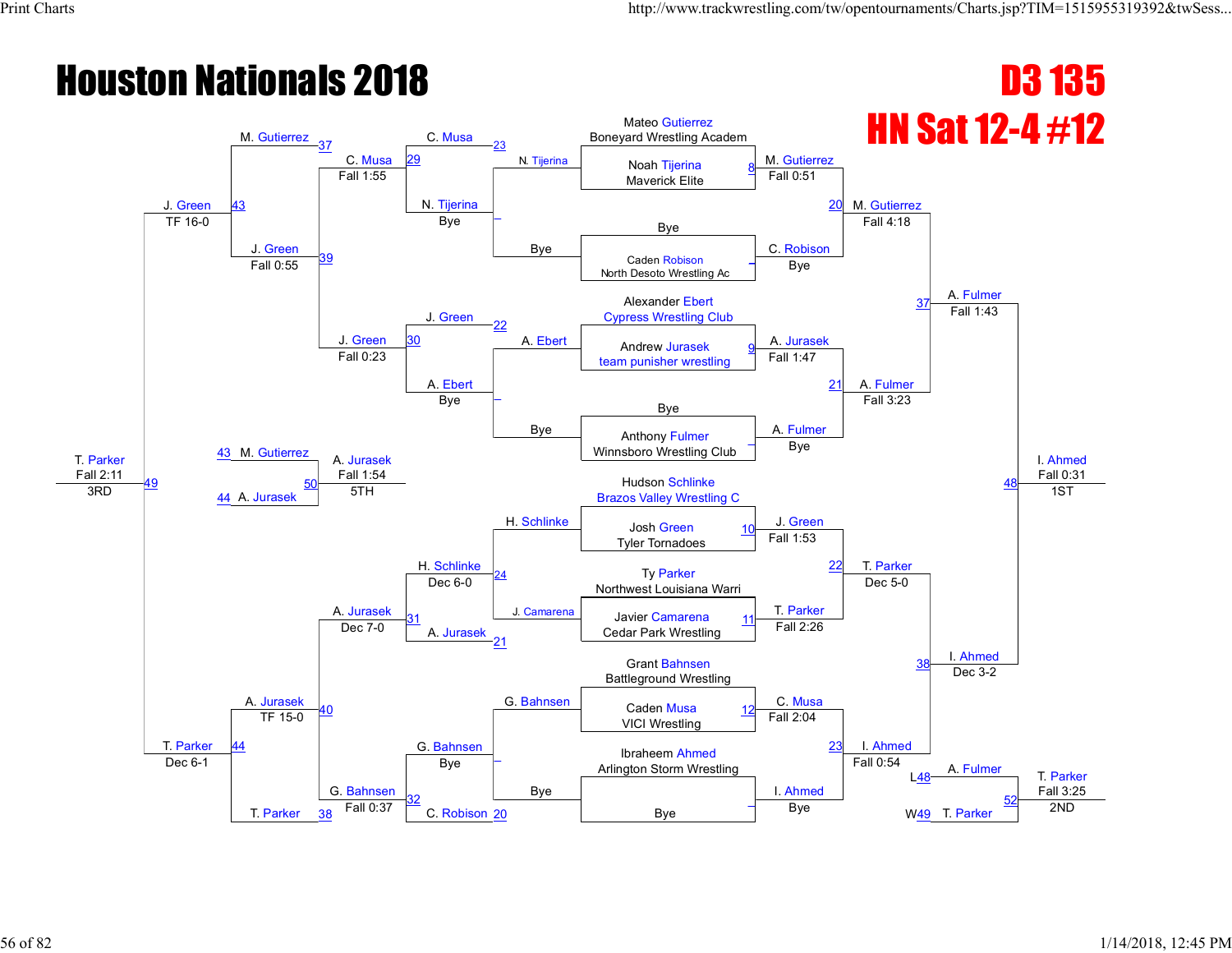



N. Alvarez (Mission Arlington Wrestli) **1ST**

J. Rodriguez (Hippo Wrestling Club)

**2ND**

E. Duncan (Cypress Wrestling Club)

**3RD**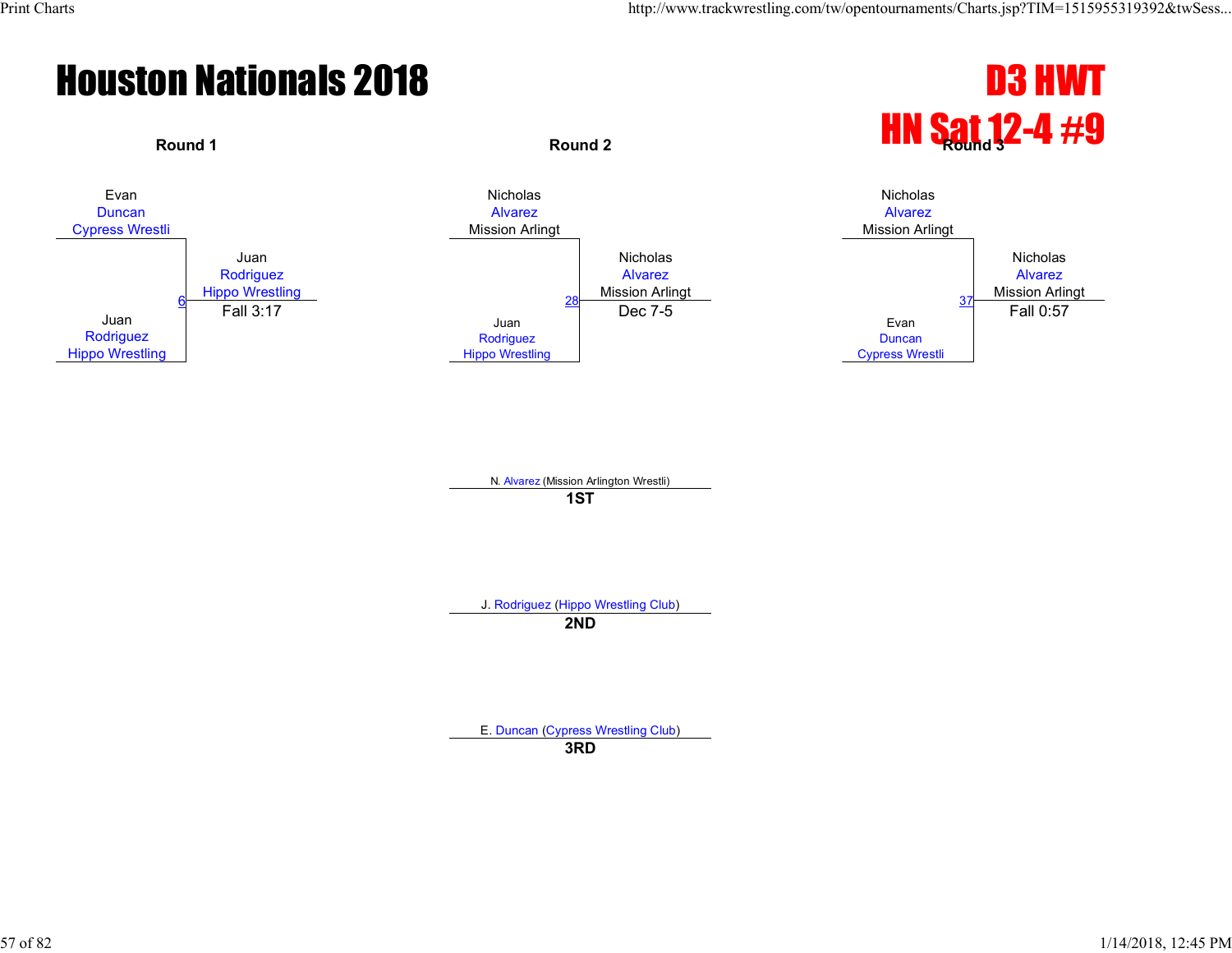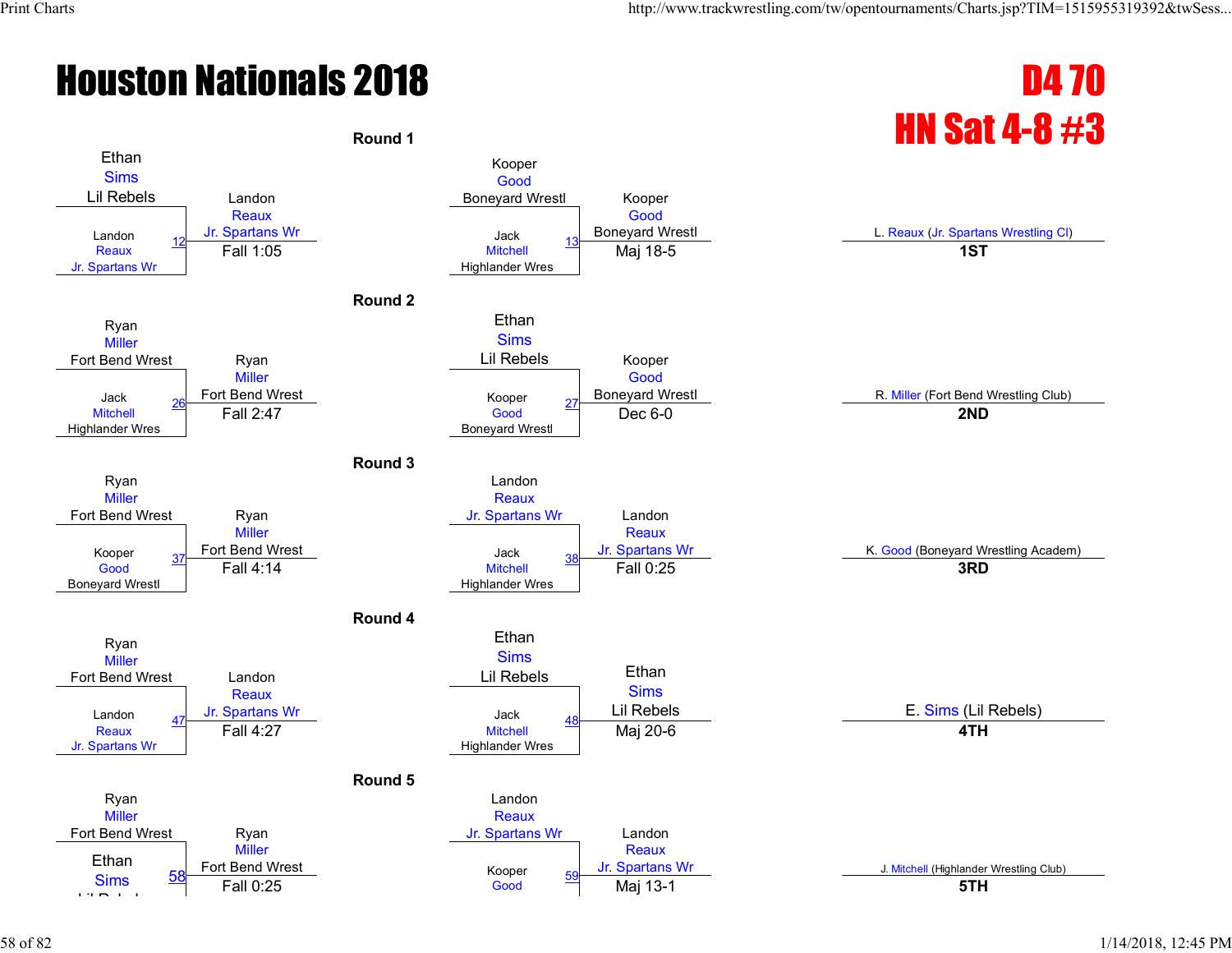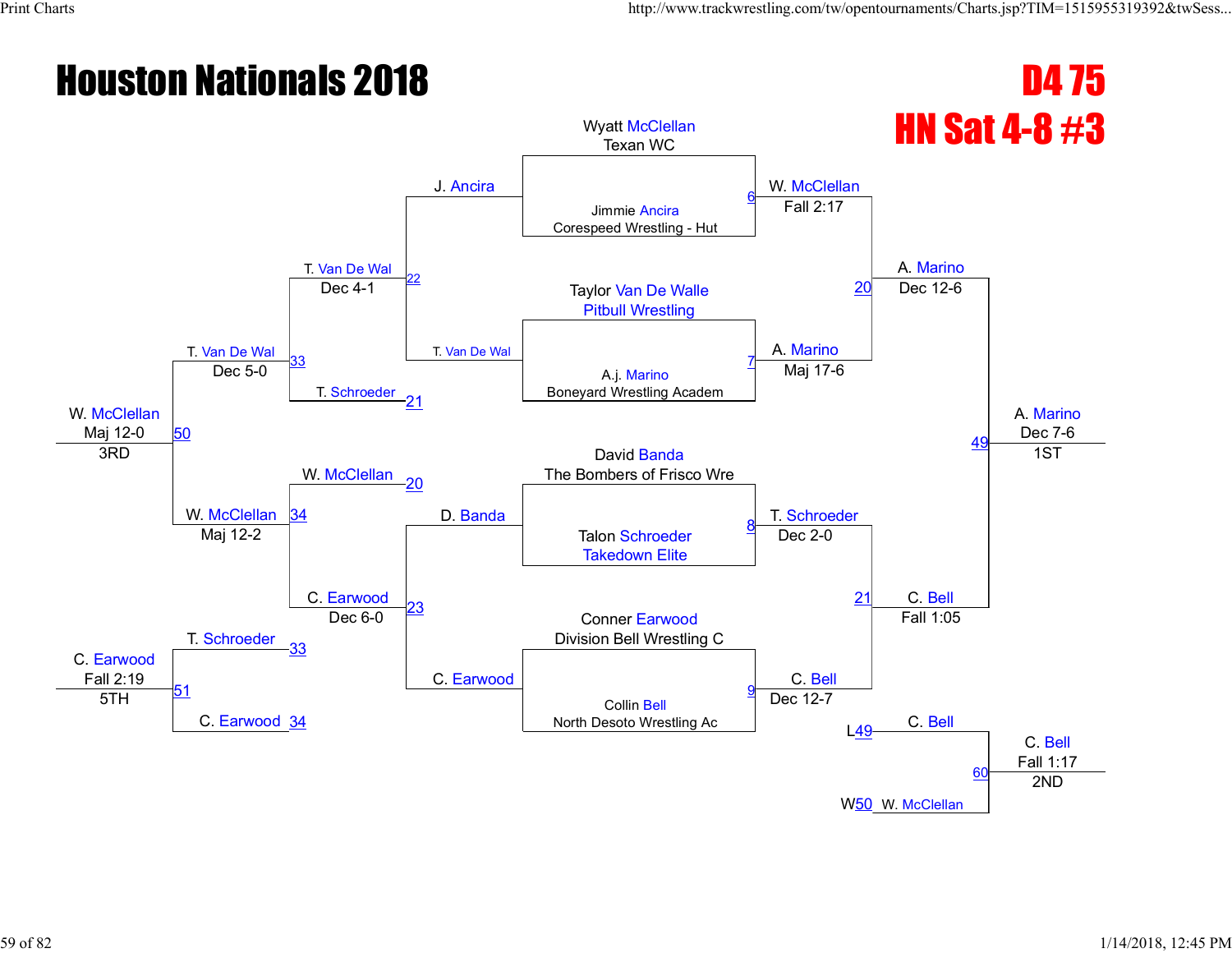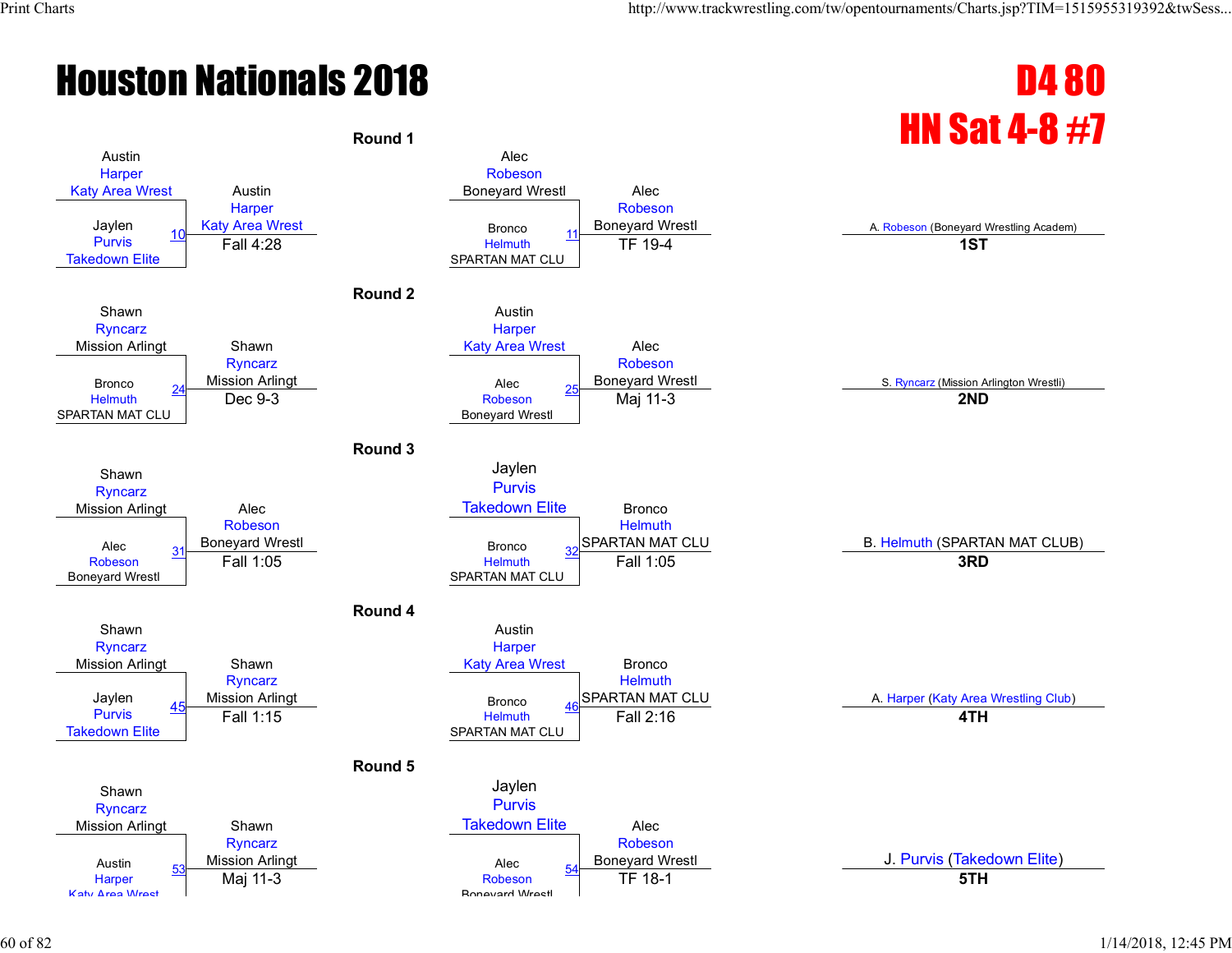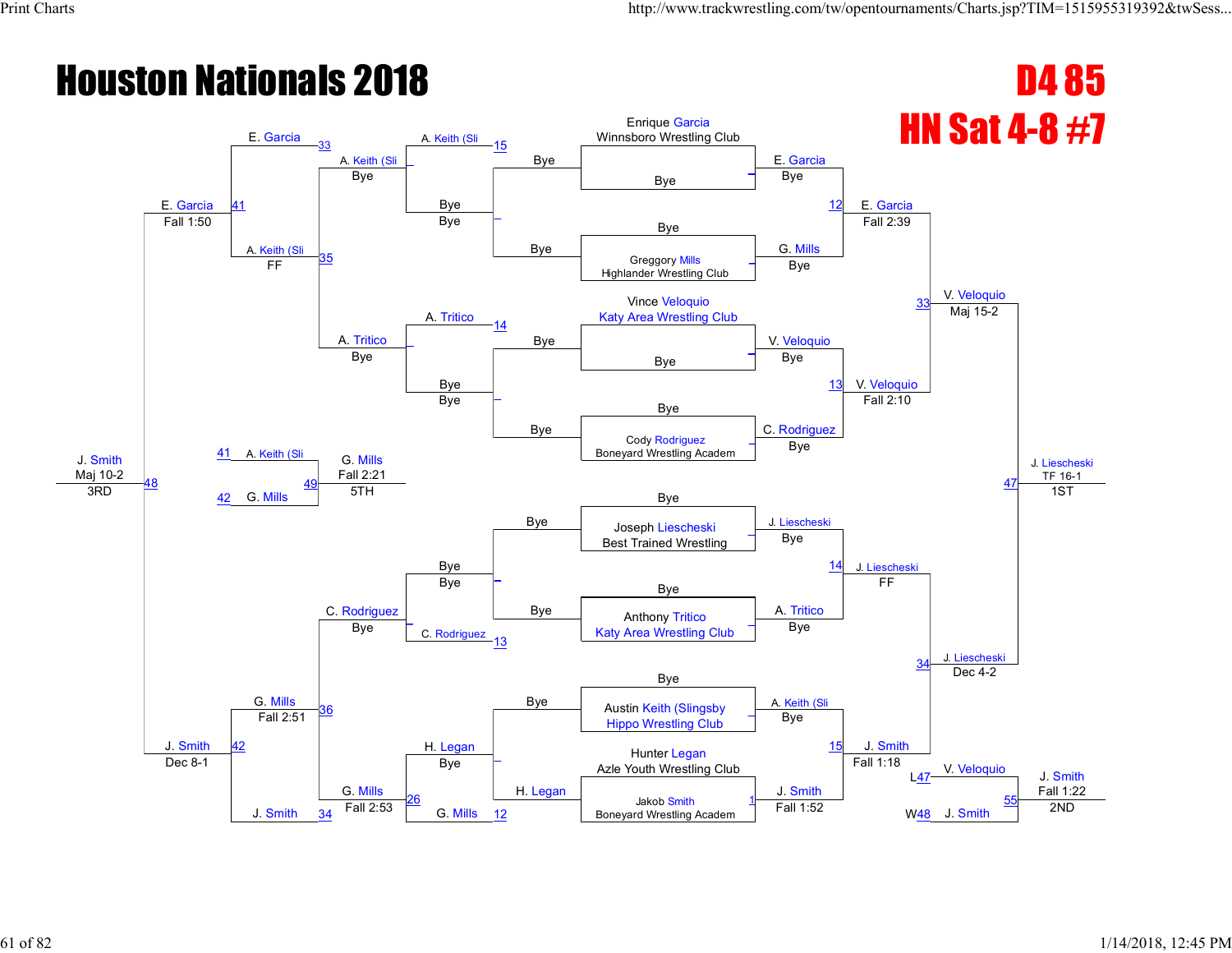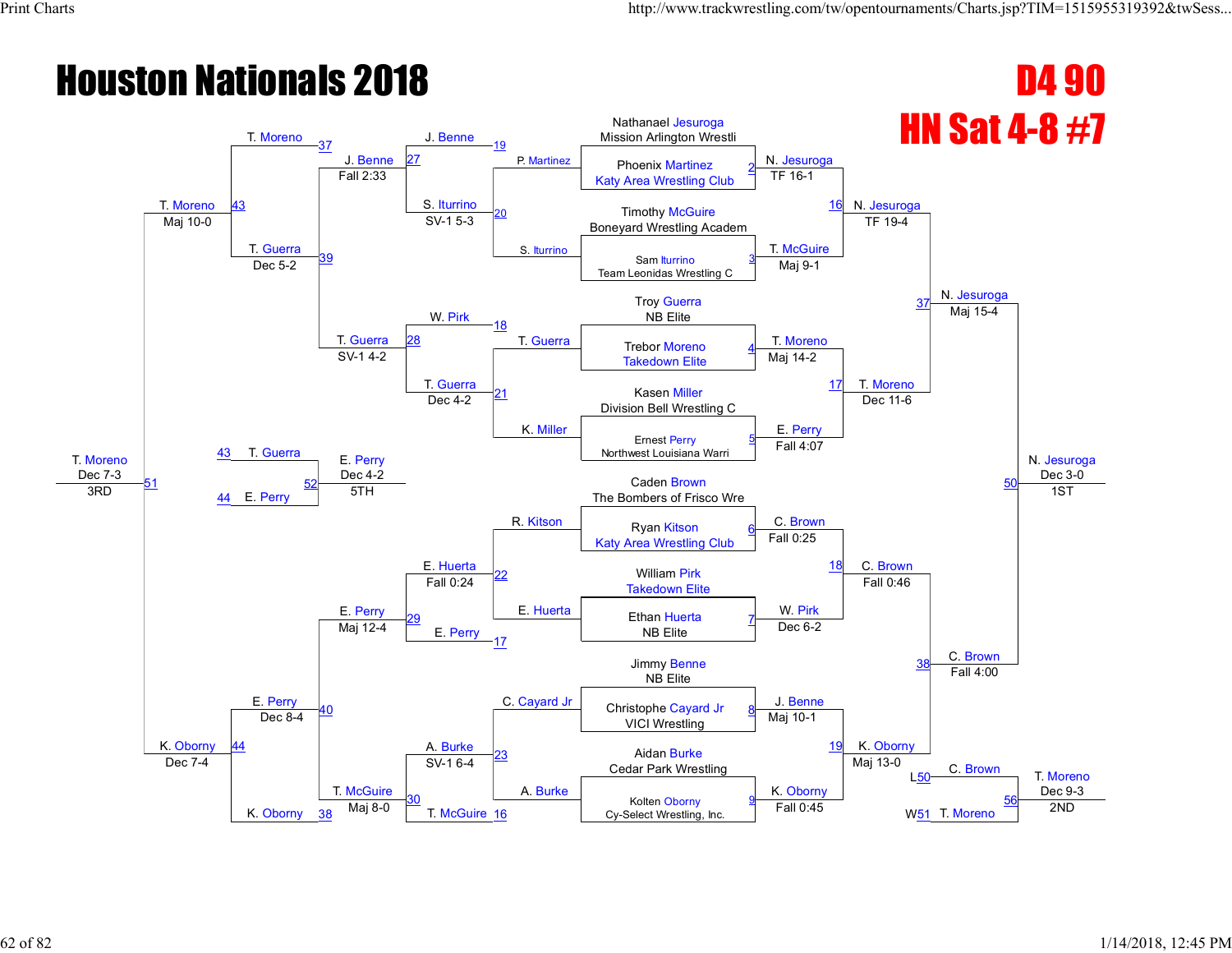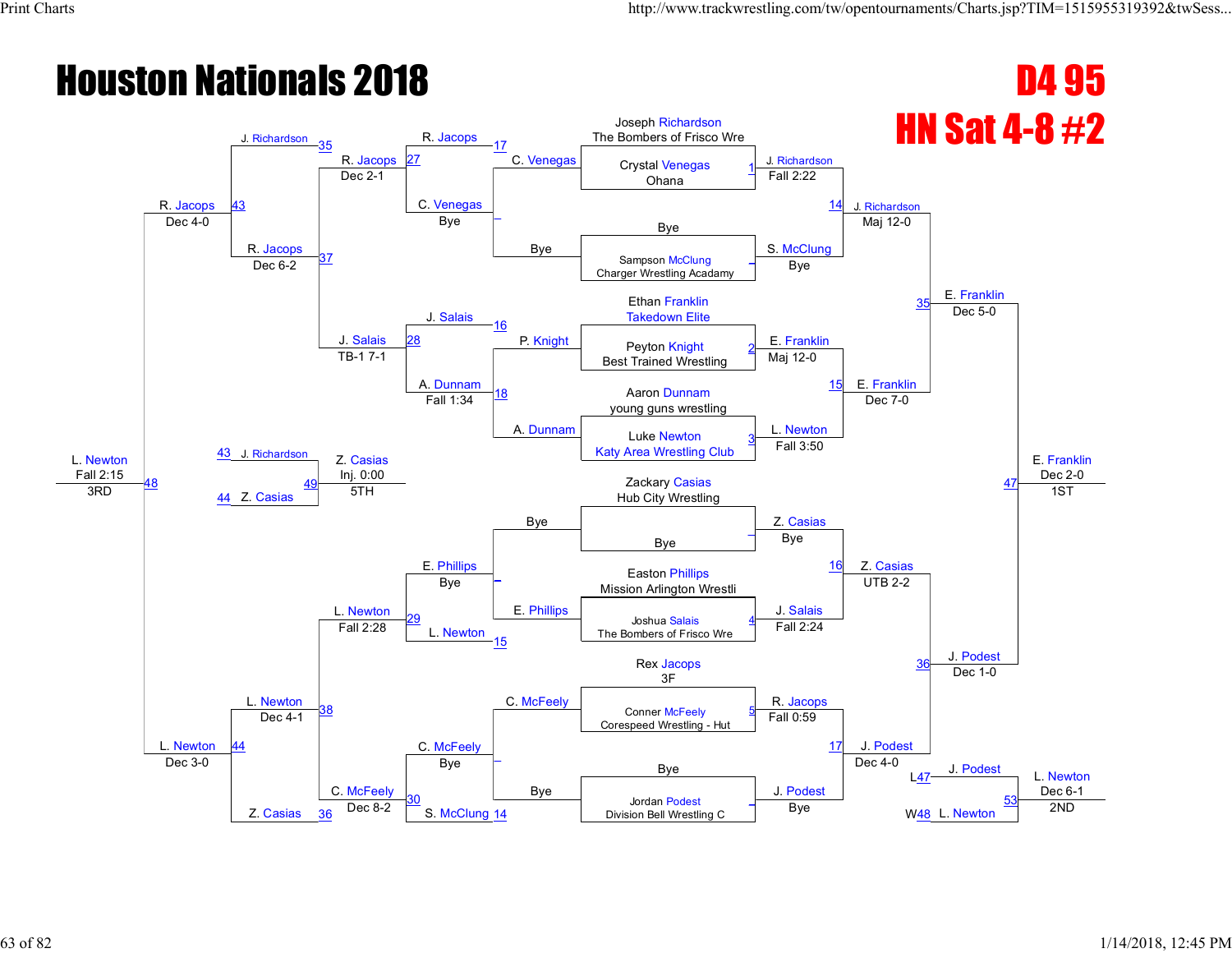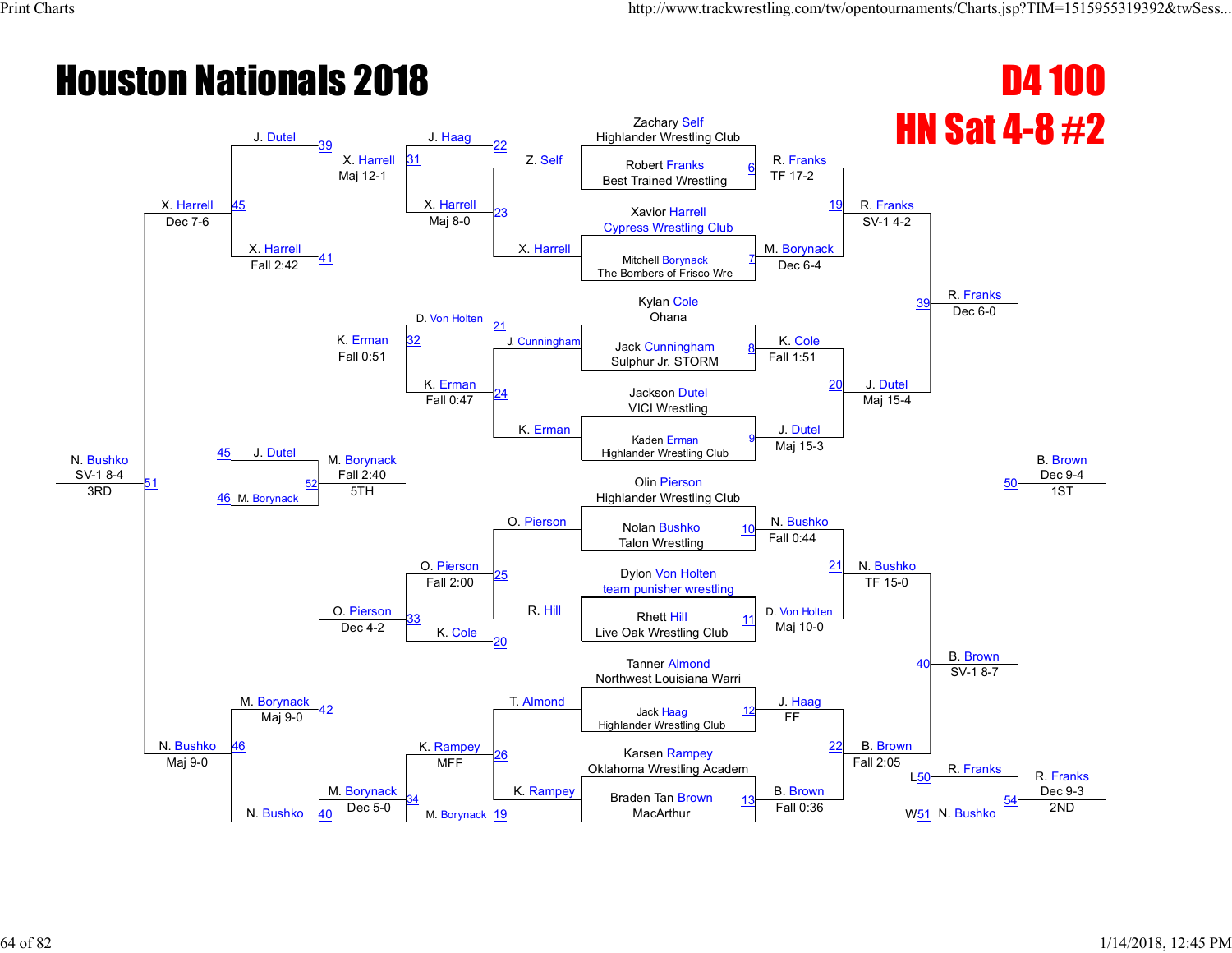

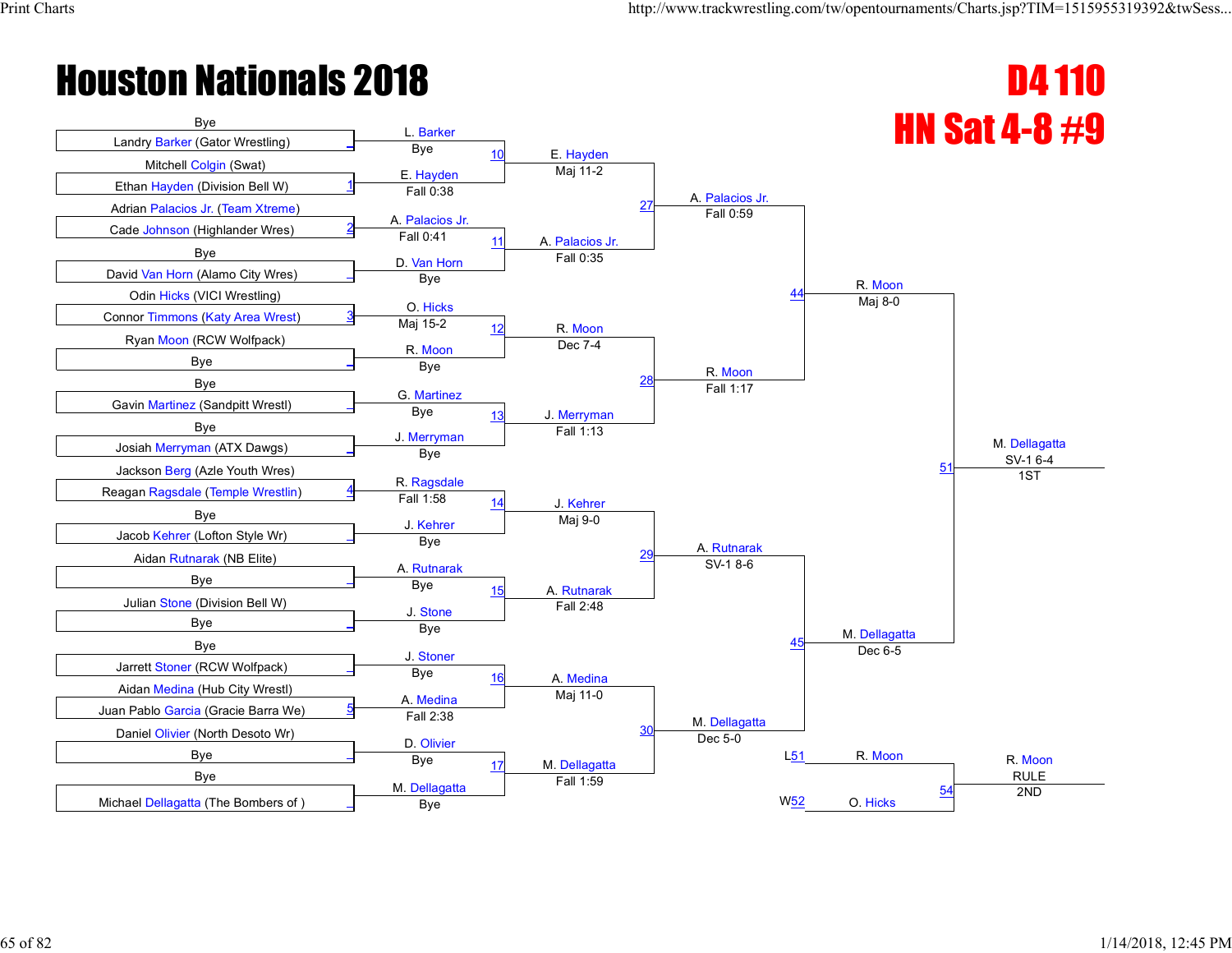#### D4 110

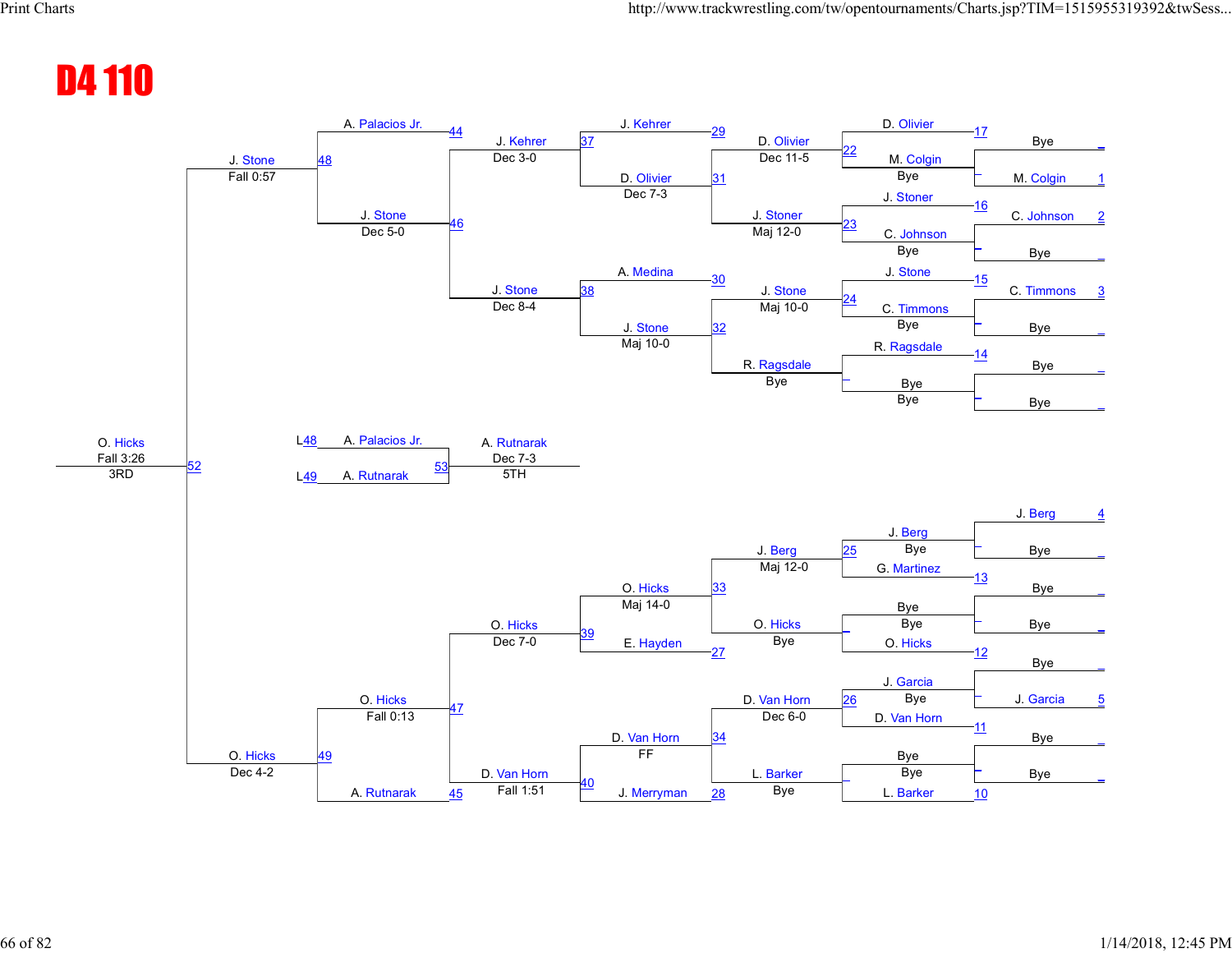# Chadlee Humphries (Division Bell W) C. Humphries (Q. Alemphries (Division Bell W) C. Humphries (Q. Alemphries Control of the Mumphries (Division Bell W) C. Humphries (Q. Alemphries Control of the Mumphries Control of the

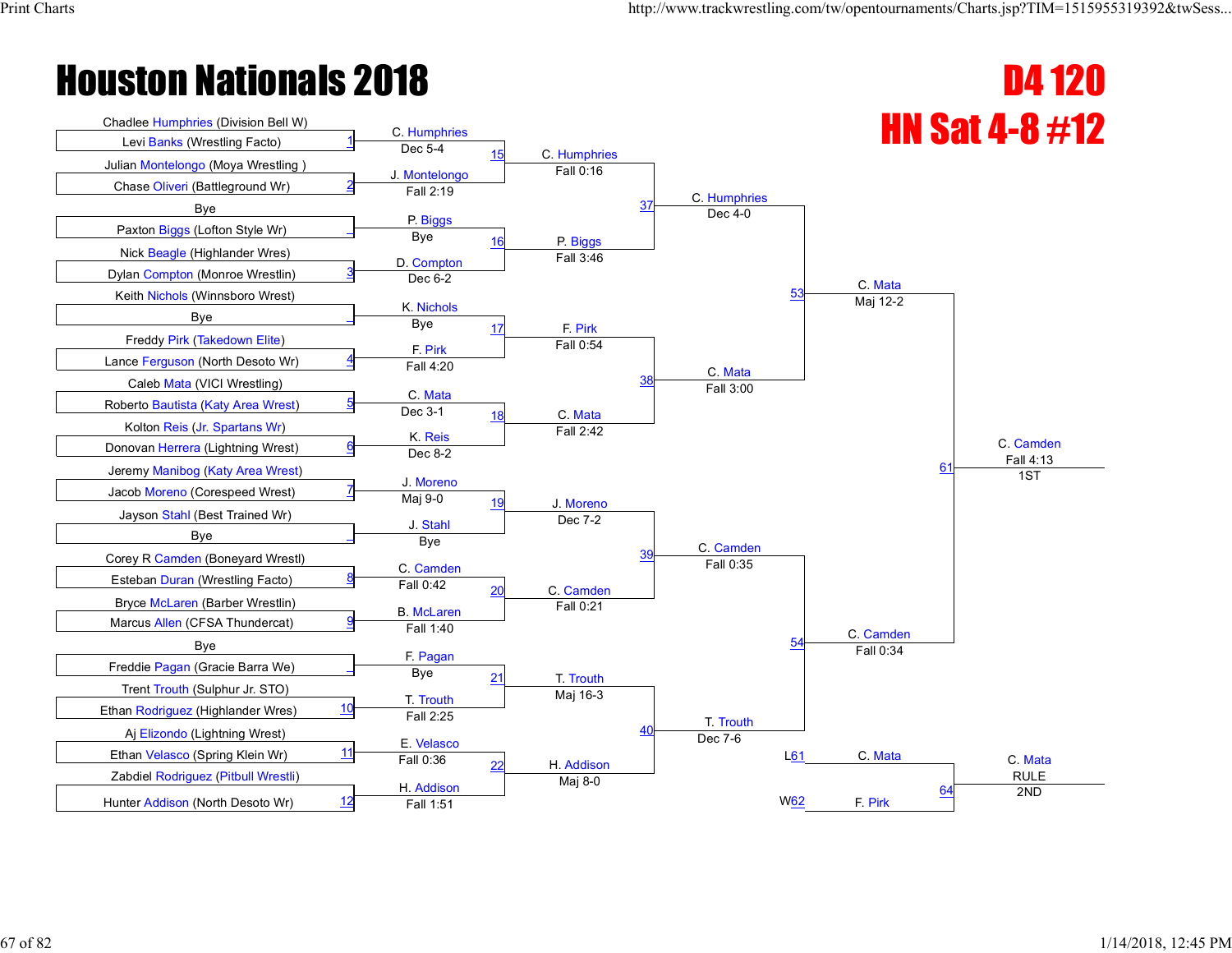#### D4 120

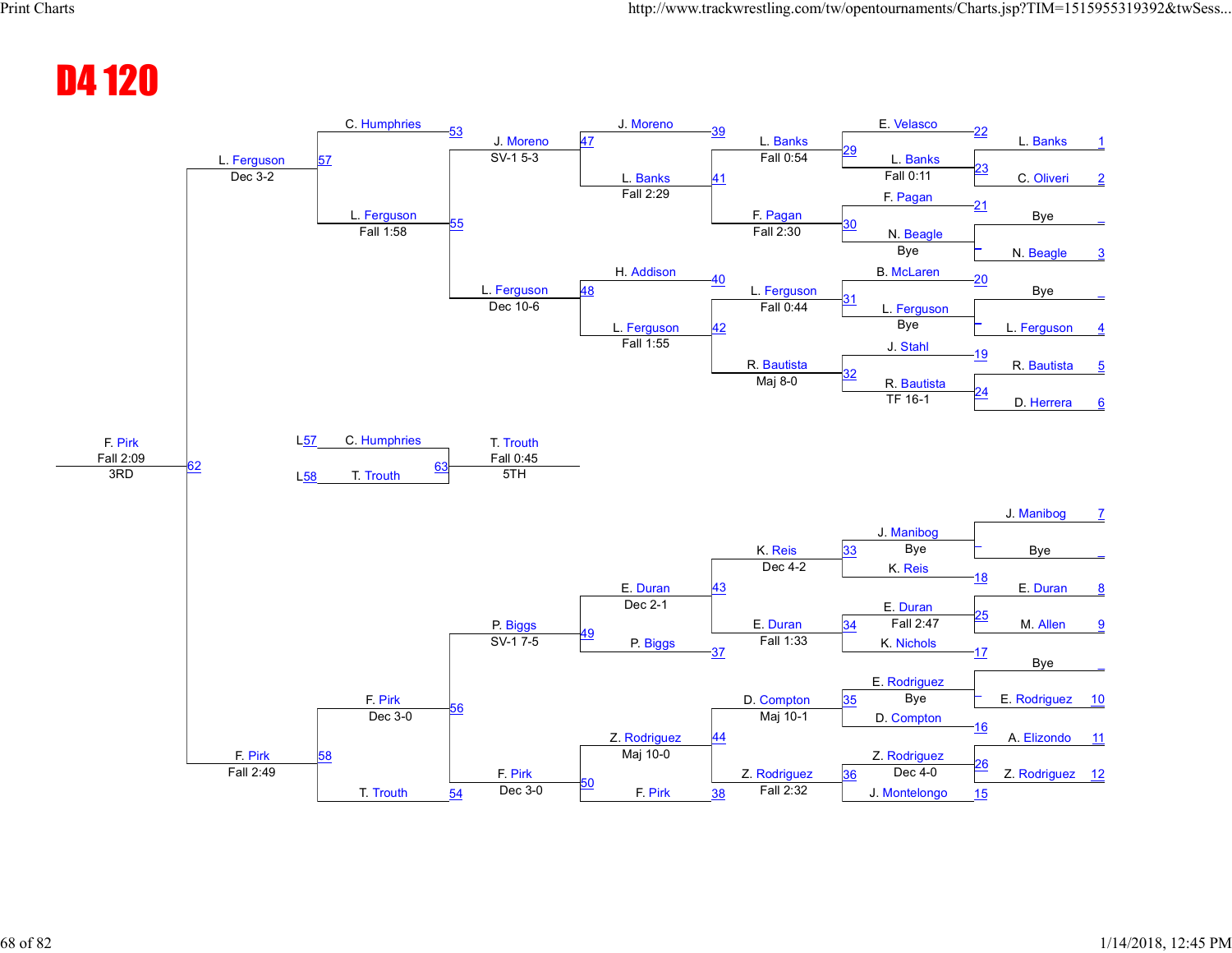#### **Houston Nationals 2018 D4 130** HN Sat 4-8 #11 J. Torres Dec 7-0 J. Torres L. Ferguson 35 J. Torres J. Torres D. Coffman Seth Rill Pitbull Wrestling S. Rill D. Quiroz D. Quiroz C. Smith SV-1 9-7 43 27 D. Coffman Derrick Coffman Winnsboro Wrestling Club 1 SV-1 4-2 R. <mark>Reyes</mark><br>Fall 0:25 R. Reyes Fall 0:33 Ruben Reyes **14** <u>Division Bell Wrestling Control Control Control of</u> Bell Wrestling Control Division Bell Wrestling Control Division Bell Wrestling Control Division Bell Wrestling Control of Division Bell Wrestling Control of the Control J. Torres 37 D. Quiroz Fall 1:56 Dominique Quiroz Uvalde wrestling club 2 Fall 2:57 C. Ramirez Fall 1:13 Logan Ferguson North Desoto Wrestling Ac A. Strange 16 A. Strange  $\sqrt{R}$  also Strange  $\sqrt{R}$  L. Ferguson Maj 16-4 28 A. Strange A. Alec Strange Cypress Wrestling Club 3 Dec 2-1 A. Strange<br>Fall 0:40 19 T. Fuentes Fall 2:26 15 L. Ferguson 43 L. Ferguson Tomas Fuentes Katy Area Wrestling Club A. Clayton Fall 0:51 47 Andrew Clayton Bronco Wrestling Club 4 J. Moreno Fall 2:56 Z. Hampton Fall 1:05 48  $\overline{AB}$   $\overline{44}$  J. Moreno  $\overline{5}$   $\overline{5}$   $\overline{5}$   $\overline{5}$   $\overline{5}$   $\overline{5}$   $\overline{5}$   $\overline{5}$   $\overline{5}$   $\overline{5}$   $\overline{5}$   $\overline{5}$   $\overline{5}$   $\overline{5}$   $\overline{5}$   $\overline{5}$   $\overline{5}$   $\overline{5}$   $\overline{5}$   $\overline{5}$   $\overline{5}$   $\over$ <u>aliz.36</u><br>5TH 2011 2012 2021 2021 2021 2021 2021 2031 204 S. Newman J. Moreno J. Moreno 1ST S. Newman S. Newman Joshua Moreno ATX Dawgs 5 S. Newman 20 S. Newman Fall 3:59 <sup>16</sup> Cesar Ramirez Fall 1:21 <u>20</u><br>Takedown Elite C. Ramirez Fall 3:15 C. Smith <u>29</u> A. Clayton<br>15 Samuel Newman West Amarillo Wrestling C 6 Maj 12-1 Dec 2-0 36 M. Deleon Joseph Torres Hub City Wrestling <sup>38</sup> M. Deleon J. Torres Malaki Deleon Dec 6-5 Spartan Matt Club 7 44 Fall 2:40 21 I. Jaime Fall 2:48 Chaz Smith 17 C. Smith RCW Wolfpack **D.** Dec. 10-3 D. Quiroz D. Quiroz D. Quiroz Fall 1:13 Dec 5-2 J. Moreno M. Deleon Maj 12-1 C. Smith Dec 10-5 L47 30 S. Rill Isai Jaime  $\frac{36}{20}$  Fall 1:43 S. Rill  $\frac{14}{20}$  Katy Area Wrestling Club Fall 2:58 W48 J. Torres 2ND 8 W<sub>48</sub> J. Torres 53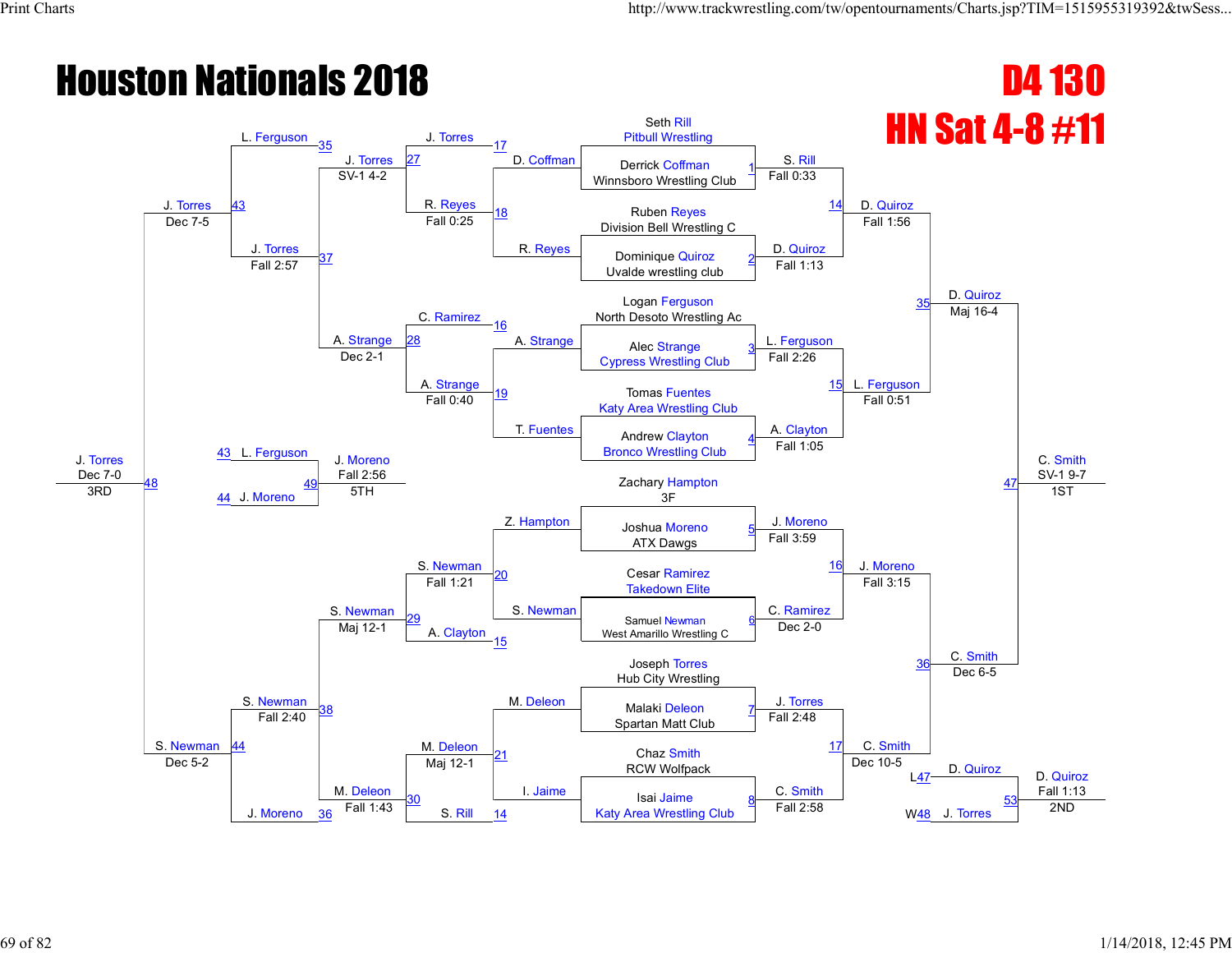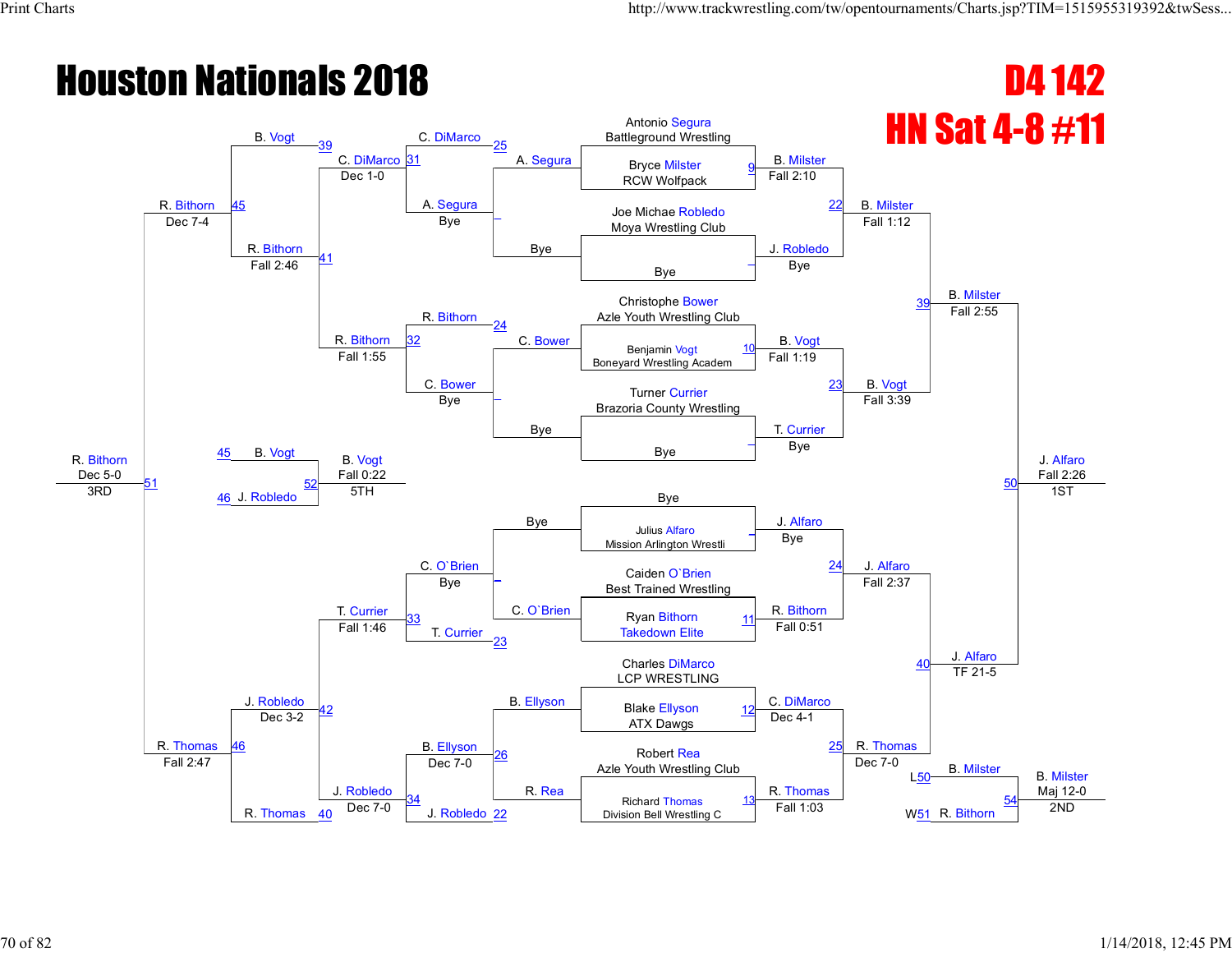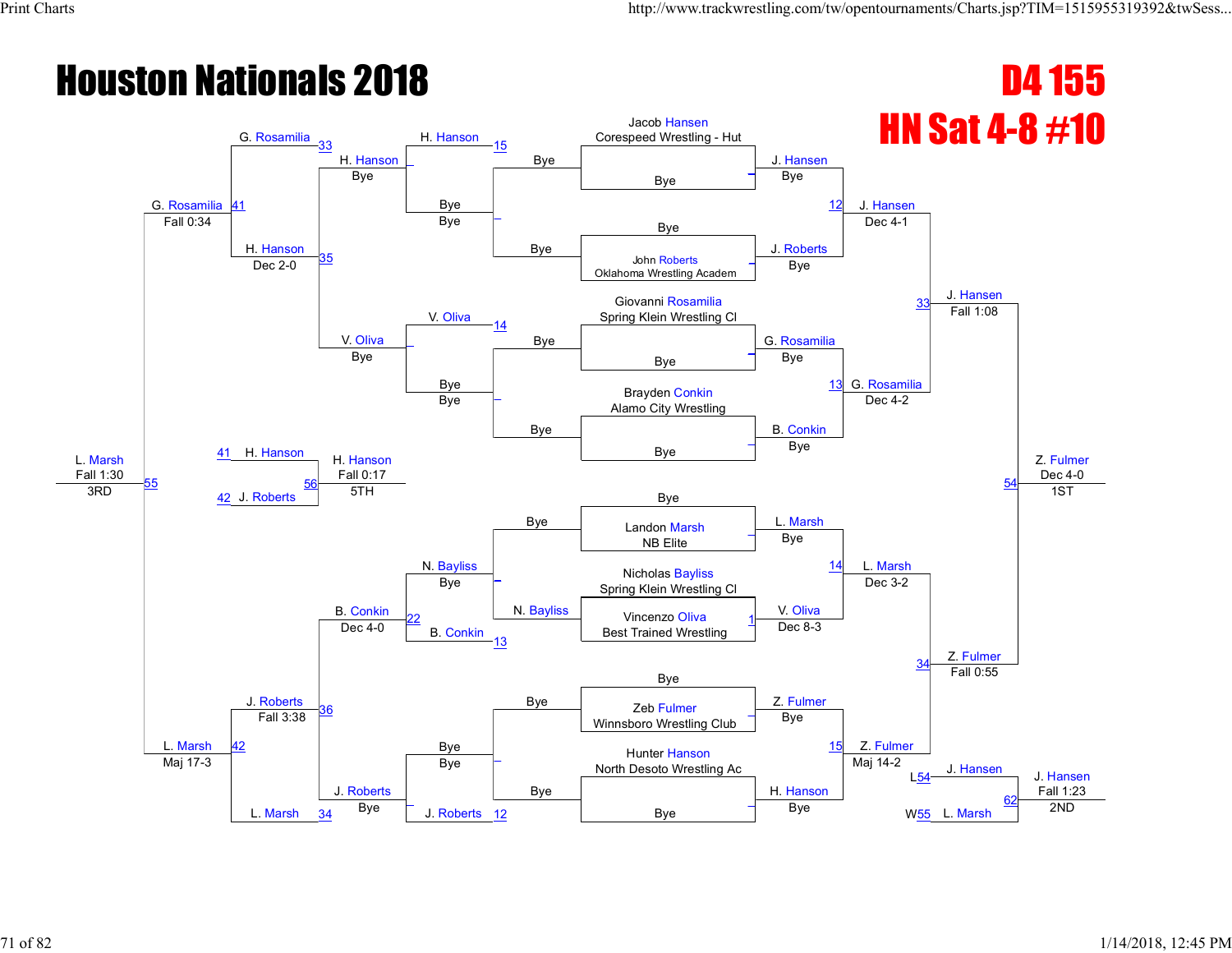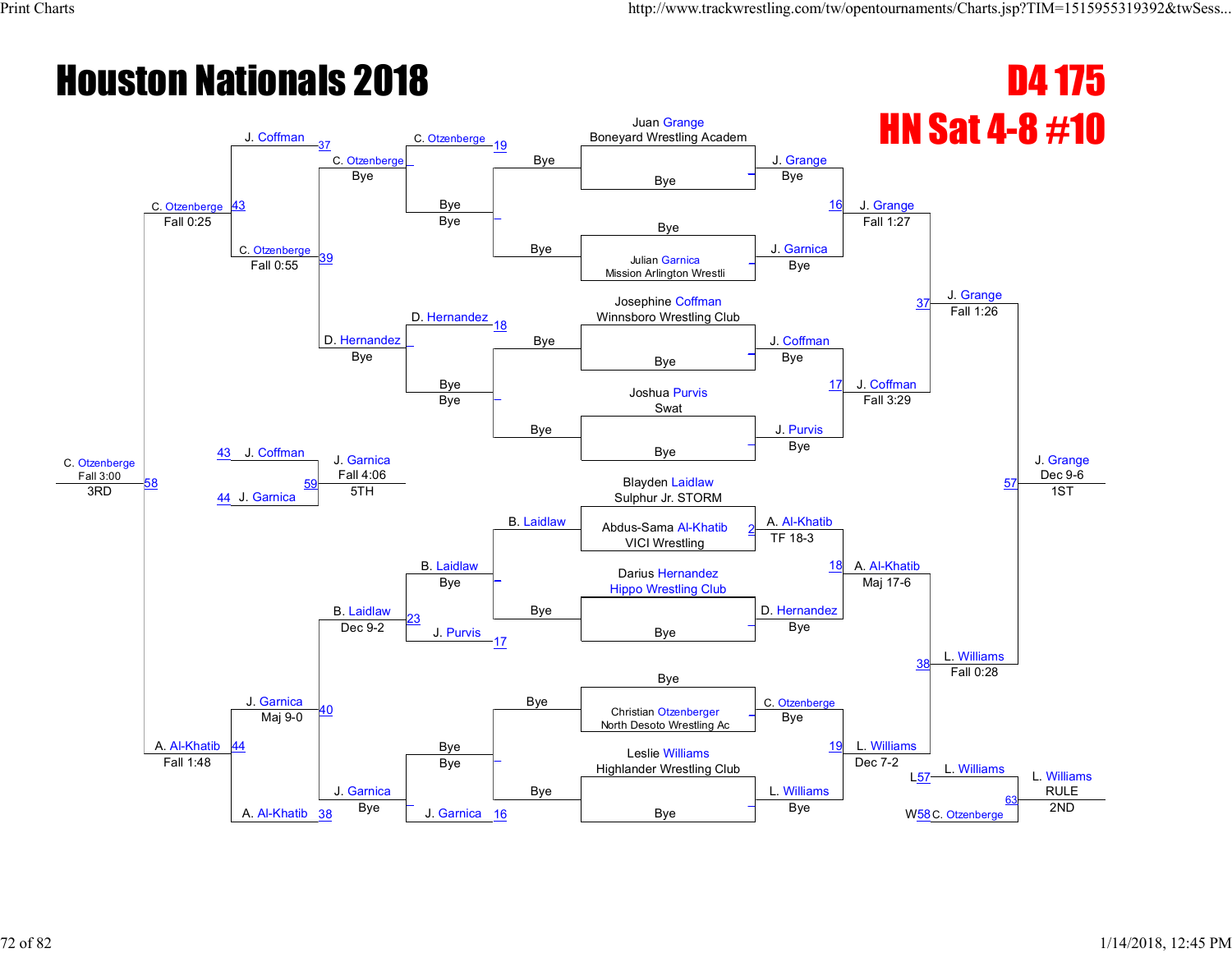

D. Prieto (Takedown Elite) **1ST**

J. Billings (3 Style Wrestling)

**2ND**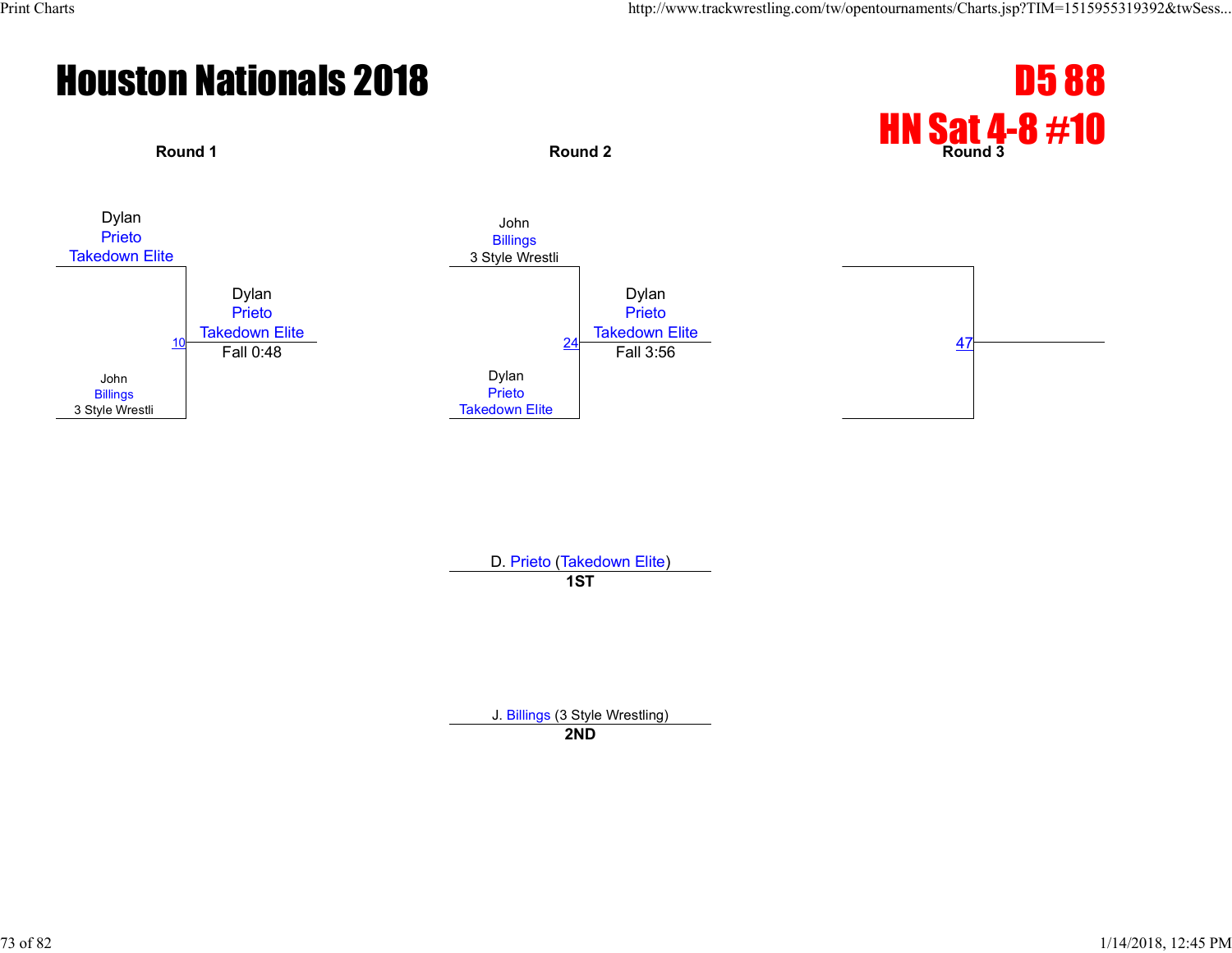

T. Volk (Lofton Style Wrestling) **1ST**

C. St. Julien (Katy Area Wrestling Club)

**2ND**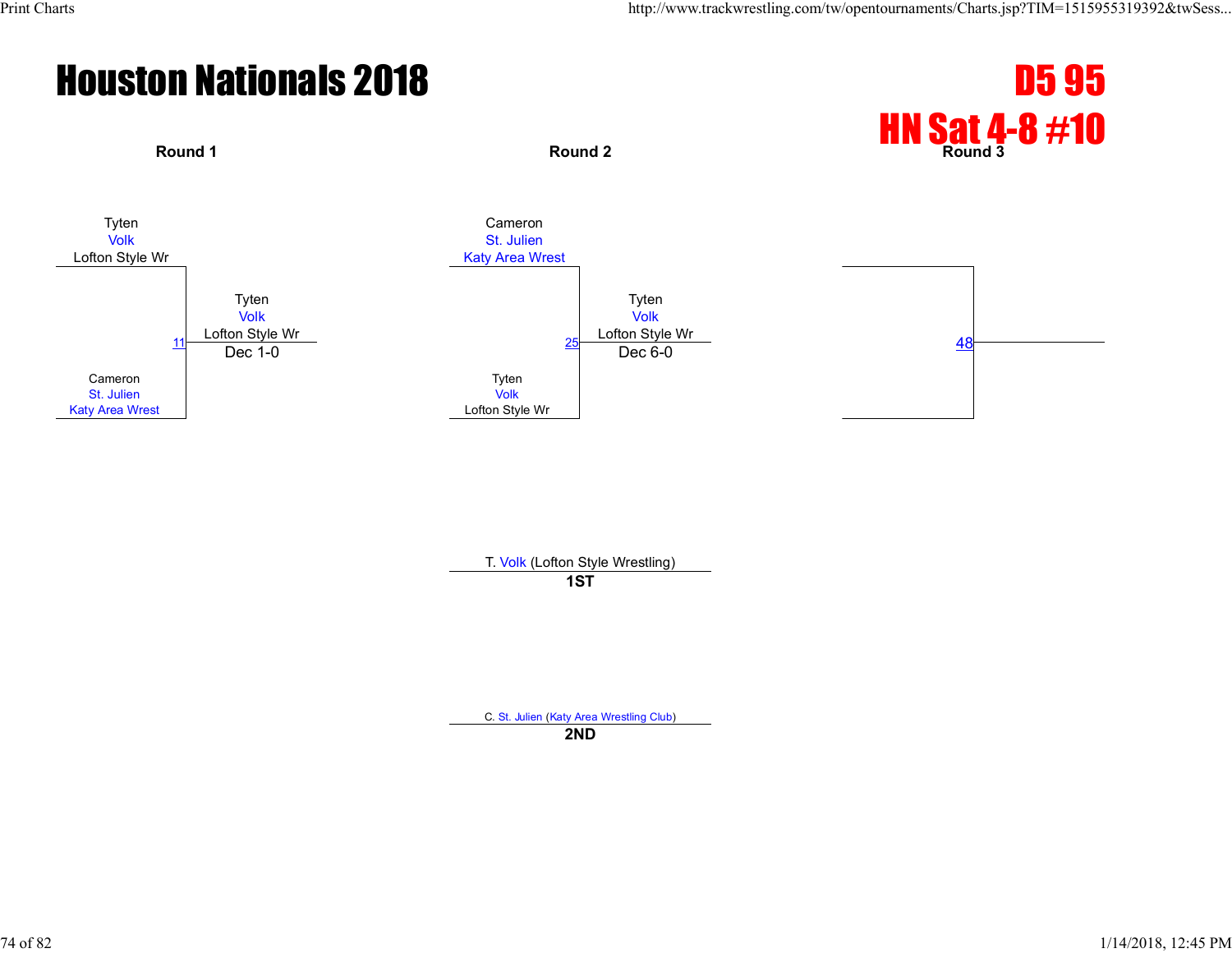



M. Bone (Katy Area Wrestling Club) **1ST**

K. Martinez (Lewisville High School Wr)

**2ND**

A. Chamberlain (Fort Hood Phantom Warrior)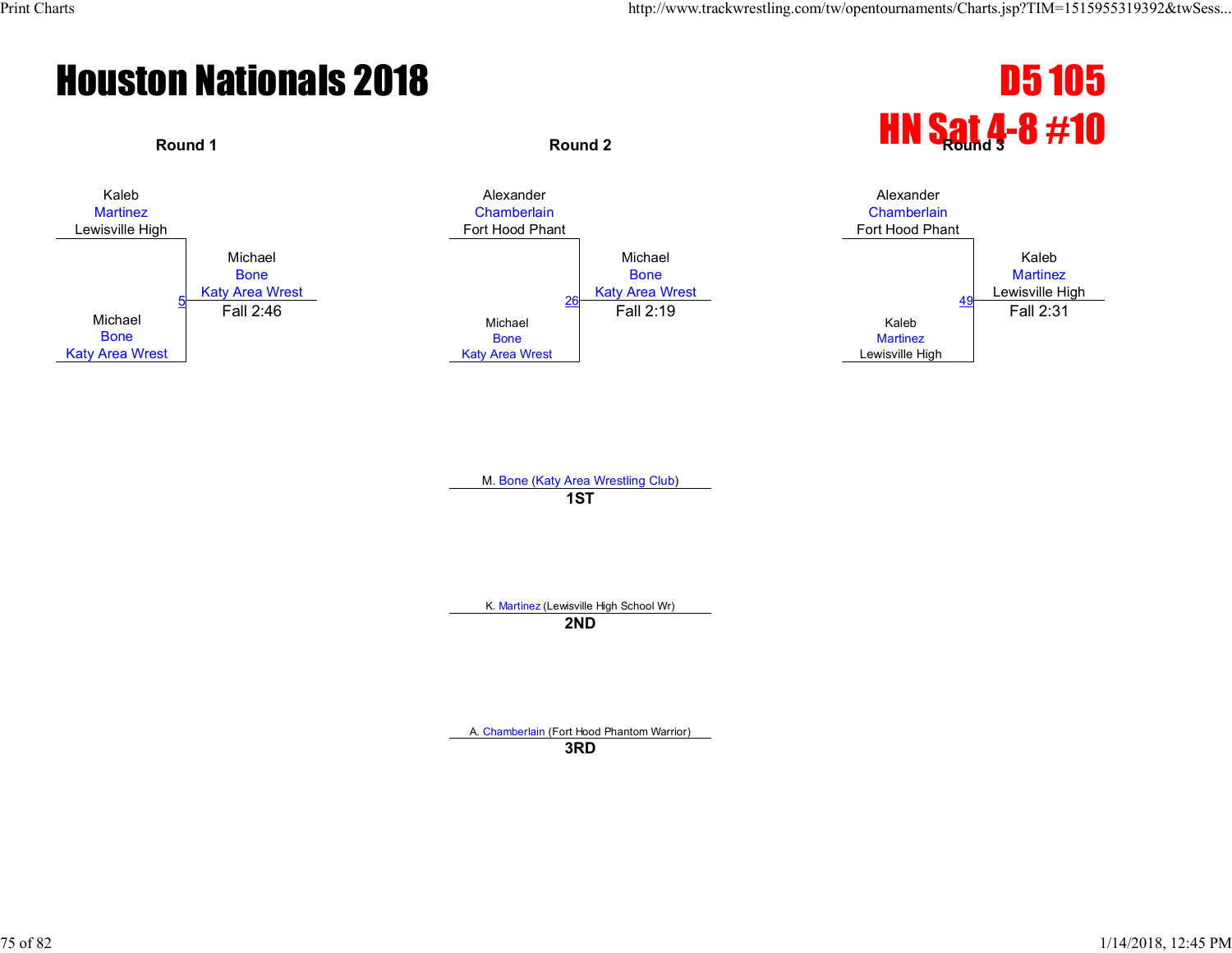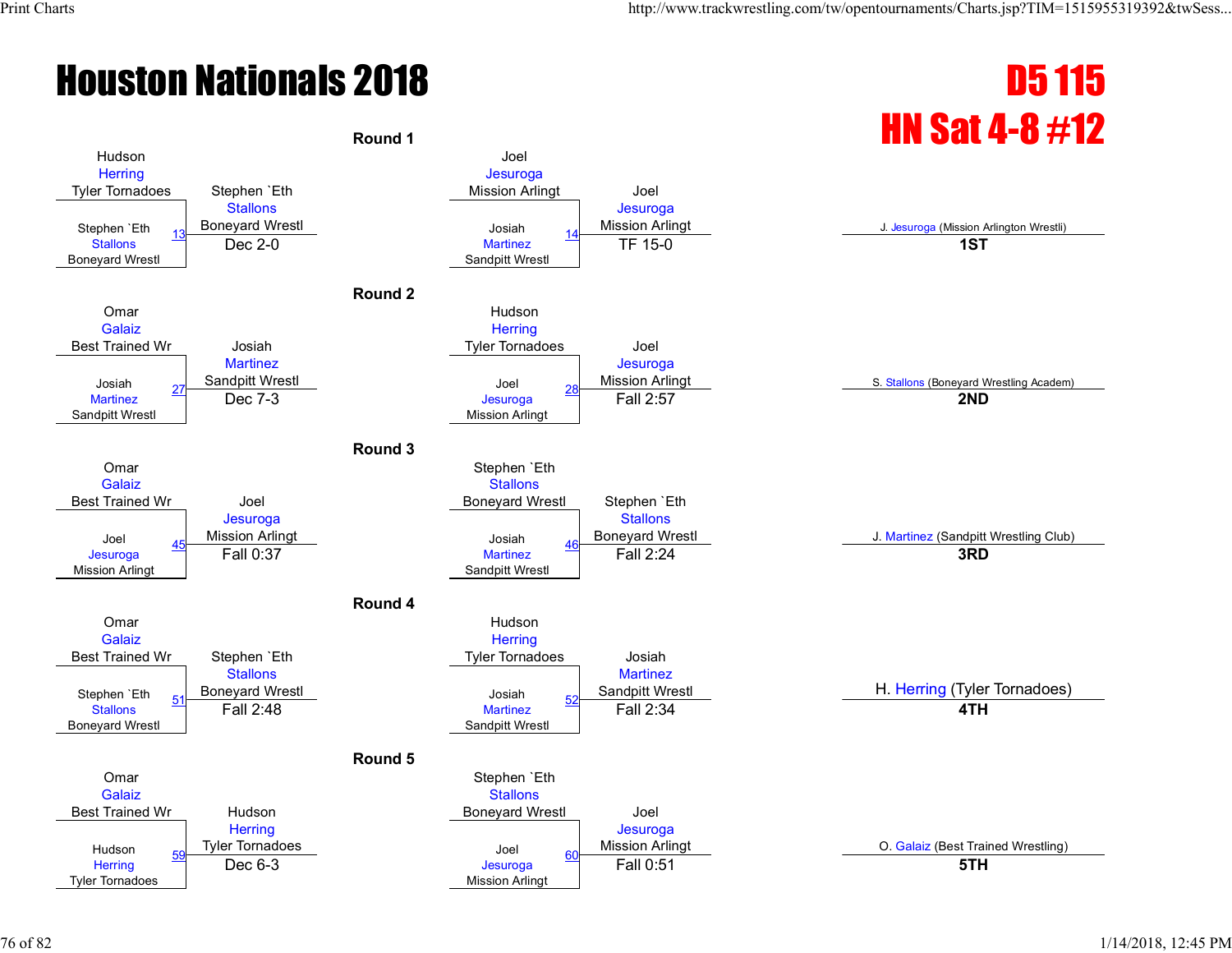



E. Cordy (The Bombers of Frisco Wre) **1ST**

R. De La Cruz (Boneyard Wrestling Academ) **2ND**

> T. Fangue (Texan WC) **3RD**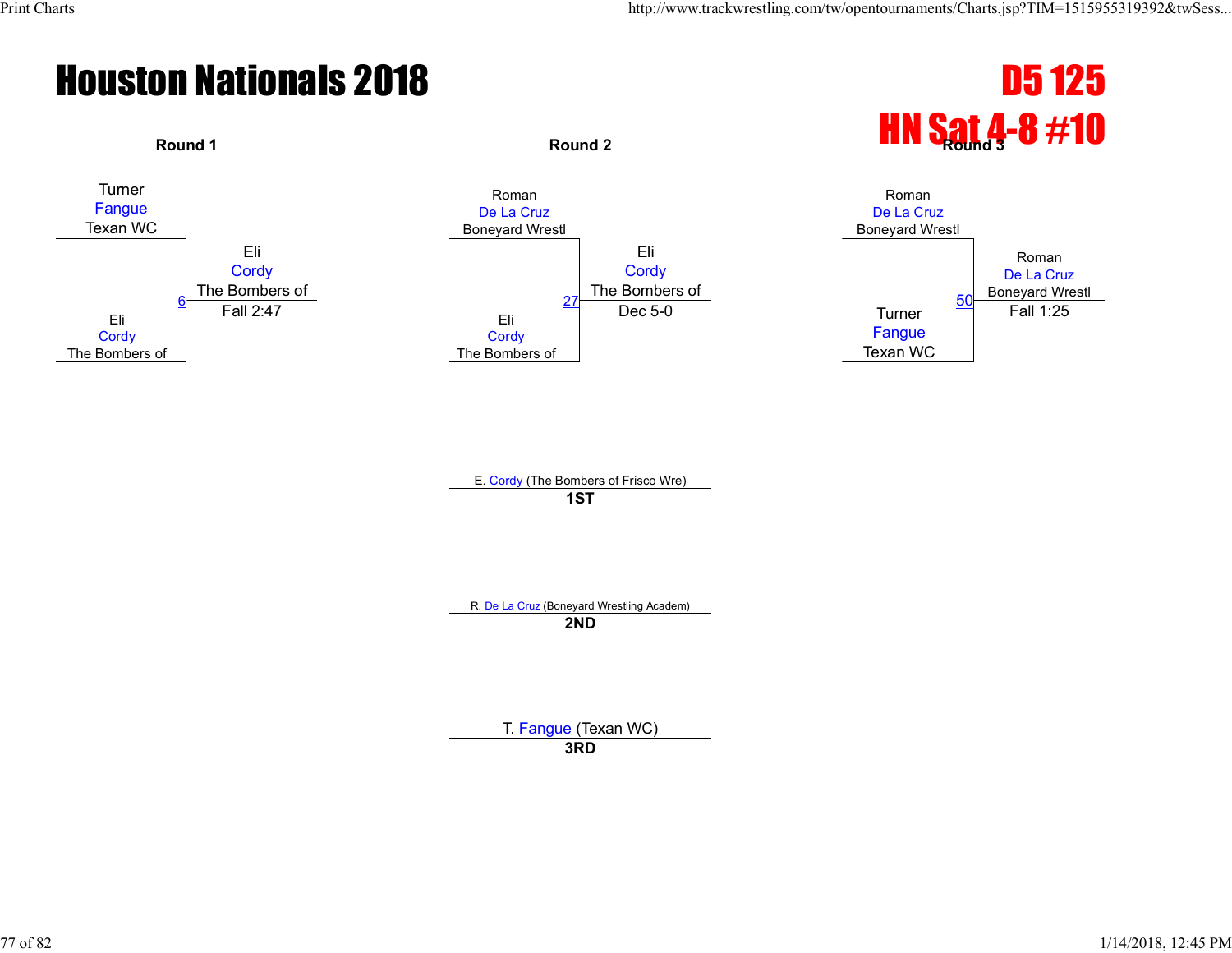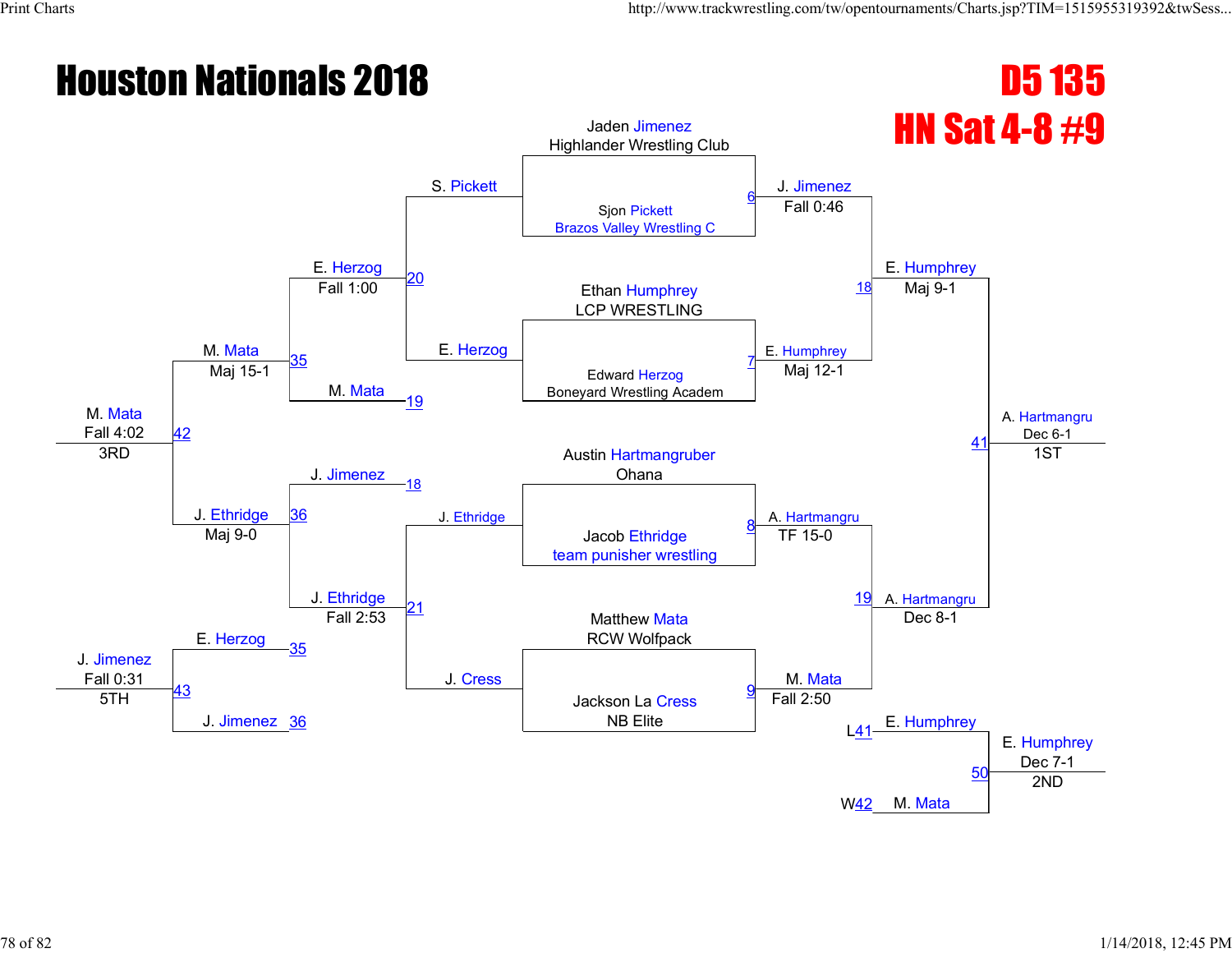



Z. Burks (West Texas Grapplers) **1ST**

J. McDaniel (Hippo Wrestling Club)

**2ND**

J. Wagner (Mission Arlington Wrestli)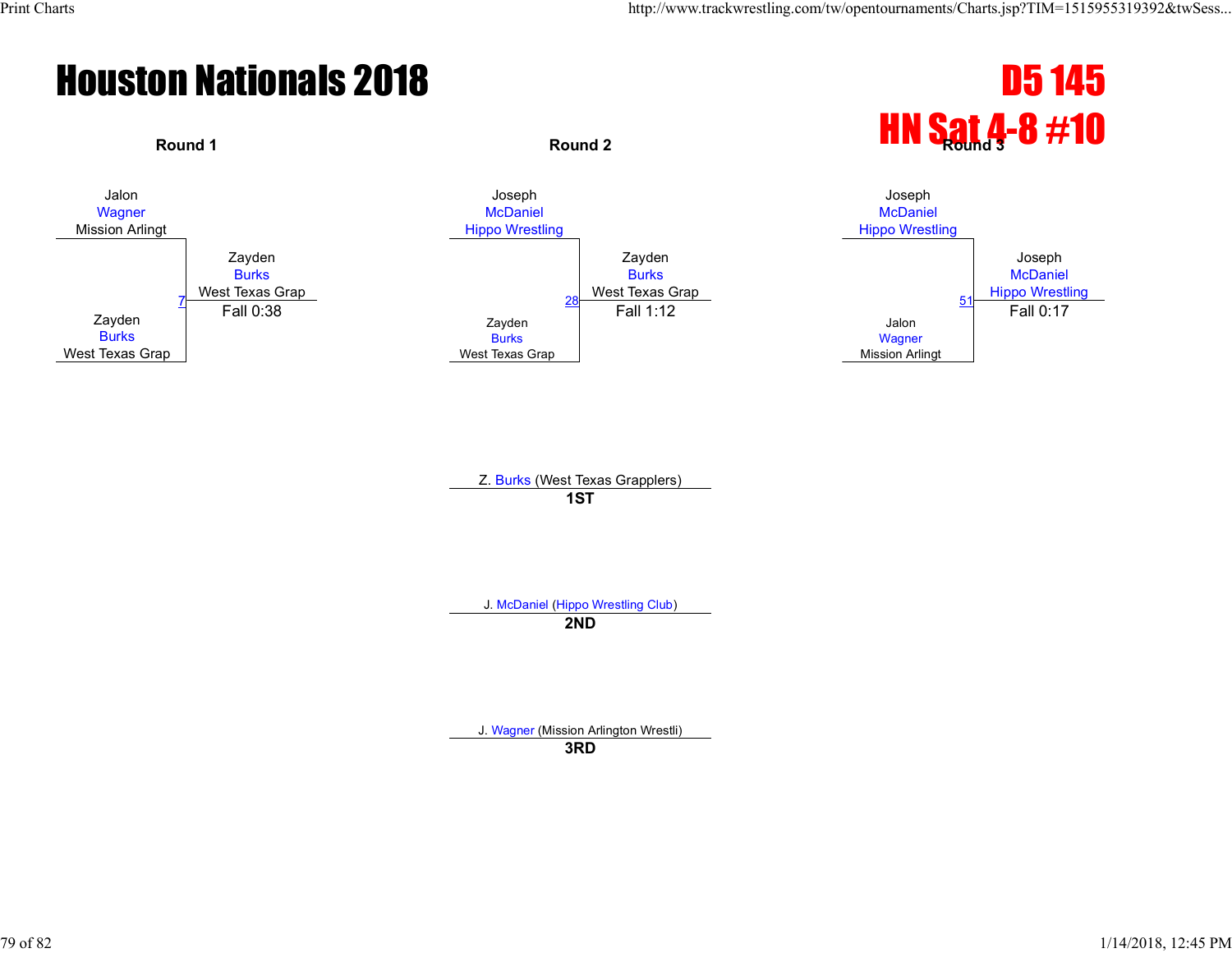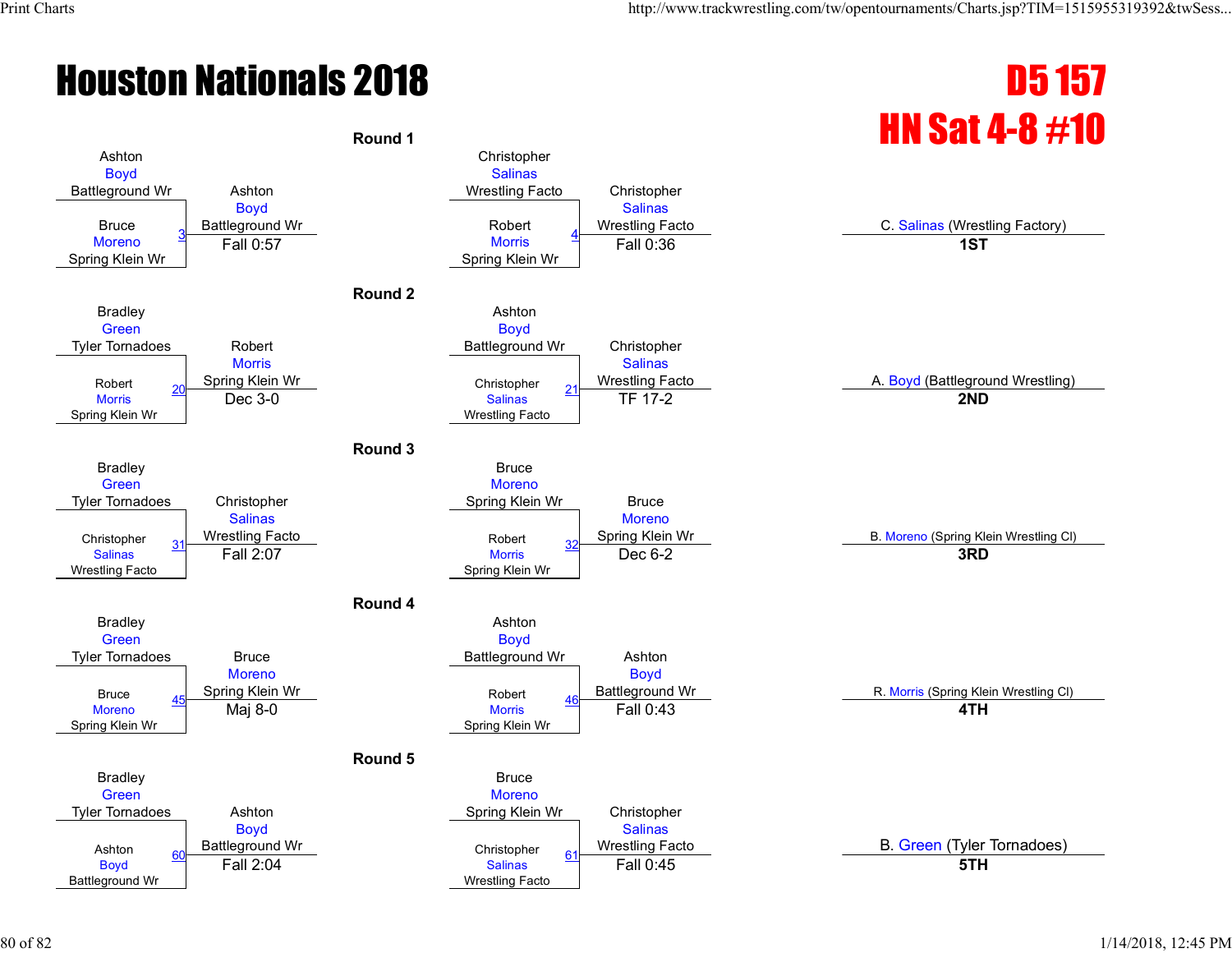

J. Cook (Mission Arlington Wrestli) **1ST**

P. Payne-HWT (Highlander Wrestling Club)

**2ND**

C. Burnham-HWT (Swat)